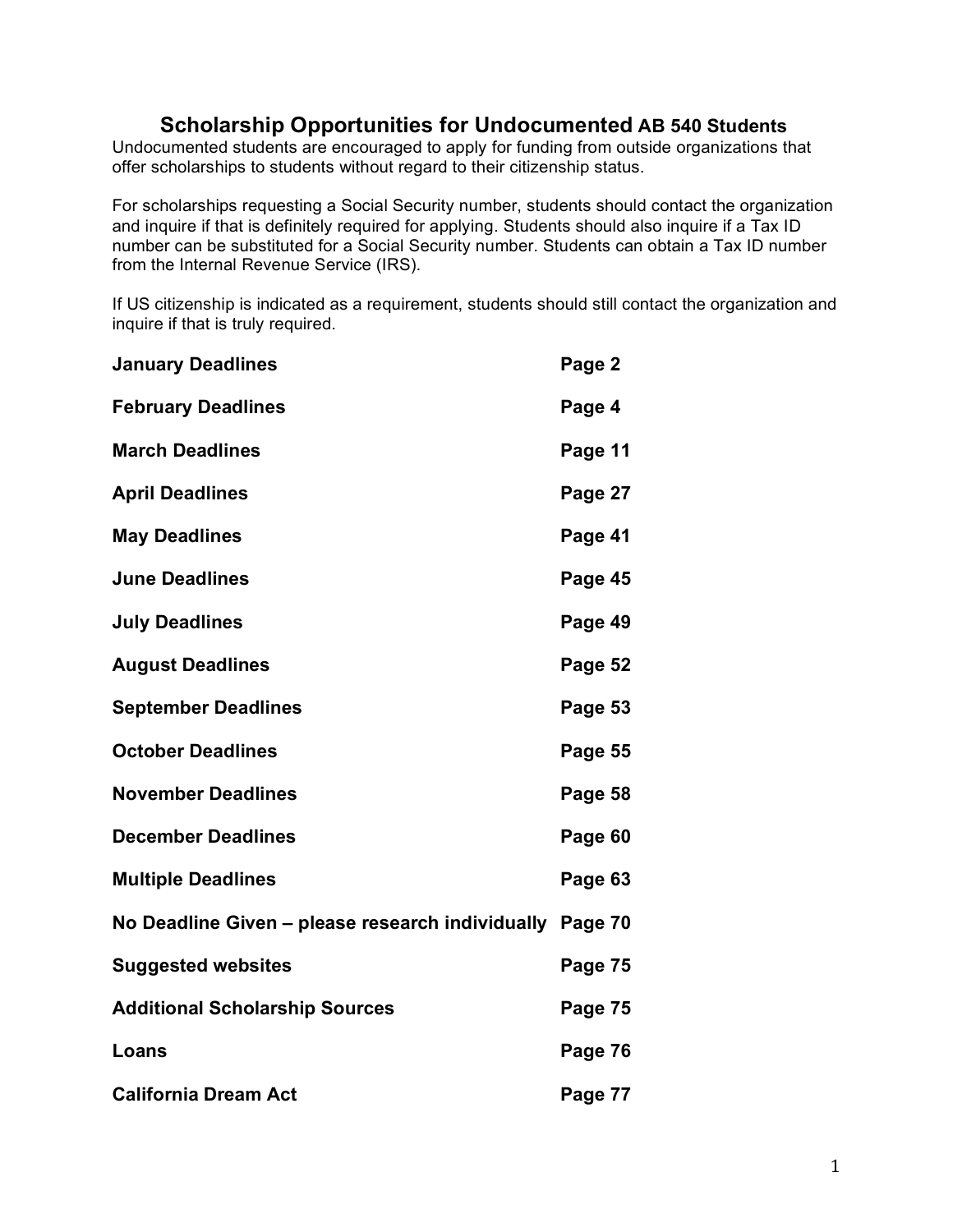# *January Deadlines*

**Breakthrough to Nursing Scholarships for Ethnic People of Color**

Contact: National Student Nurse's Association, Inc., Attn: NSNA Foundation, 555 West 57th Street, Suite 1327 New York, NY 10019, (212) 581-2215,

http://www.nsna.org/FoundationScholarships.aspx **Eligibility** 

\* U.S citizens and students with an Alien Registration number currently enrolled in associate degree, baccalaureate, diploma, generic doctorate, and generic masters programs. Duns are not available for graduate studies

\* Graduating high school seniors may not apply

\* School/college of nursing's zip determines eligibility( see website for more information) Award: 1,000 to 5,000

**Deadline**: January

## **CONSORTIUM FOR GRADUATE STUDY IN MANAGEMENT (CGSM)**

Contact: 5585 Pershing Suite 240 St. Louis, MO 63112-4621

Website: www.cgsm.org

Eligibility:

\* To assist talented minorities with leadership potential to become members of the managerial ranks of American businesses.

\*The Consortium provides full Fellowship support to enable minority students to attend MBA programs at eleven top universities, five of which are part of the GM Key Institution Program.

#### Award: **\$2,000 stipends + trip to D.C. + housing.**

**Deadline**: January

#### **DATATEL SCHOLARS FOUNDATION SCHOLARSHIP**

Contact: Judy G. Knight or Marissa I Solis Tel: (800) 486-4332, (703) 968-9000 x4549 4375 Fair Lakes Court ,Fairfax, VA 22033

Website: http://www.americanscholarship.info/443-datatel-scholars-foundationscholarship-for-undergraduate-and-graduate-students.html

Eligibility:

\*Must be currently attending a Datatel Client college or university.

\*Open to fulltime and part time Students (taking at least six credit hours) as well as undergraduate and graduate students

\*Submit a personal statement essay that summarizes educational goals and objectives, where the applicant has been as an individual and where they hope their education will take them

#### Award**: \$700- \$7,000 annually.**

Alternative awards: Group A- \$2,400, Group B- \$1,600, Group C-\$1,000 **Deadline**: January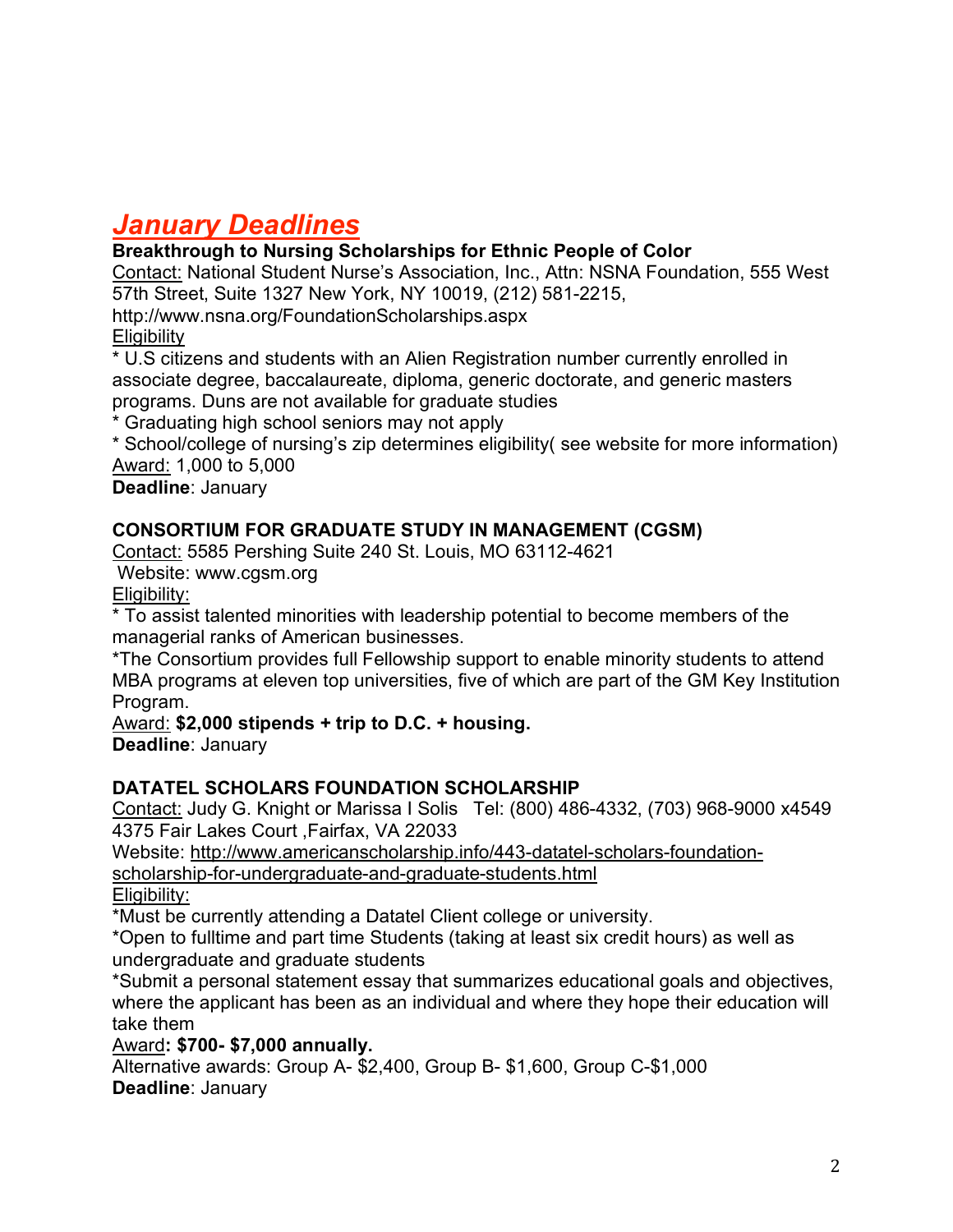## **GATES MILLENNIUM SCHOLARS**

Contact: Gates Millennium Scholars Tel: (877) 690-4677

P.O. Box 10500 E-mail: info@gmsp.org

Fairfax, VA 22031-8044

Web site: http://www.gmsp.org/publicweb/Scholarships.aspx

Eligibility:

\*Must register online and create an account (see website)

\*Are African American, American Indian/Alaska Native, Asian & Pacific Islander American, or Hispanic

\* Must be citizen, national or legal permanent resident of the United States \*maintain a 3.3 GPA or have earned a GED

\*Will enroll to an accredited college or university

\*Demonstrate leadership abilities throught participation of community service, extracurricular or other activities

\*Meet the Federal Pell grant eligibility criteria

## Award**: varies among scholarship, see website**

**Deadline**: January

#### **BREAKTHROUGH TO NURSING SCHOLARSHIP FOR ETHNIC PEOPLE OF COLOR:**

Contact:

Website:http://www.nsna.org/FoundationScholarships/FNSNAScholarships/Undergradu ateScholarship.aspx

Eligibility:

\*U.S. citizens and students with an Alien Registration number currently enrolled in stateapproved schools of nursing or pre-nursing in associate degree, baccalaureate,

diploma, generic doctorate, and generic master's programs.

\* Funds are not available for graduate study unless it is for a first degree in nursing. Award**: 1,000 to 5,000**

**Deadline**: January

## **The Meritus College Fund Scholar**

Contact: **Meritus College Fund** P.O Box 29024 San Francisco, CA 94129 Phone: (213) 201-4450 Fax: (415) 246-7594

Website: http://meritus.org/scholars/how-to-apply/ Eligibility:

\* 3.0-3.7 GPA minimum

\*Demonstrate financial need

\*Plan to attend a four year accredited college

\*demonstrate an outstanding personal record of achievements as determine by academic preparation to succeed in college, ability to overcome challenges,involment, and focus in pursuing higher education en route to post-graduate goals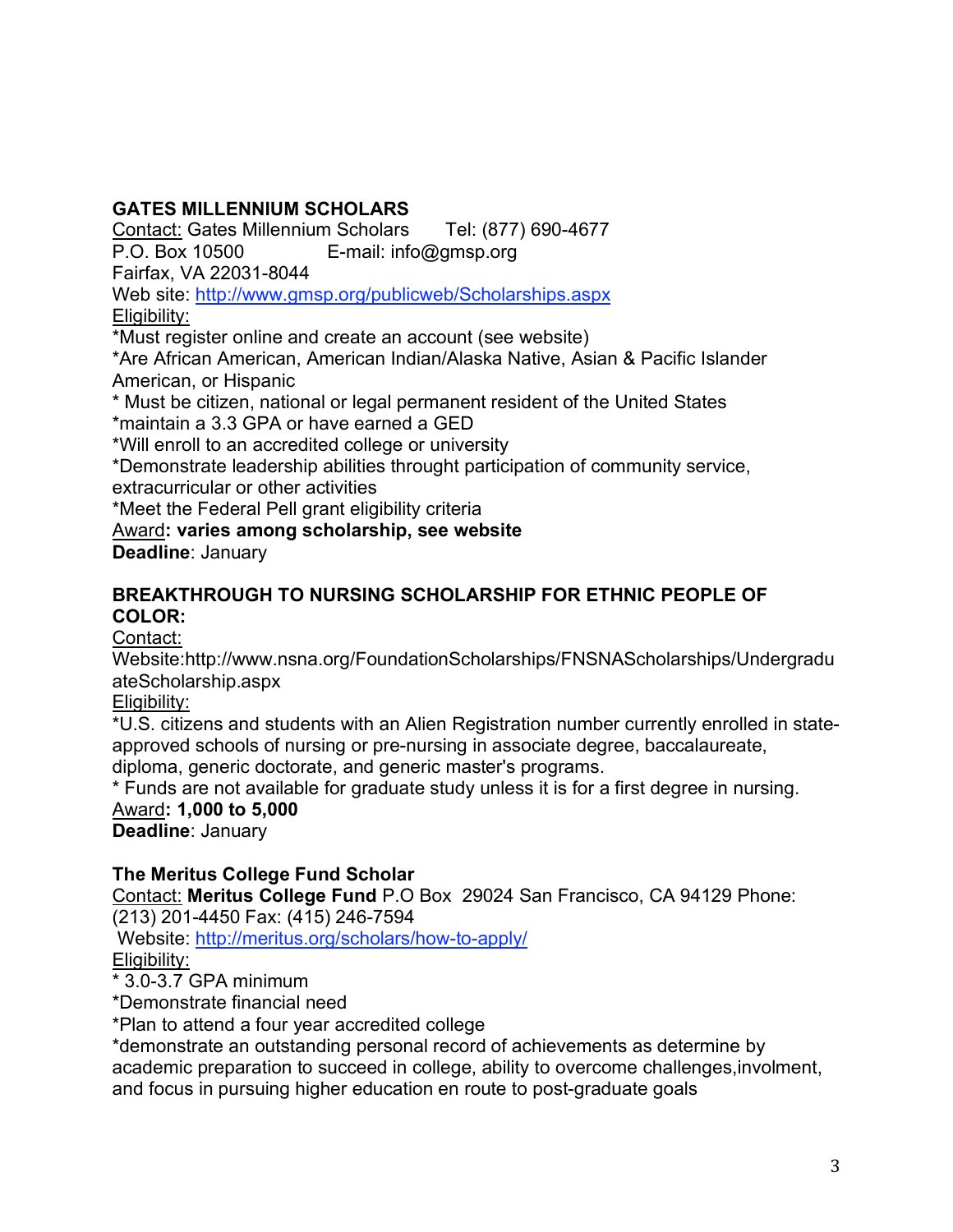#### Award: \$12,000/4 years **Deadline**: January **National Association of Black Accountants National Scholar**

Contact: www.nabainc.org

Eligibility:

\*Be an ethnic minority.

\*Be currently enrolled at a four-year United States college or university as a full-time (12 semester hours or equivalent), undergraduate freshman, sophomore, junior, or first-year senior accounting, finance, or business major or be a full-time graduate student (9 semester hours or equivalent) enrolled or accepted into a master's-level business program. Current high school students are not eligible.

\*Meet a minimum grade point average.

Award: \$1,000

**Deadline**: January

## **DALE E. FRIDELL MEMORIAL SCHOLARSHIP**

Contact:

Website: http://www.straightforwardmedia.com/scholarships/index.php Eligibility:

\*The Dale E. Fridell Memorial Scholarship is open to anyone aspiring to attend a university, college, trade school, technical institute, vocational training or other postsecondary education program.

\*Eligible students may not have already been receiving or awarded a full-tuition scholarship or waiver from another source.

\*International students are welcome to apply.

Award: **\$1,000 Deadlines:** January

## **Rafael del Pino Foundation**

Contact: Rafael Calvo, 39 28010 Madrid Email: info@frdelpino.es Website: http://www.frdelpino.es/xii-programa-de-becas-para-estudios-de-posgrado/ Eligibility: For graduate or post-graduate students. One letter of reference Health, education, and economy related majors **Deadline**: January

# *February Deadlines*

**Microsoft Minority Scholarship** Contact: Microsoft Corporation, One Microsoft Way Redmond, WA 98052-6399, http://careers.microsoft.com/careers/en/us/internshipsscholarships.aspx#tab\_urscholarship-0, Email: scholars@microsoft.com Eligibility:

\* Enrolled in 4-year college program in **computer science** and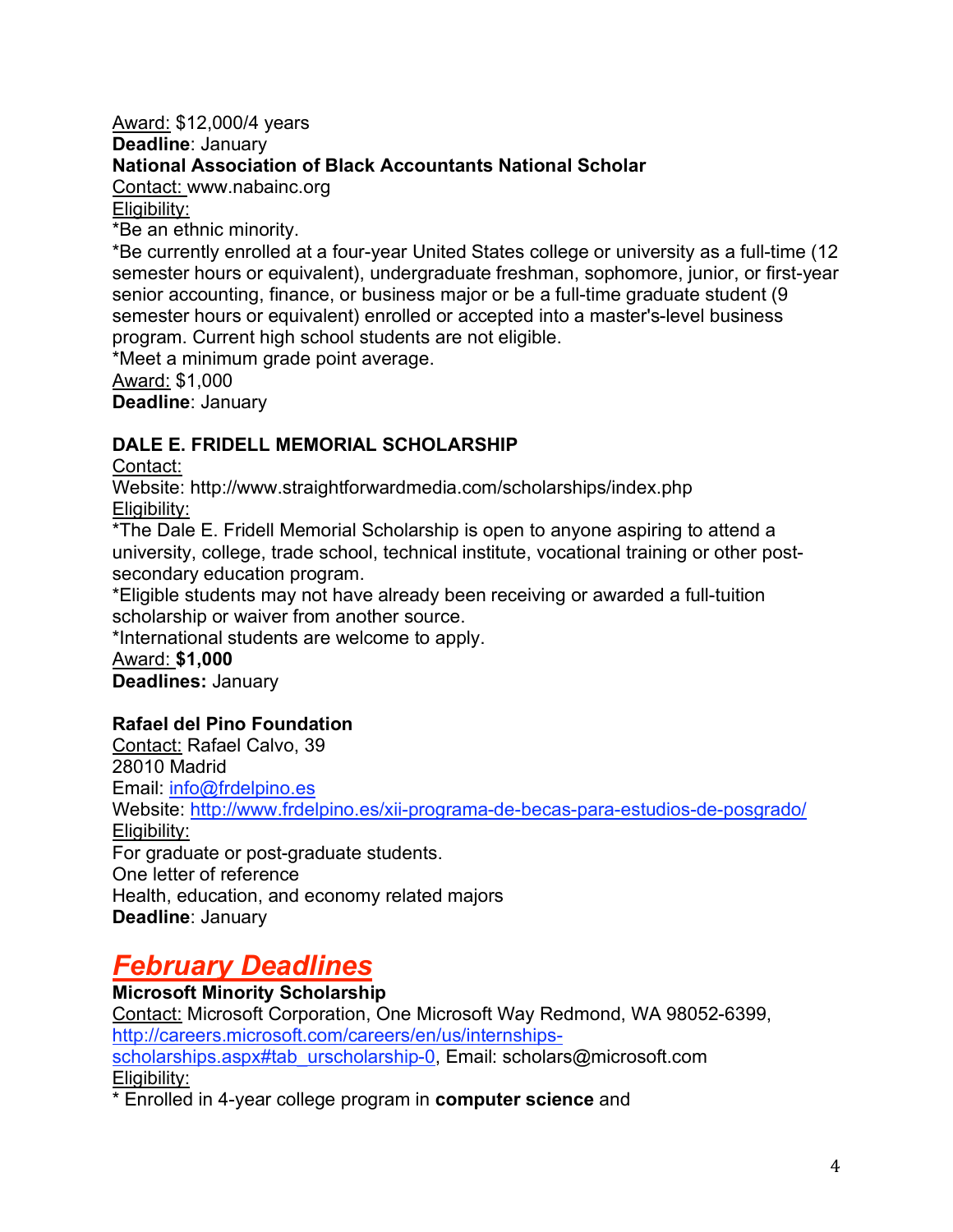#### **technical disciplines**

\* Applicants must have at least a 3.0 GPA. \*Must belong in the following groups underrepresented in the software fields:Africa-American, Hispanic, or Native American Award: Full tuition and fees, monthly stipend, internship **Deadline**: February

#### **Joe Francomano Scholarship**

Contact: Joe Franconamo Scholarship, Junior Achievement USA, One Education Way, Colorado Springs, CO, 80906 Email: Junior Achievement Scholarship coordinator at scholarship@ja.org

http://www.ja.org/programs/programs\_schol\_joe.shtml Eligibility:

\*Open to high school seniors graduating before June 30

\*Minimum 3.0 GPA

- \* Students must submit a personal essay
- \* High school transcripts that include SAT and ACT scores
- \* Three letters of recommendation

Award: \$5,000 per year (4)a total of 20,000

**Deadline**: February

#### **PFLAG-HATCH Youth Scholarship Program**

Contact: Seven different scholarships. PFLAG National Scholarship Program, 1726 M Street #400, Washington DC 20036, Email: ingo@physf.org Website: http://community.pflag.org/page.aspx?pid=370

Phone (202) 467-8180

Eligibility:

\*You are a graduating senior entering higher education for the first time

\*Self identify as a gay, lesbian, bisexual, transgender or an ally

\*Demonstrate an interest in service to the LGBT community

\*Have applied to an accredited U.S higher education institution

\*Financial need

\*Continue 2.0 GPA to continue scholarship

Award: \$1000-\$2,500 (may vary, check online)

**Deadline**: February

#### **SPIE Ed. Scholarship in Optical Science and Engineering**

Contact: http://spie.org/x1733.xml Eligibility:

\*You must be a Student Member of SPIE. Standard Student Membership fee is \$20 \*High school, pre-university, secondary school student will receive a one-year complimentary Student Membership. Fill in the Pre-College Membership Application Form and return to scholarships @spie.org

\*Must be enrolled or planning to enroll in an optics, photonics, or related field at an accredited school for the school year beginning in fall

\*Two recommendations are required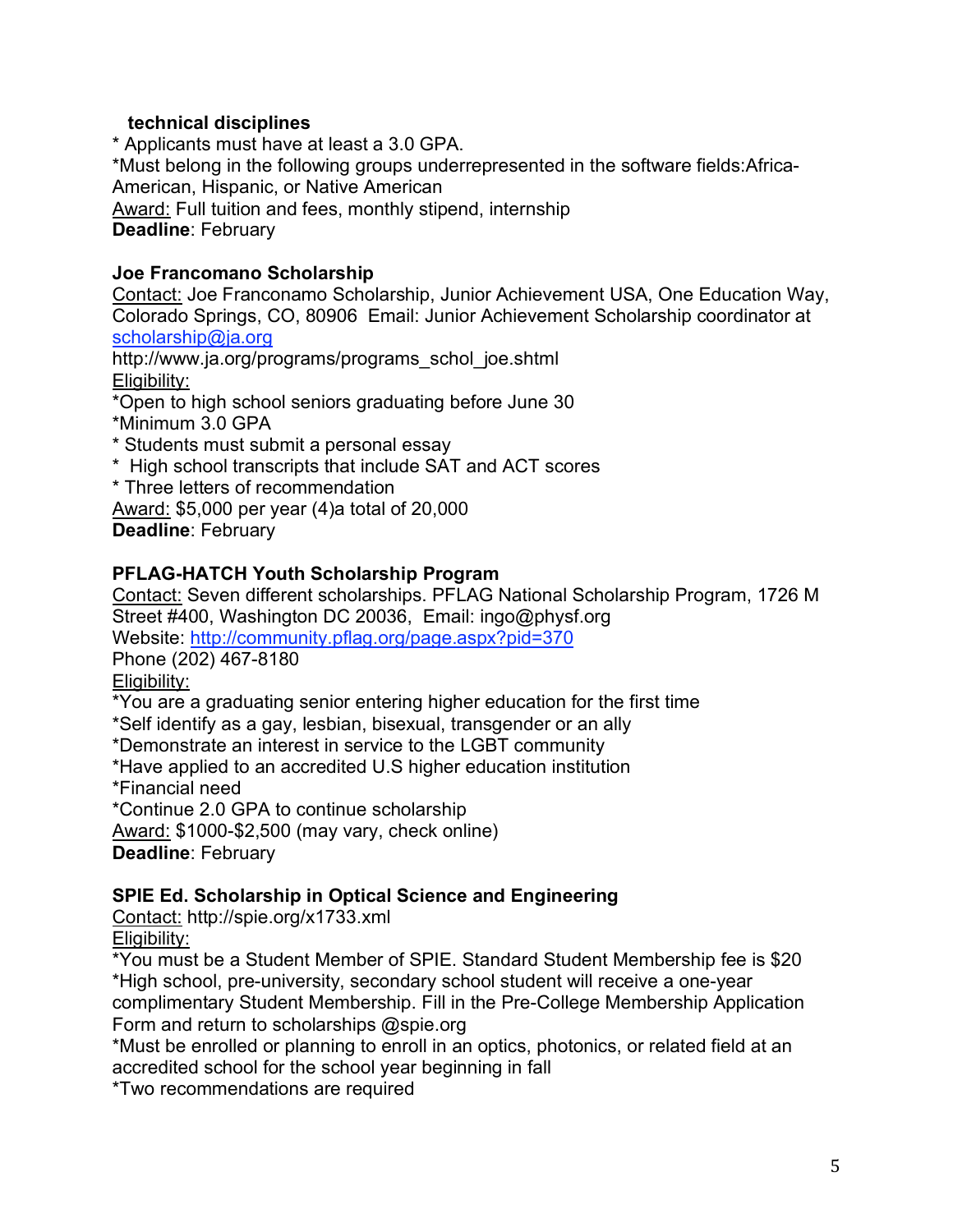\*Complete online application Award: \$2,000- 11,000 **Deadline**: February

## **LAGRANT FOUNDATION**

Contact: Lagrant Foundation Tel: (323) 469-8680 626 Wilshire Blvd., Suite 700 Los Angeles, CA 90017 Fax: (323) 469-8683 Web site: http://www.lagrantfoundation.org/wpsite/?page\_id=6 Eligibility: \*The LAGRANT Foundation provides 15 scholarships annually to ethnically diverse

minority undergraduate and graduate students who are attending accredited institutions and are pursuing careers in the fields or advertising, marketing or public relations. See website for further information as scholarships vary. Award: \$5000 **Deadline**: February

#### **NATIONAL PEACE ESSAY CONTEST:**

Contact: 1200 17th Street NW Tel: (202) 457-1700 Washington, DC 20036 Web: http://www.usip.org/programs/initiatives/national-peace-essay-contest Eligibility: \*In grades nine through twelve in any of the fifty states \*The district of Colombia \*The U.S territories \*or if they are U.S citizens attending high school overseas Award: Contact for details **Deadline**: February 3

#### **BMI Student Composer Award**

Contact: BMI Foundation, Inc.7 World Trade Center 250 Greenwich Street New York, NY 10007-0030 Email: info@bmifoundation.org Website: http://www.bmifoundation.org/program/bmi\_student\_composer\_awards Eligibility:

\*Applicants must be citizens of countries in the western hemisphere and must be either enrolled in accredited public, private or parochial secondary schools, in accredited colleges or conservatories of music, or engaged in private study of music recognized an established teachers

\*Applicants must be under the age of 28 as of the competition postmarked deadline which is usually early February and applications are available as of the preceding November.

Award: \$1000

**Deadline**: February

**ISA Scholarship Program**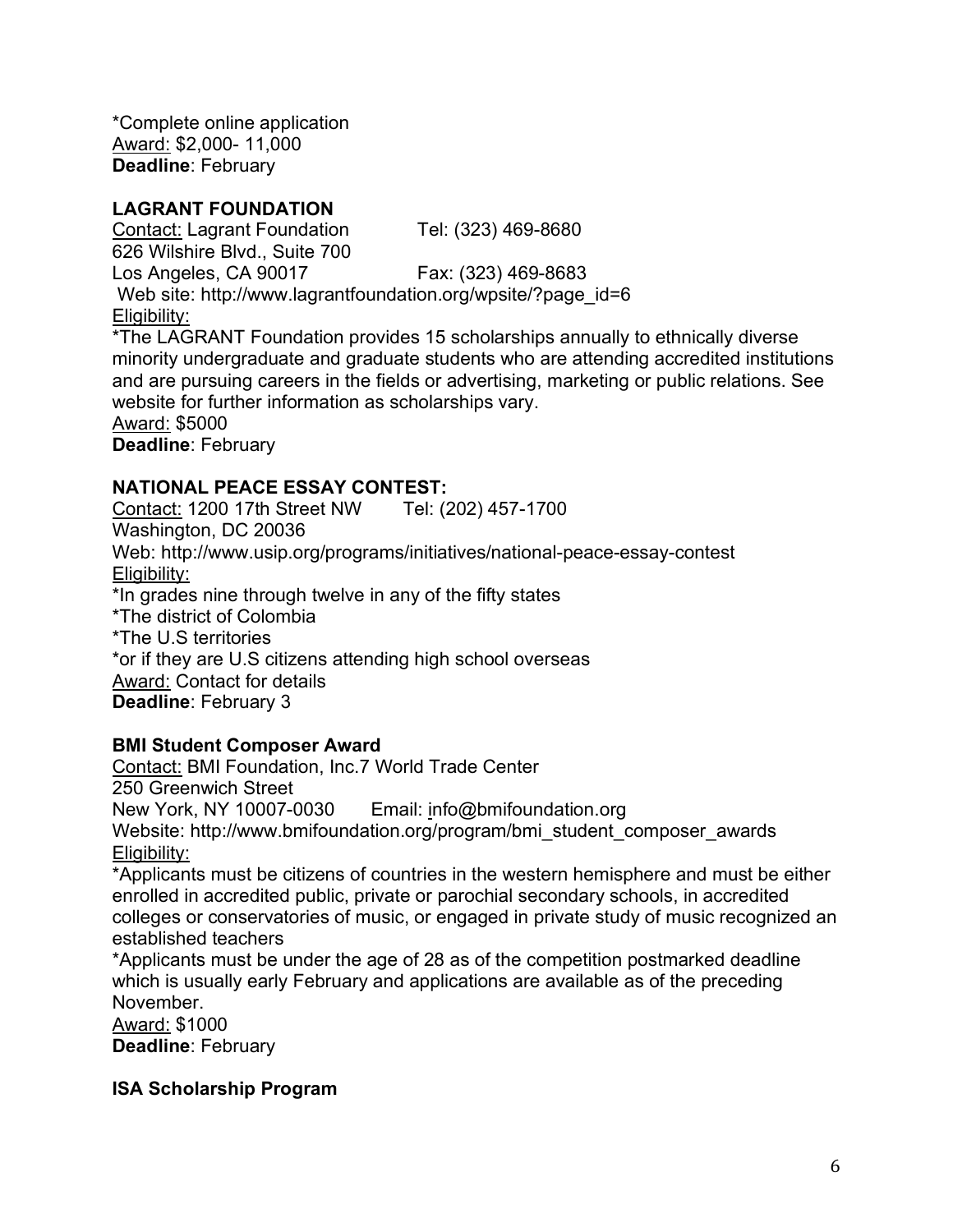Contact: 67 T.W. Alexander Drive, Research Triangle Park, NC 27709 Phone: (919) 549-8411

Website:http://www.isa.org/Content/NavigationMenu/General\_Information/Students/Sch olarships/Scholarships.htm

## Eligibility:

\*Be currently enrolled for entire academic year in a graduate or undergraduate program in an instrumentation, system or automation discipline

\*2 yrs applicants must have completed at least one academic semester or 12 semester hours or its equivalent

\*4 year degree program applicants must be in their sophomore year or higher of their study or its equivalent at the time of applications

\*Overall GPA of 2.5

\*Submit original application found online. (check website for more information) Award: \$1000

**Deadline**: February

## **Roothbert Fund, Inc. Grants and Fellowships**

Contact: 475 Riverside Drive, Room 1830, New York, NY 10115 http://www.roothbertfund.org/scholarships.php Eligibility:

\*Open to all in the United States regardless of sex, age, color, nationality or religion \*While Fund does not emphasize any particular form of religious practice or worship, it seeks to provide support to persons motivated by spiritual values.

\*Awarded grants to persons entering a wide range of careers

\*High scholastic requirements are considered

Award: \$2,000-3,000

**Deadline**: February

#### **Society of Physics Students Scholarships, Grants and Internships**

Contact: http://www.spsnational.org/programs/scholarships/ Eligibility:

\* Scholastic record and potential for the future success

\*Evidence of participation is SPS events and activities

\*Evidence of experience in science outreach events, science communication, science policy, or science research Award: \$1,000

**Deadline**: February

#### **Wally David Legal Memorial Scholarship Fund**

Contact: (949) 553-4202 Eligibility: Call for additional information Award: \$1,000 **Deadline**: February

## **Mable & Lawrence S. Cooke Scholarship**

Contact: (972) 580-2034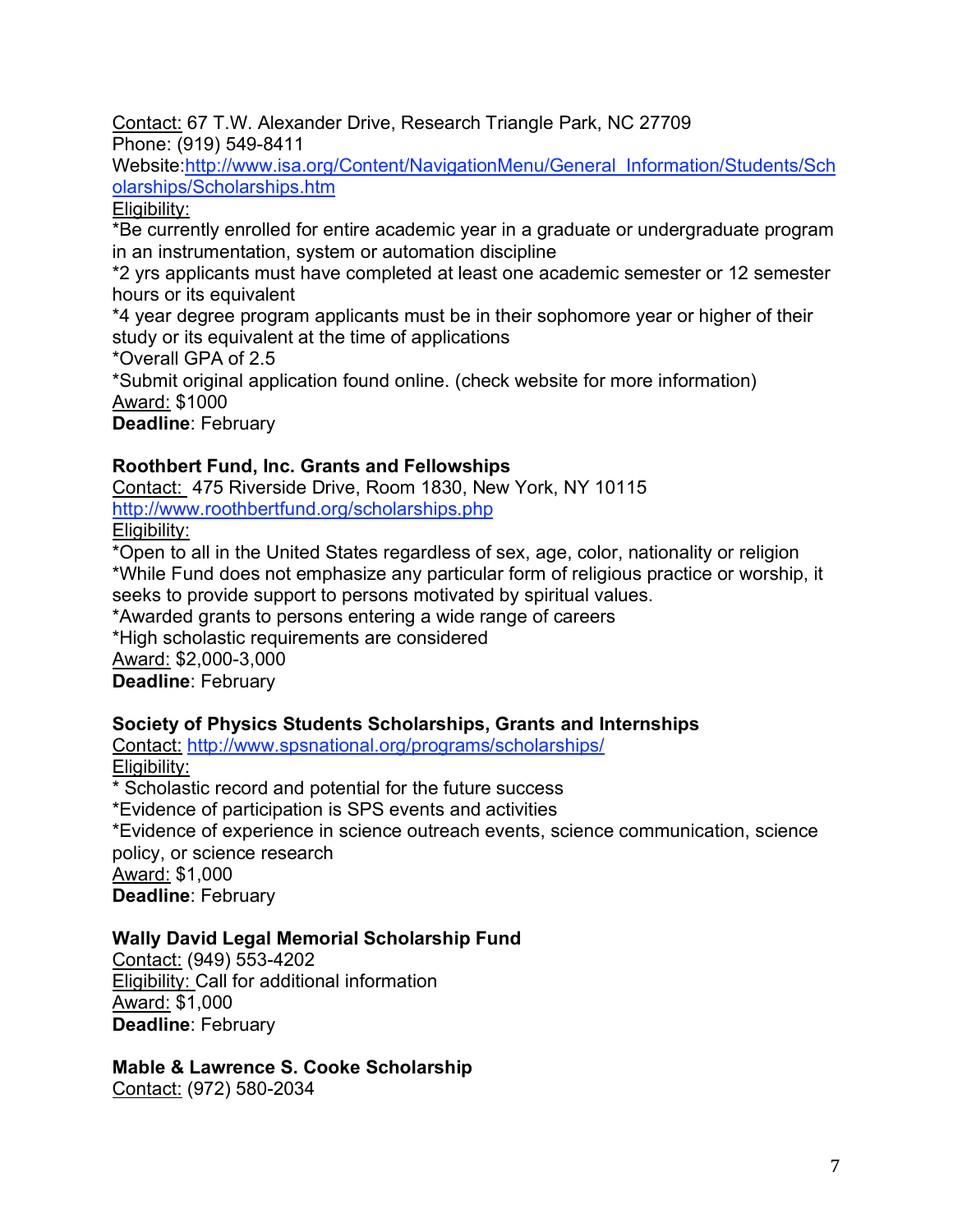Website:http://www.schoolsoup.com/scholarship-directory/club-and-association/iotasigma-pi/Mabel-and-Lawrence-S-Cooke-Scholarship-11043/ Eligibility:

\* All applicants must: have been granted the Eagle Scout rank, or have verified that their application for Eagle Scout rank has been received at the national office.

\* Submit applications that are postmarked after

\*Be a graduating high school senior entering college in the year a scholarship is applied for

\* Provide a transcript of high school grades covering six semesters only.

\* Have an SAT score of at least 1090 and/or an ACT score of 26.

\* Have demonstrated leadership ability in Scouting

\* Provide a statement by the applicant clearly stating why he believes he needs financial aid, and signed by the applicant and countersigned by the parent.

\* One signed recommendation letter from a volunteer or professional Scout leader who knows the applicant personally.

Award: Varies **Deadline**: February

## **Core First Annual Que Llueva Café Scholarship**

Contact: Chicano Organizing & Research in Education P.O. Box 160144 Sacramento, CA 95816 Email: information@ca-core.org

Website: http://ca-core.org/que\_llueva\_cafe Eligibility:

\*Your personal story, which takes into account financial need and other compelling challenges the applicant, has had to endure

\*Extra-curricular involvement, which includes anything you do outside of class like community involvement, work, and clubs; and

\*Your academic promise, which is not limited to GPA or test scores but, more importantly, looks at your academic potential for the future

Award: \$500- \$1,000

**Deadline**: February

## **WENDY'S AND UNIVISION 34 "LIGA DE CAMPEONES"**

Contact: Wendy's y Univision 34 "Liga de Campeones"

3350 Peachtree Rd. Suite 1250

Atlanta, GA 30326

Eligibility:

\*Reside in the metro Atlanta area and surrounding counties that receive the Univision 34 signal

\*Are enrolled as a 12th grade student with sufficient credits to graduate in the Spring term of 2012

\*Are bilingual (Spanish/English)

\*Have a Cumulative GPA of 3.0 or higher based on a 4.0 scale

\*Are of Hispanic descent (defined as persons descended from Central America (excluding Belize), Cuba, Dominican, Republic, Mexico, Puerto Rico, South America (excluding Guyana, Suriname and French Guiana) or other Spanish speaking countries)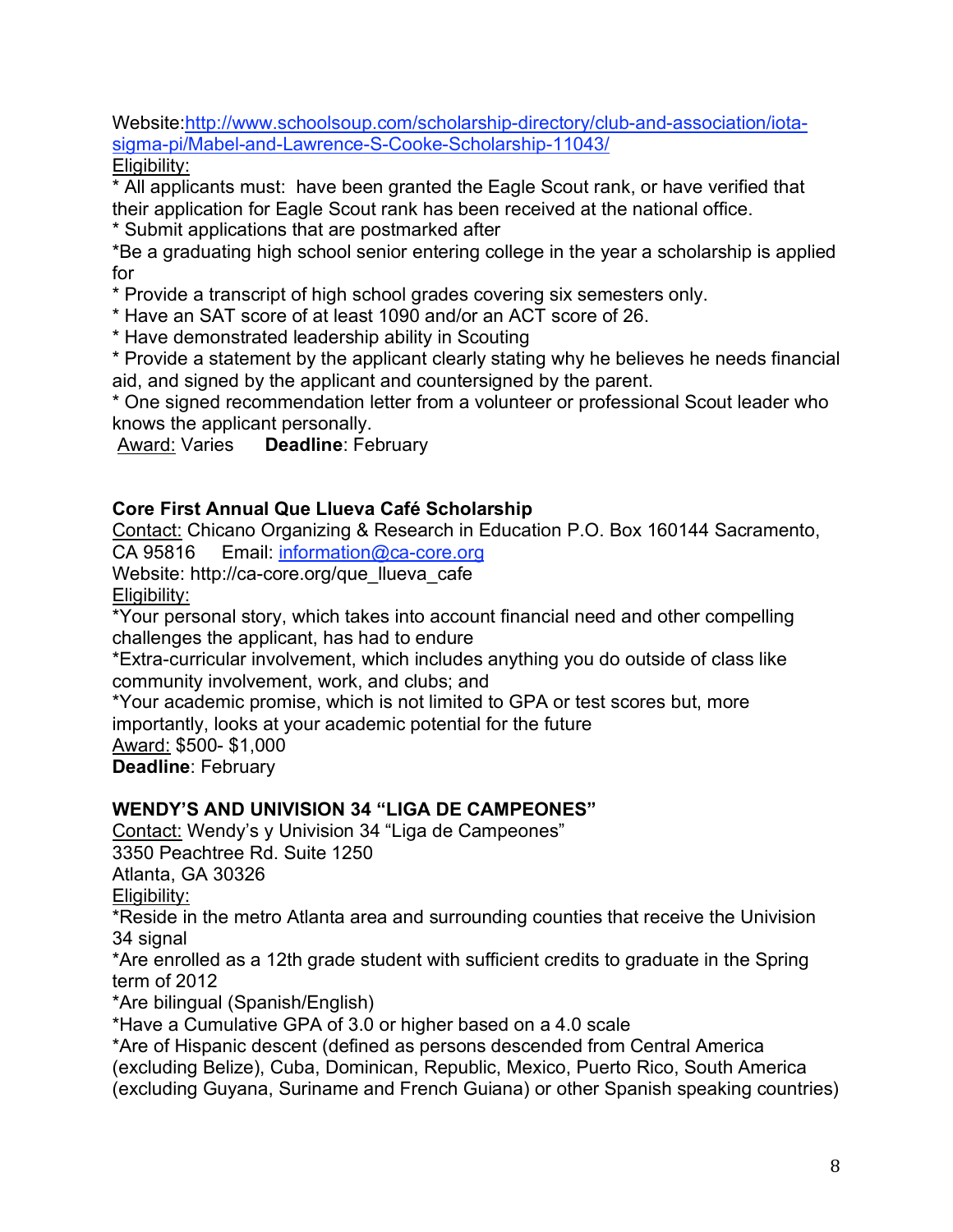\*Are not employees or agents, and are not immediate family of and do not reside in the same household of, employees or agents of (a) Univision, (b) Plaza Fiesta, (c) BrandsMart USA and (d) any participating sponsors or their respective parents or affiliates; and (b) persons who are engaged in the development, production, distribution of materials, or drawing of scholarship recipients for this scholarship. Award: Contact

**Deadline**: February

#### **AMERICAN DENTAL HYGIENISTS ASSOCIATION - SCHOLARSHIPS**

Contact: 444 N. Michigan Ave Suite 3400 Tel: 312-440-8944 Chicago, IL 60611 Website: http://www.adha.org/ Eligibility:

\*Must be enrolled in an accredited dental hygiene program in the United States \*Completed a minimum of one year in a dental hygiene curriculum. Students entering their first year of dental hygiene school are not eligible; students may be in the process of completing their first year when application is submitted.

\*A minimum grade point average (GPA)- varies dependant on scholarship

\*A full-time student during the academic year for which you are applying

\*Must be an active member or student member of the American Dental Hygienists' Association (ADHA).

\*Graduate students must hold an active dental hygiene license and hold the minimum of a baccalaureate degree

Award: **\$1,000 to \$2,000 Deadline**: February

#### **STANLEY E. JACKSON SCHOLARSHIP:**

Contact:

Foundation for Exceptional Children,

1920 Association Dr., Reston VA 20191

vesicant@cec.sped.org

Eligibility:

\*Applicants must be full-time students at a college, vocational, technical or fine arts training program.

\*Must demonstrate financial need.

\*Must have a 3.60 GPA

Award: \$1,000

**Deadline**: February

#### **The Alliance/Merck Ciencia (Science) Hispanic Scholars Program**

Contact: Contact: The Alliance Scholars Fund, 1501 Sixteenth Street, NW, Washington, DC 20036

**\*\*Students must apply online\*\*** http://www.alliancescholars.org/applications/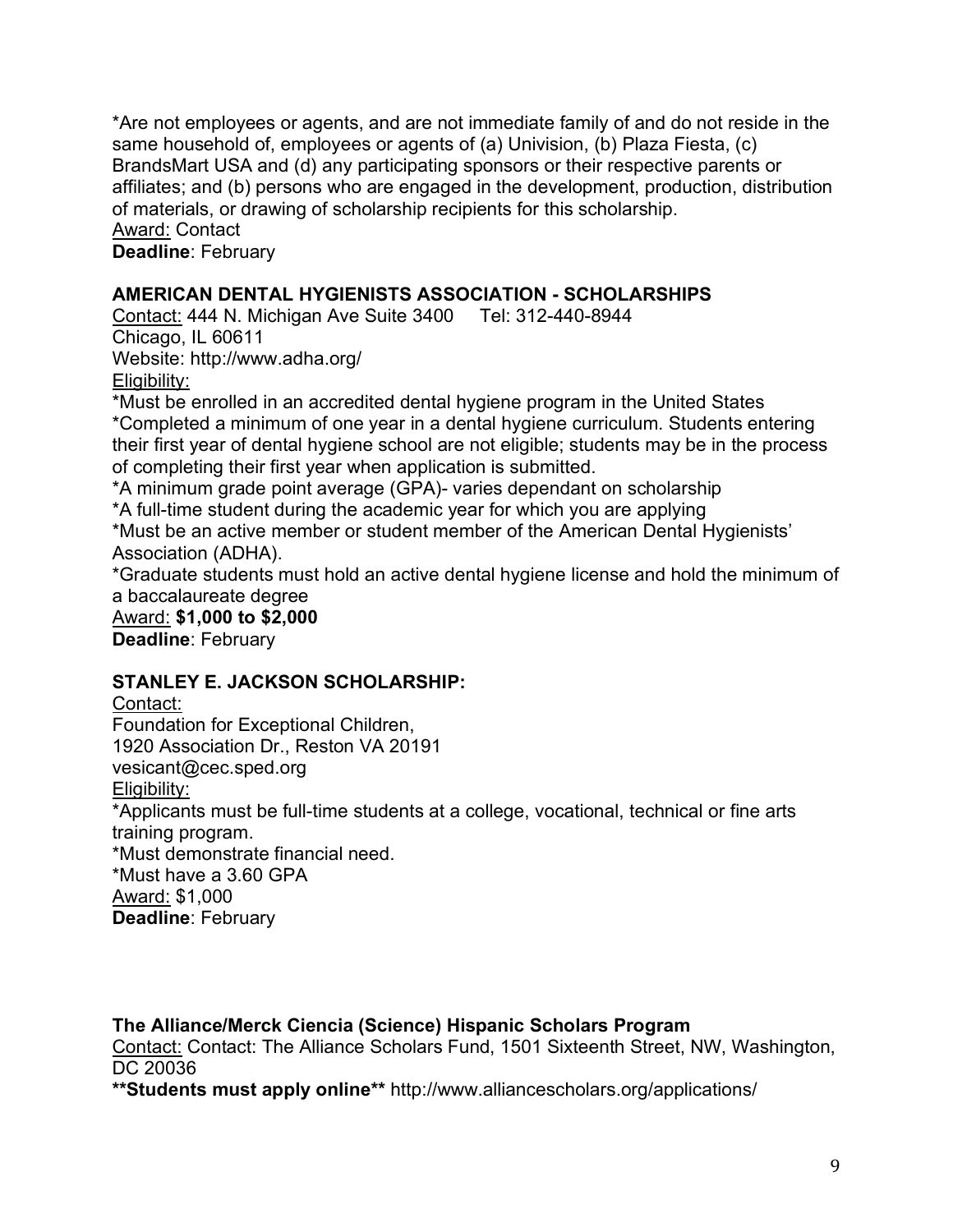## Eligibility:

**\*** Open to high school and college students of Hispanic heritage \* Must be planning to pursue a career/majoring in **science, technology, engineering or math \***Minimum cumulative grade point average of 2.75 \*committed to work as an intern in a STEM disipline \* Please visit website for requirements Award: \$2,000 (College Students) \$42,500 (High School) **Deadline**: February

## **EPSILON SIGMA ALPHA Foundation**

Contact**:** Bobbie Massey P. O. Box 316 Animas, New Mexico 88020-0316 Ph: (575) 548-2434 E-mail: bjmassey@vtc.net Website: http://www.epsilonsigmaalpha.org/scholarships-and-grants Award: Varies **Deadline:** February

## **Council for International Cooperation (CIC)/ Anna Chennault Scholarship**

Contact: Asian American Journalist Association 5<sup>th</sup> Third st, Suite 1108, San Francisco, CA 94103 Phone: (415) 345-2051 Email: programs@aaja.org Website: http://www.aaja.org/apply-for-a-scholarship-now/ Eligibility:

\*Applicants must be committed to AAJA's mission

\*Applicants must be a graduating high-school senior that hasbeen accepted to a U.S. college and if selected, must provide proof of acceptance.

\*AAJA membership is not a requirement for application but if selected, the student must sign up for membership.

Award: \$3,900

**Deadline**: February

#### **University of Arizona Hispanic Alumni Outstanding Graduating Senior & Graduate Student Award**

Contact: UAHA Awards and Recognition Program, Marvin D. "Swede"Johnson Building, 1111 North Cherry Avenue, Tucson, AZ 85721-0109

Or call Oscar Lujan at (520) 626-9327

Website: http://alumni.arizona.edu/alumni\_groups/clubs/uaha/scholarships Eligibility:

\*Be a currently enrolled UA Hispanic graduating senior or graduating graduate student

- \* Must be enrolled at the UA for 2 consecutive years
- \* Must demonstrate a high degree of citizenship and leadership
- \* Need personal statement
- \* Need list of activities, honors, and awards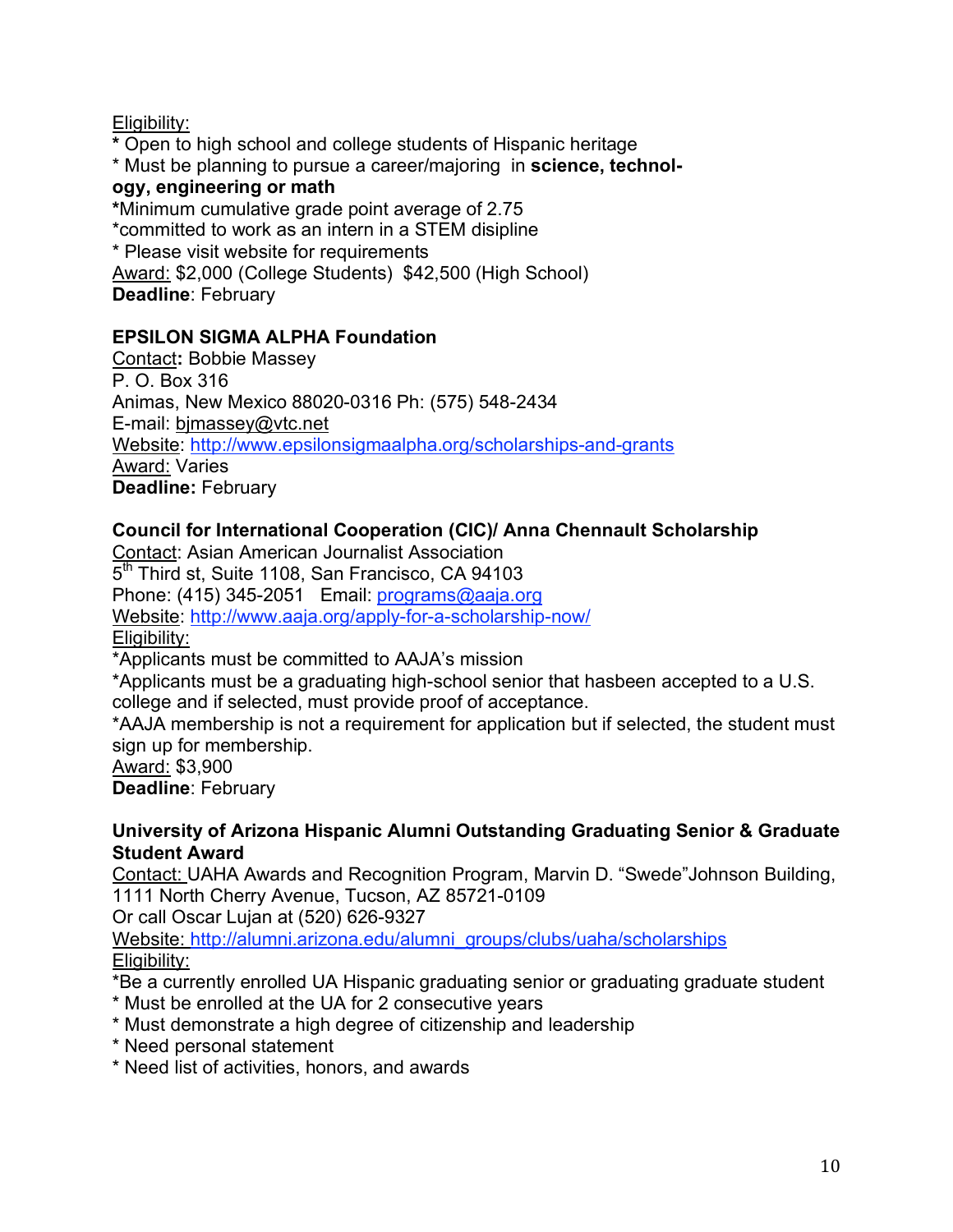\* Need letter of recommendation from a school official (preferably a faculty member, advisor, or dean from nominee's college) \* Need copy of an unofficial transcript. Award: \$1,000- 2,000 **Deadline:** February

#### **La Unidad Latina Foundation INC.**

Contact: La Unidad Latina Foundation 132 East 43rd Street, Suite 358 New York, NY 10017 Email: info@lulfoundation.org Website: http://www.lulfoundation.org/ Eligibility: \*Have a cumulative GPA of 2.80 – 3.60 out of a 4.0 GPA scale.

\* Be currently enrolled in an eligible bachelor's or master's degree program at an accredited four-year college or university.

\* Have completed at least one full-time year of study for undergraduate applicants, and at least one full-time semester of study for graduate applicants. \*Reside in the United **States** 

Award: \$250-1,000 **Deadline:** February

#### **Best Buy @ 15 Scholarship Program**

Website:http://www.bestbuy-communityrelations.com/scholarship.htm Eligibility: \*Students in grades 9-12 living in the U.S. or Puerto Rico who plan to enter a full-time undergraduate course of study upon high school graduation. \*Requirement will vary depending on the scholarship Award: \$1,000 **Deadline:** February

## *March Deadlines*

**Barbara Wiedner and Dorothy Vandercook Peace Scholarship Future Leaders of America**

Contact: **Wiedner & Vandercook M.S.F.** c/o Leal Portis, President, 301 Redbud Way, Nevada City, CA 95959 (530) 265-3887 Fax (530) 274-3284 Webiste: http://www.peacescholarships.org/ Eligibility: \* Be a high school senior or college freshman Award: \$250-\$500 **Deadline**: March

#### **Adeline Rosenburg Memorial Prize**

Contact: Donna Visocky, Executive Director Fort Collins Symphony Association PO Box 1963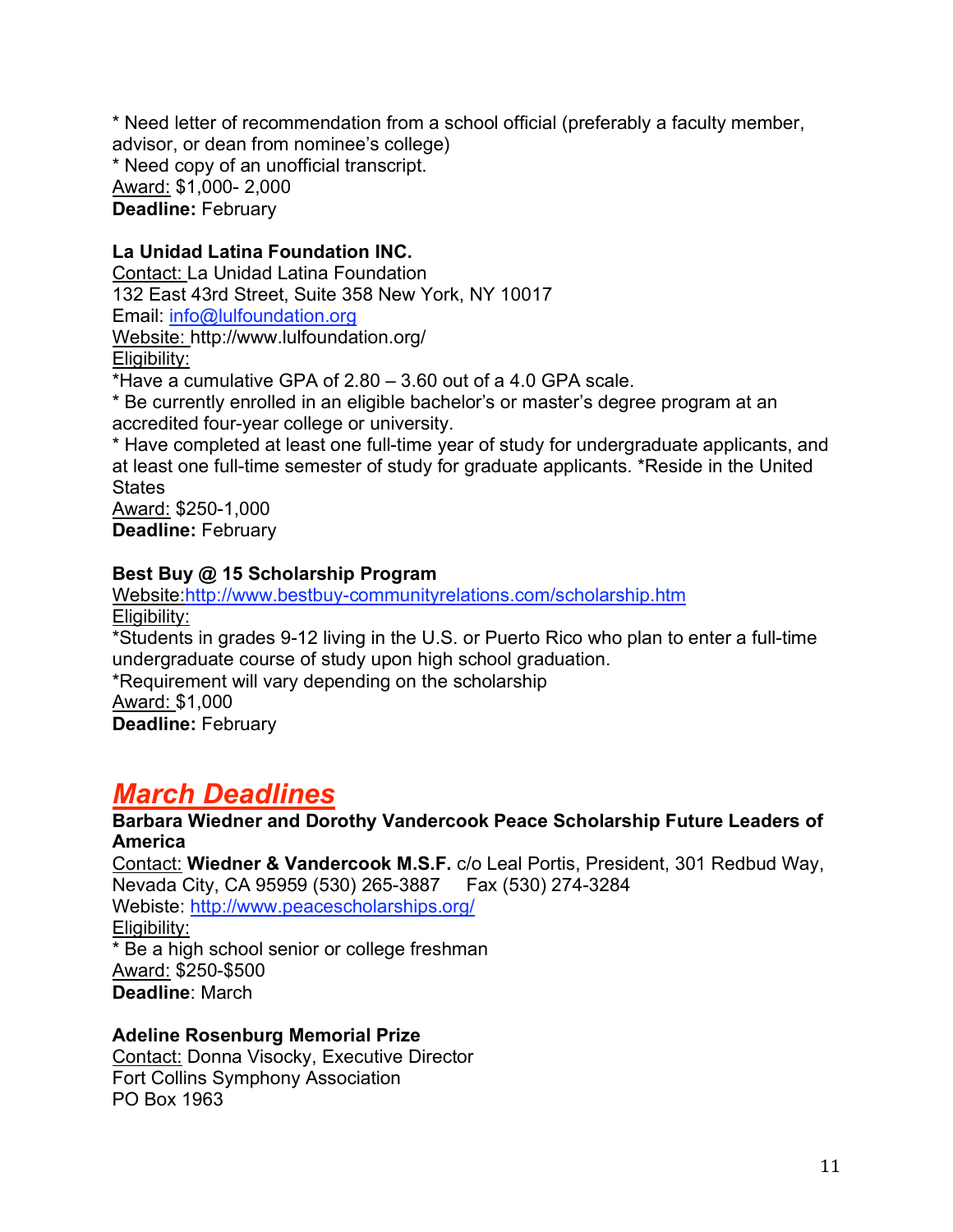Fort Collins, CO 80522 Phone: 970-482-4823 Fax: 970-482-4858 E-mail: note@fcsymphony.org Eligibility: HS/College Student Award: \$2000 **Deadline**: March

#### **Stan Chambers Journalism Awards**

Contact: Stan Chambers Journalism Awards KTLA WB, 5800 Sunset Boulevard Los Angeles, CA. 90028 Eligibility: \* Must be a High School senior \* Must submit original essay Award: \$1,000 (5 awards) **Deadline**: March

#### **A.R.E Scholarship**

Contact: The Association of Raza Educators Contact: rasaeducators@aol.com, http://www.razaeducators.org/about\_projects\_scholarship.html Eligibility:

\* No Minimum GPA required, but will be taken into account

\* Please check website for more information

Award: \$1,000

**Deadline**: March

#### **Newhouse Scholarship Program**

Contact: Contact: National Association of Hispanic Journalists, Attn: Scholarships Committee, 1000 National Press Building, 529 14th street, NW Washington, DC 20045 (202) 662-7143 or (888) 346-NAHJ

http://www.nahj.org/category/for-students/Eligibility:

\* Must be college sophomore that is of Hispanic descent and interested in majoring in print **journalism**

\* Applications must include autobiographical essay of 500 words describing some aspect of the relationship between Hispanic-Americans and the press

\* Must attend schools within US and Puerto Rico

Award: \$10,000 **Deadline**: March

#### **The United Agribusiness League & United Agricultural Benefit Trust Scholarship**

Contact: United Agribusiness League & United Agricultural Benefit Trust UAL/UABT Scholarship Program

United Agribusiness League 54 Corporate Park Irvine, CA 92606 (800) 223-4590 http:://www.ual.org/scholarship.html Eligibility:

12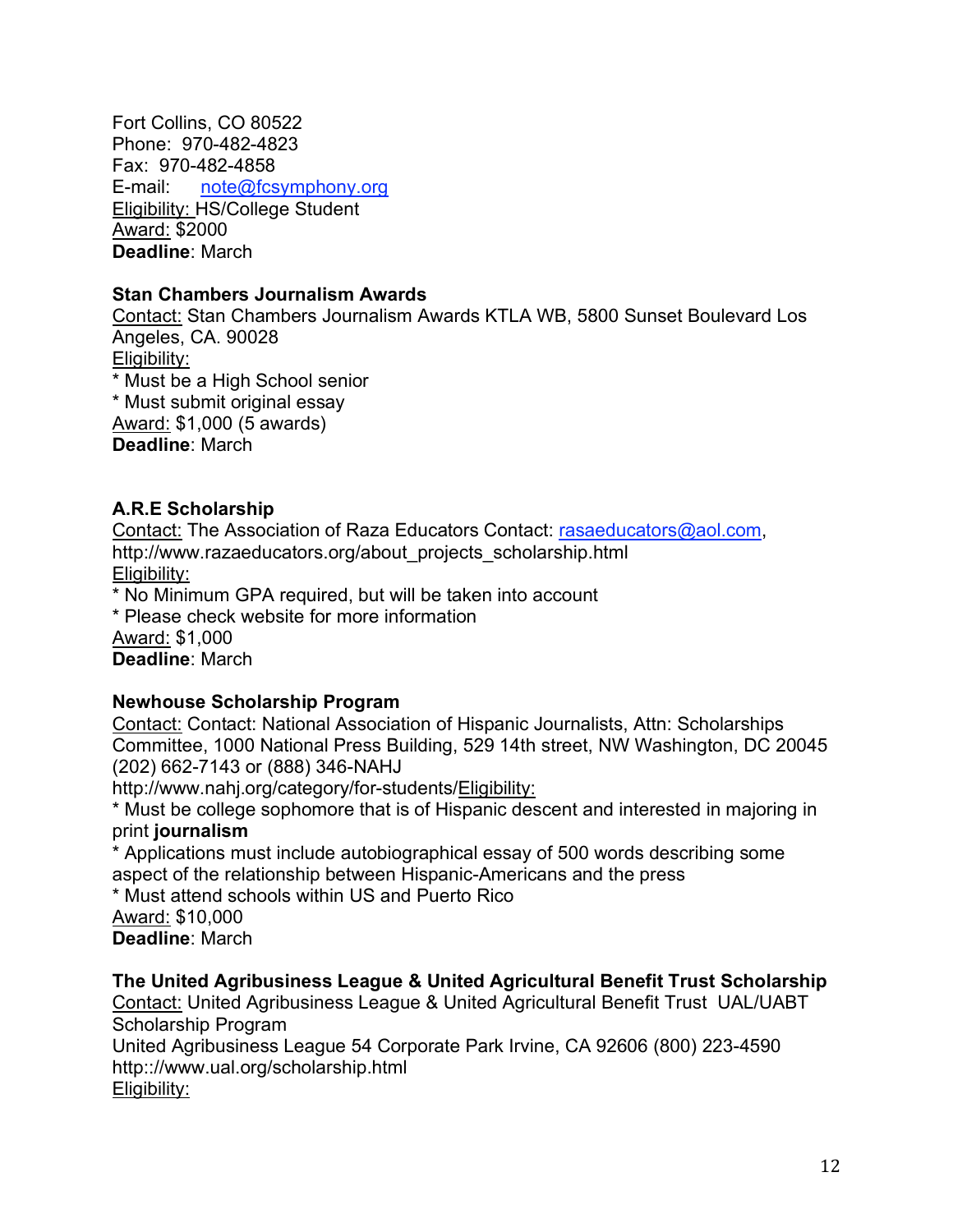\* Applicants must be affiliated with UAL or UABT, either through a member or employee of a member.

\*Min. 2.5 GPA

\*Applicants must be presently enrolled anytime during the upcoming academic year at an accredited college or university

\*Reside in the United States, Canada, Mexico Award:

**Deadline**: March

## **Phi Delta Kappa International**

Contact: Phi Delta Kappa International, P.O. Box 7888, Bloomington, IN 47407-7888 1(800) 766-1156 or (812) 339-1156, information@pdkintl.org Website: www.pdkintl.org Eligibility: \*High school senior intending to major in education who is a good standing member of the Future Educators Association \* Applicant must be a child or grandchild of a Kappan in good standing \*One reference letter written by a Kappan in good standing \*An undergraduate member of FEA or PDK chapter who is enrolled in a college education program Award: \$1,000 - \$5,000 **Deadline**: March

**Fredrikson & Bryon Foundation-Minority Scholarship Program**

Contact: Attention: Greta M. Larson Fredrikson & Byron, P.A. 200 South Sixth Street Minneapolis, MN 55402-1425 (617) 347-7141

Website: http://www.fredlaw.com/firm/scholarship.htm Eligibility:

\* Applicants must be minority **first-year law** students

\* Visit website for further details and application

Award: Not mentioned

**Deadline**: March

## **Leonard Perryman Scholarship**

Contact: Perryman Scholarship Committee Communication Resourcing Team-UM Com P.O. Box 320

Nashville, TN 37202 (888) 278-4862 Email:scholarships@umcom.org

Website:http://www.umcom.org/site/c.mrLZJ9PFKmG/b.3584835/k.34FF/Leonard\_M\_P erryman\_Communications\_Scholarship.htm

Eligibility:

\*Christian commitment and involvement in the life of the United Methodist Church \*Academic achievement as revealed by transcripts, grade point averages and the required letters of reference

\*Journalistic experience and/or evidence of journalistic talent

\*Clarity of purpose in plans and goals for the future

\*Potential professional ability as a religion journalist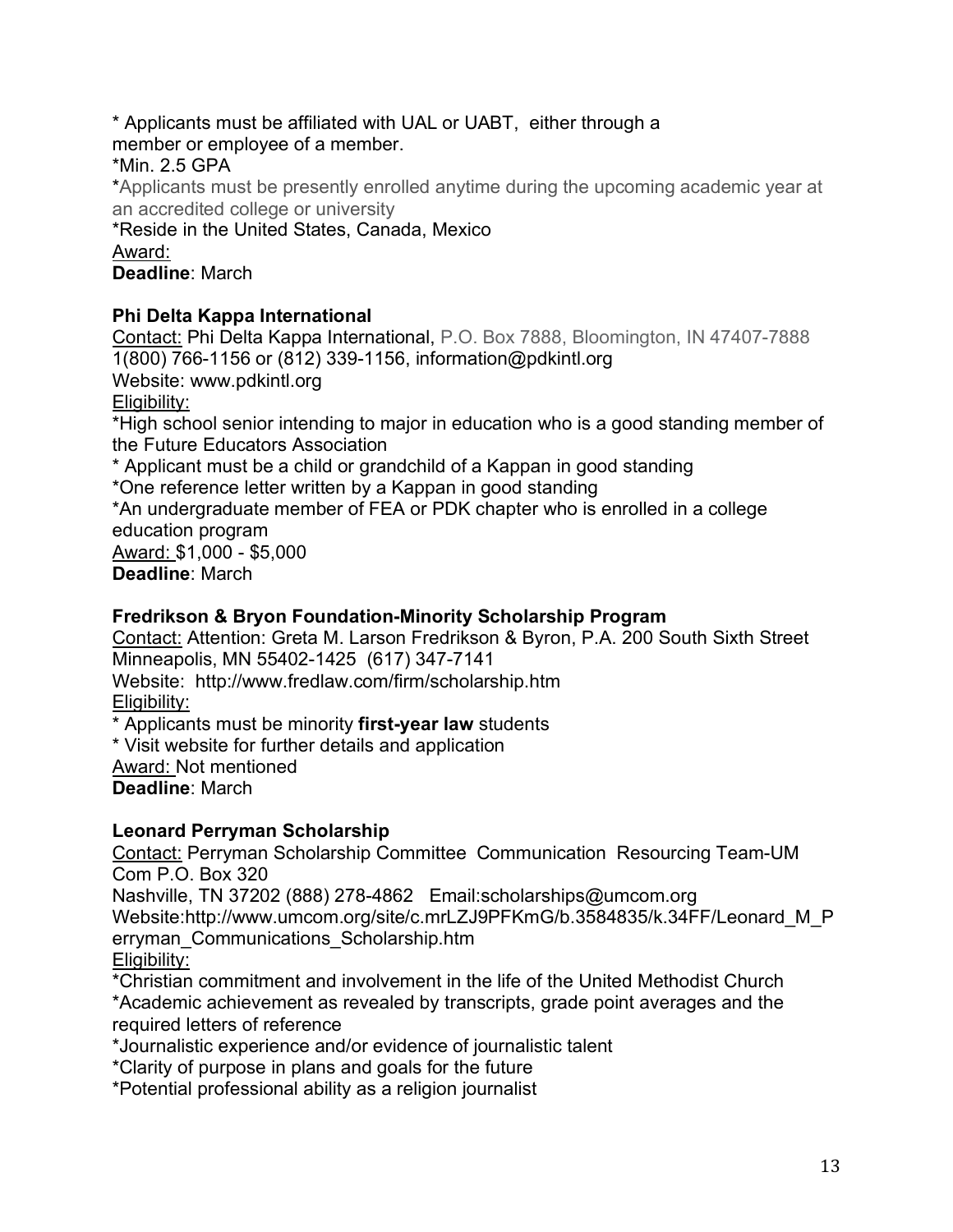Award: \$2,500 **Deadline**: March

#### **Chicana/Latina Foundation**

Contact: Scholarship Committee Chicana/Latina Foundation 1419 Burlingame Ave. Suite N. Burlingame, CA 94010

(650) 373-1084 Fax (650) 373-1090 or info@chicanalatina.org Contact: Olga Talamante Website: http://www.chicanalatina.org/scholarship.html

Eligibility:

\* Chicana and/or Latino heritage who has resided for two years and goes to college in Northern California

\* Must show academic excellence and community leadership

\* Must be enrolled full time in college, have completed 15 college semester units and a GPA of 2.5

\*Approximately 30 scholarships awarded annually

Award: \$1,500

**Deadline**: March

## **Dream Scholarship**

Contact: UC Davis Campus Cross Cultural Center (Attn:Dixie Jacques) Located at the N.E. corner of the quad, between South Hall and Ol- son **or** Chicano/a Studies Department (Attn: Alma Martinez) 24 Chicano/a Studies, Located on the 2nd floor of Hart Hall

Website: http://lrplsa.webs.com/dreamscholarship.htm Eligibility:

- \* Must be a current **UC Davis** undergraduate (all majors)
- \* Must have at least a 2.0 GPA
- \* Must be in good academic standing

\* Must meet at least one of the following: AB-540 student, must not be permanent U.S. resident, must not be a green card recipient, must not have a work permit

\* Must complete at least on quarter

Award: Two awards- one \$1,000 another \$500

**Deadline**: March

## **The Esperanza Education Fund**

Contact: Contact: Alice Wang P.O. Box 27507 Washington, D.C. 20038 alice@esperanzafund.org info@esperanzafund.org http://www.esperanzafund.org/scholarship.htm Eligibility:

**\*** Must be born outside of the United States or have two parents born outside the United States.

\* Must be a graduating senior at a high school in the **District of Columbia, Maryland, or Virginia.**

\* Must enroll full-time at an accredited public college or university in 2009-2010. \*Must submit an online application

Award: \$5,000- \$10,000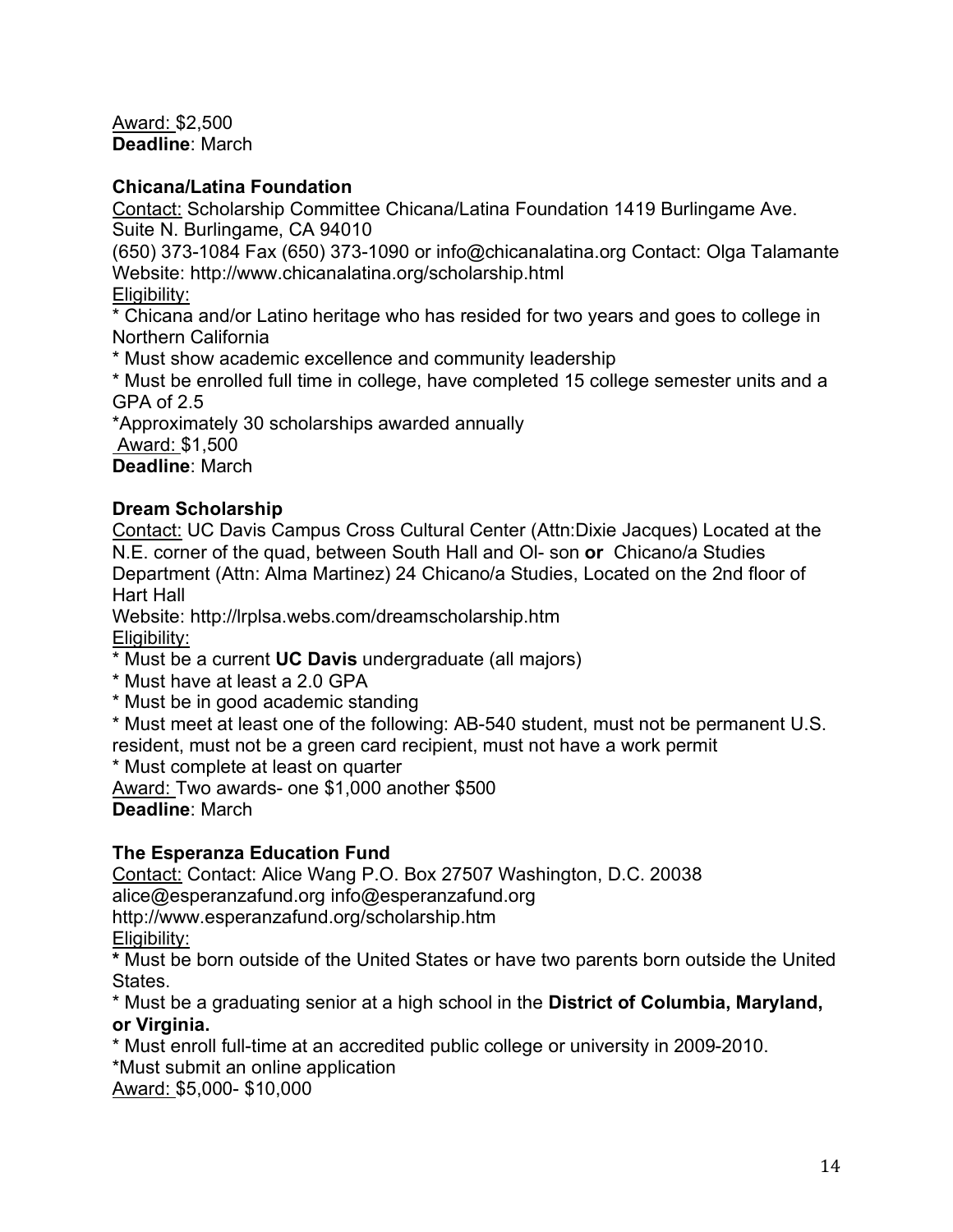**Deadline**: March

#### **Beca Foundation General Scholarship Fund**

Contact: The BECA Foundation, Inc P.O. Box 936, Escondido, CA 92033 Phone: (760) 741-8246 Contact: Ana Garcia, Office Manager Eligibility:

\* Must be a resident of San Diego County

\* (General) High School Senior entering 2 or 4 year university

\* (Medical Program) Available for students pursuing a degree in a medical related field \*Website contains many scholarships and eligibility might vary, go online to get more information Award: \$500-\$2,000

**Deadline**: March

## **The Campaign for College Opportunity**

Contact: Contest Entry 900 Wilshire Blvd. Suite 924 213-817-6037 Contact: Sue Li @ sue@collegecampaign.org Website: http://collegecampaign.org/v1/contest/rules.html Eligibility: \*Open to all **California** Youth 6th—12th grades \* Answer two prompts (look at the website)

Award: \$2,500-\$5,000 **Deadline**: March

## **A. Patrick Charnon Memorial Scholarship**

Contact: A. Patrick Charnon Memorial Scholarship, The Center for Education Solutions P.O. Box 208 San Francisco, CA 94104-0208 Phone: 925-934-7304 Website: http://www.cesresources.org/charnon.html Eligibility:

\*Admitted or enrolled in a full-time undergraduate program of study in a accredited fouryear college/university in the United States.

\* Maintain good academic standing

\* Students who value tolerance, compassion and respect for all people in the communities, and who have demonstrated these values.

Award: 1,500 (Renewable for 4 years) **Deadline**: March

#### **ADELANTE! MBCO NATIONAL SCHOLARSHIP**

Contact: Adelante! MBCO National Scholarship Tel: 877 692 1971 8415 Datapoint Drive, Suite 400 Fax: (210) 692-1951 San Antonio, TX 78229 info@adelantefund.org

Website: http://www.adelantefund.org/adelante/Scholarships1.asp Eligibility:

\*Varies, Check website for more information Award: \$1,500 - \$3,000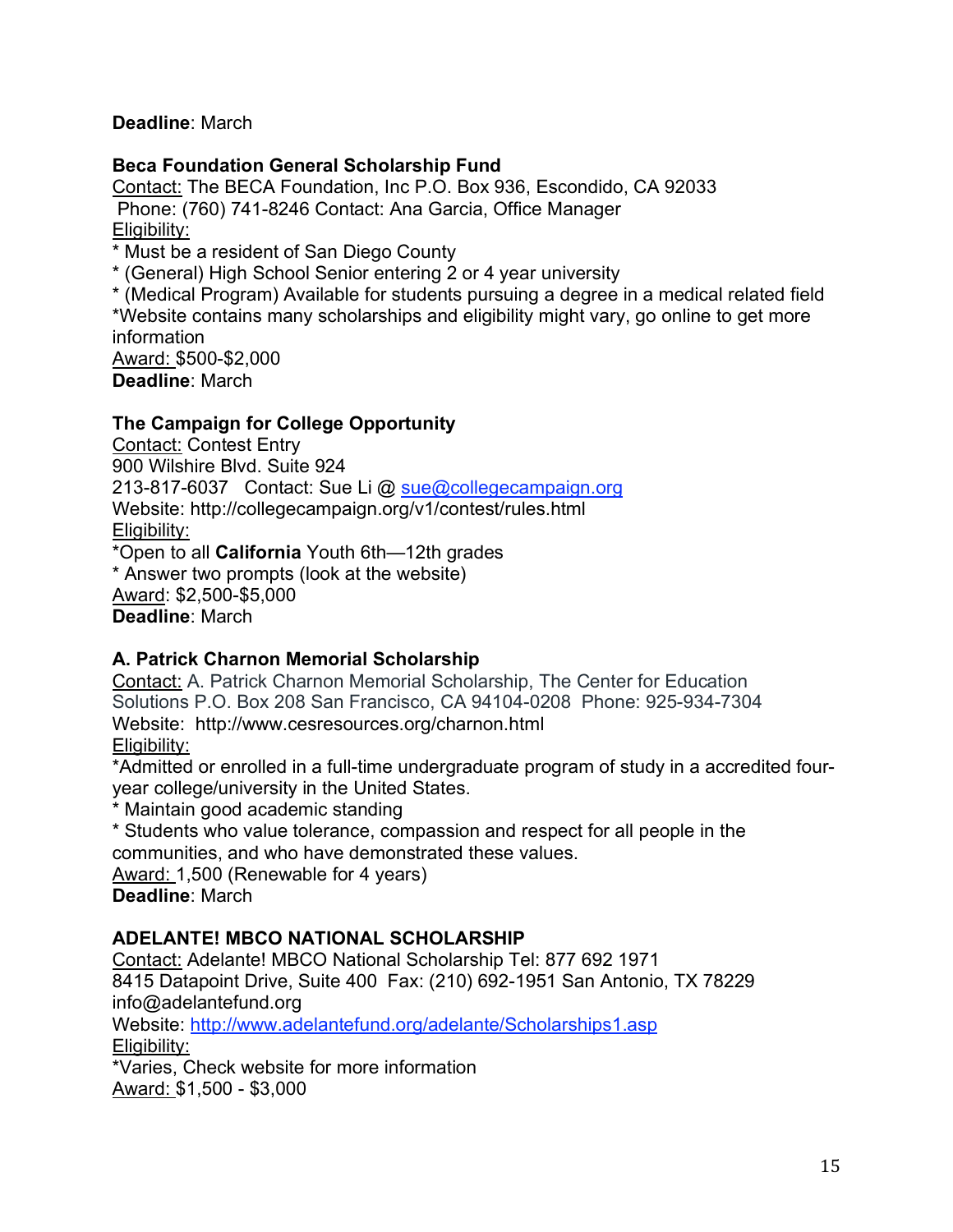**Deadline**: March

#### **AMERICAN COLLEGE OF HEALTHCARE EXECUTIVES ALBERT W. DENT STUDENT SCHOLARSHIP**

Contact: One North Franklin Suite 1700 Tel: 312-424-2800 Chicago, IL 60606 Website:

http://www.ache.org/faculty\_students/dent\_scholarship.cfm Eligibility:

\*You are not required to be a Student Associate of the American College of Healthcare Executives. However, during the selection process, preference is given to applicants who are Student Associates of ACHE.

\*You are a minority student and have a graduation date between Sept. 1 and Aug. 31. \*You can demonstrate financial need.

\*You are a U.S. or Canadian citizen.

You are not a previous recipient of this scholarship or the Foster G. McGaw Graduate Student Scholarship.

Award: **\$5,000**

**Deadline**: March

#### **AMERICAN GEOLOGICAL INSTITUTE – MINORITY PROGRAM**

Contact: 4220 King Street Tel: 703-379-2480 ext. 220 Alexandria, VA 22302

Website: www.agiweb.org/education/mpp.html

Eligibility:

\*United States citizens only. Permanent residents (green card) or applicants for U.S citizenship are not eligible.

\*Verifiable ethnic-minority status as Black, Hispanic, or Native American (American Indian, Eskimo, Hawaiian, or Samoan).

\*Financial support is for full-time students only, who are currently enrolled in an accredited institution as an undergraduate student with a primary major (i.e., degree candidate) in geoscience, including the geoscience subdisciplines of geology, geophysics, geochemistry, hydrology, physical oceanography, planetary geology, or

earth-science education. This program does not support students in any other areas of study.

\* The program is available only to students currently enrolled in college geoscience programs (i.e., high school students applying to college for the 2011-2012 academic year are not eligible).

Award: \$ 500 to \$10,000. Deadline: March

#### **JACKIE ROBINSON FOUNDATION SCHOLARSHIP**

Contact: Toll free support line is 866.986.1601 x 7095 (option 2); direct dial (not toll free) is 301. 907.7095. Email: customerservice@infosnap.com Eligibility:

\*Be a graduating, minority high school senior;

\*Plan to attend an accredited and approved four–year institution within the United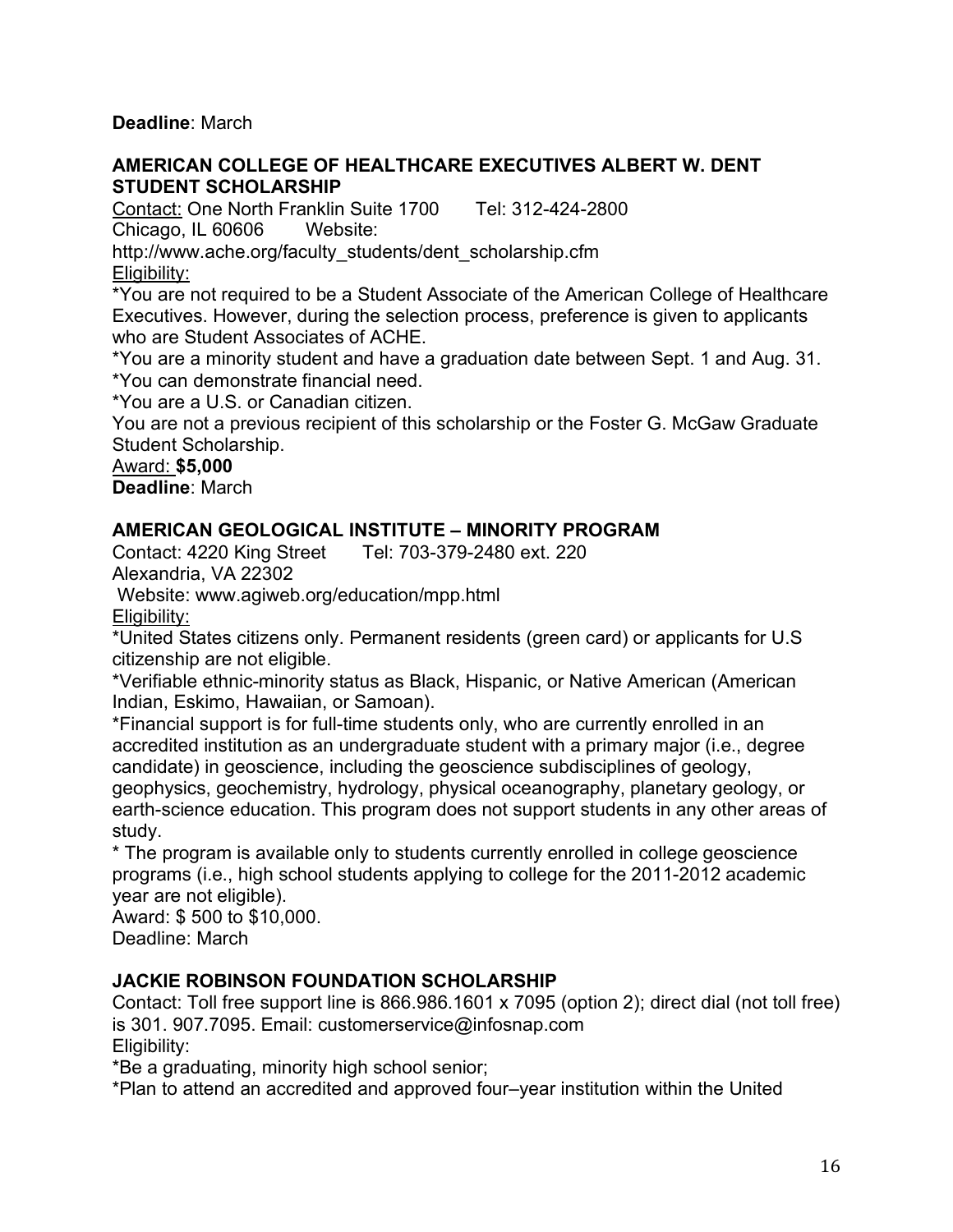States;

\*Show leadership potential; \*Demonstrate a dedication to community service; \*Present evidence of financial need; \*Be a United States citizen; \*A minimum SAT score of 1,000 combined on the math and critical reading sections or a composite ACT score of 22; and Award: \$7,200 annually Deadline: March

#### **LEAGUE OF UNITED LATIN AMERICAN CITIZENS- NATIONAL SCHOLARSHIP FUND**

Contact: LULAC National Scholarship Fund Tel: (202) 835-9646

2000 L Street NW, Suite 610 Fax: (202) 835-9685

Washington, DC 20036 E-mail: inforg@lnesc.org

Website: http://www.lnesc.org/site/296/Scholarships

Eligibility:

1)National Scholastic Achievement Awards (\$2,000)

\* GPA of 3.5 or better on a 4.0 scale or equivalent, and if the student is an entering freshman.

\*29 or higher on the ACT test, or 1350 or higher on the SAT test.

2. Honors Awards (\$500 to \$2,000)

\*GPA of 3.0 or better on a 4.0 scale or equivalent, and if the student is an entering freshman.

\*23 or higher on the ACT test, or 1100 or higher on the SAT test.

3. General Awards (\$250 to \$1,000)

\*Grades and academic performance will serve as indicators of potential; however, an emphasis may be placed on the individuals motivation, sincerity, and community involvement.

Award: \$250 to \$1,000 Deadline: March

## **AMMY SCHOLARSHIP**

Contact: **Amy Gillett Foundation** Suite G.02, 616 St Kilda Road Melbourne 3004 Website: http://www.amygillett.org.au/scholarships

Eligibility:

\* Open to female road cyclists competing at the elite level (i.e. must hold a current Cycling Australia 'elite' category women's competitive licence), who are not current or past AIS scholarship holders.

#### Award: **\$7,500**

**Deadline**: March

#### **Executive Women International Scholarship Program**

Contact: 3860 South 2300 East Salt Lake City, UT 84109 Phone: 801.355.2800 Fax: 801.355.2852 Toll Free: 1.877.4EWI-NOW ewi@ewiconnect.com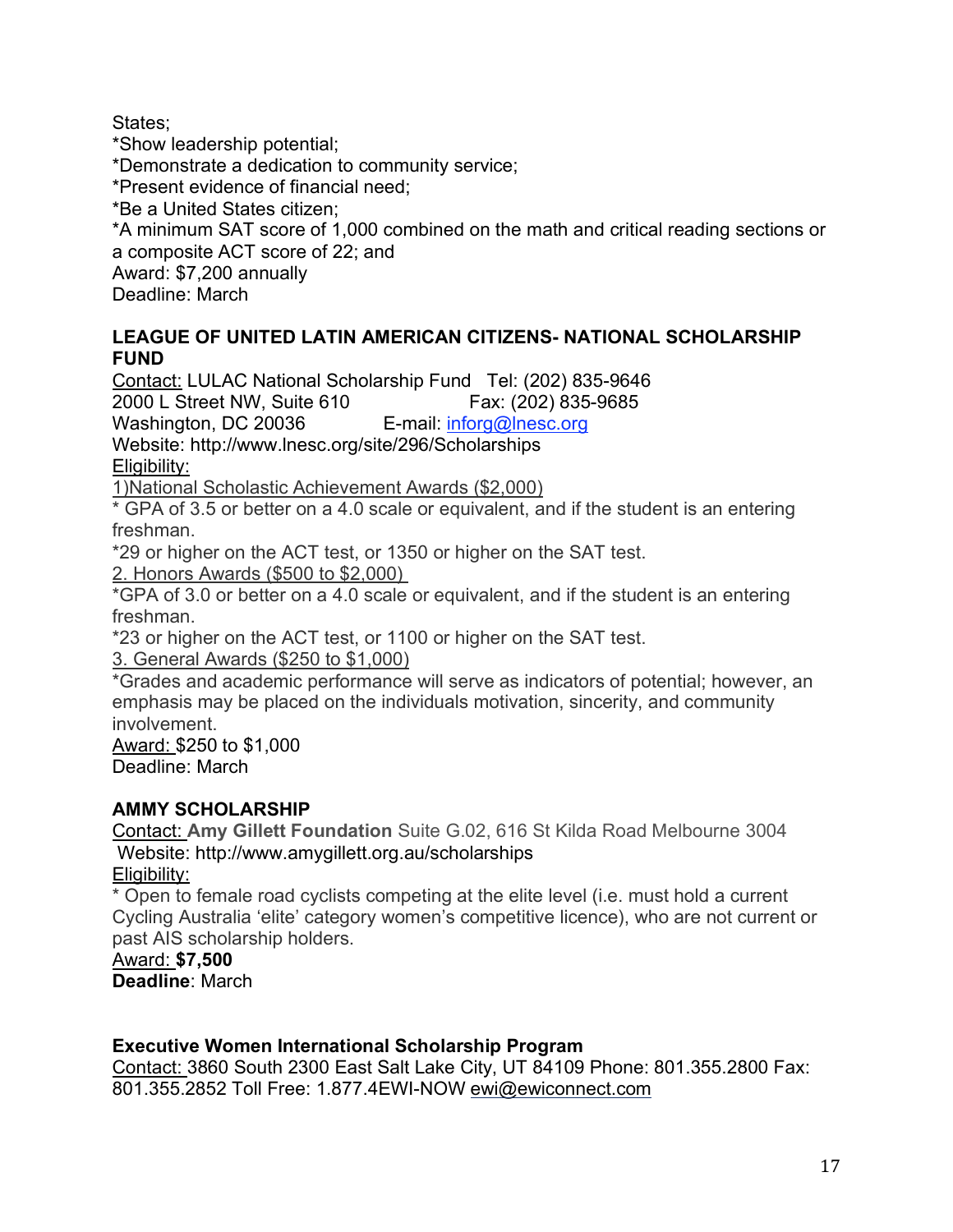Website:http://ewiconnect.com/ewiconnect/Community/EWISP\_Scholarship.aspx Eligibility:

\*High school seniors enrolled in a public, private, or parochial school located within the geographical boundaries of a participating EWI Chapter who:

\*Plan to pursue a degree at an accredited post-secondary institution. Have a demonstrated financial need.

\*Have a minimum 3.00 GPA on a 4.0 scale.

\*Have contributed to their community as demonstrated by their involvement in extracurricular activities, work, religious, or volunteer activities.

Award: \$1,000

**Deadline**: March

#### **VM Ball Program**

Contact: afe@endowment.org Eligibility: HS/College Student Award: \$3,000 **Deadline**: March

#### **Japanese American Citizen League Entering Awards**

Contact: Patty Wada at (415) 345-1075 or ncwnp@jacl.org. Website:http://www.jacl.org/edu/scholar.htm, Eligibility:

\*Applicants must be planning to attend full time at a college, university, trade school, business school, or any other institution of higher learning within the United States at the undergraduate or graduate school level in the fall.

\*Applicants may apply under only one scholarship category. The exception to this rule is that students may apply for consideration for the Abe & Esther Hagiwara Student Aid Award in addition to another category.

\*Entering Freshman applicants must be high school seniors. Creative & Performing Arts applicants cannot be professional artists.

Award: \$1,000 **Deadline:** March

#### **Glenn Miller International Scholarship Search Engine**

Contact: Glenn Miller Birthplace Society122 West Clark Street P.O. Box 61, Clarinda, Iowa 51632 U.S.A. Phone: 712-542-2461 Email :gmbs@glennmiller.org Wensite: http://www.glennmiller.org/scholarships.html

Eligibility:

\*Scholarships will be awarded to graduating high school seniors or first year college students who intend to make music a central part of their future life.

\*Those who have entered as high school seniors are eligible to compete again as college freshmen, unless they have been previous first place winners.

Award: Varies

**Deadline**: March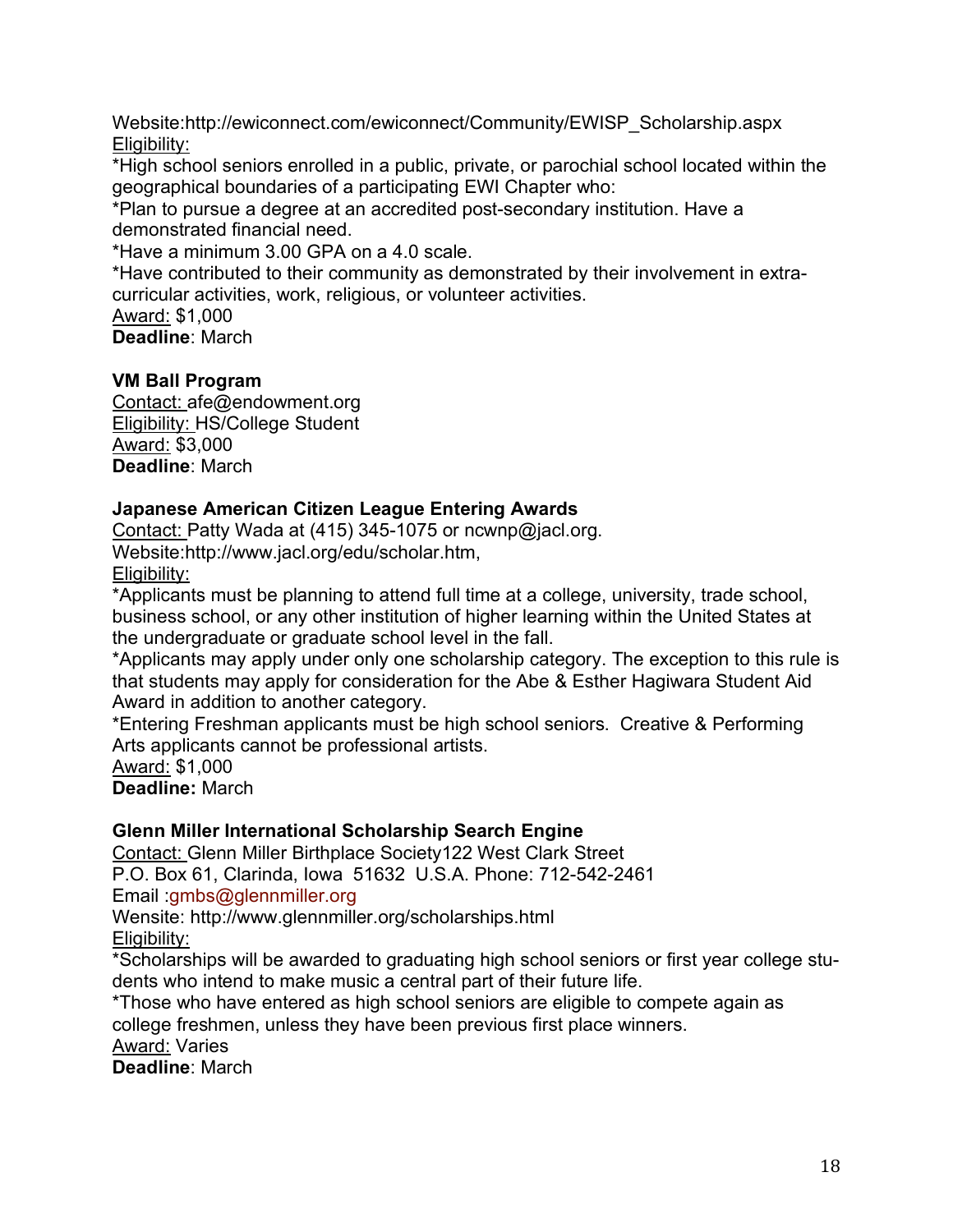#### **Donna Reed Performing Arts Scholarships and Internships**

Contact: www.donnareed.org Eligibility: HS Arts Student Award: \$1,000 **Deadline**: March

#### **National Association of Minority Engineers National Fund**

Contact: www.namepa.org Eligibility: HS/College Student Award: \$1,000 **Deadline**: March

#### **National Federation of the Blind Scholarships**

Contact: www.nfb.org, (641) 236-3366 Eligibility:

\*Must be legally blind (PDF document) in both eyes, and

\*Must be residing in the United States, the District of Columbia, or Puerto Rico, and \*Must be pursuing or planning to pursue a full-time, postsecondary course of study in a degree program at a United States institution in scholastic year, except that one scholarship may be given to a person employed full-time while attending school parttime

\*Must participate in the entire NFB national convention and in all of its scheduled scholarship program activities, July 1 through July 6, departing on July 7. Award: \$3,000

**Deadline**: March

#### **Yoshiyama Award for Exemplary Service to the Community**

Contact: The Hitachi Foundation 1215 17th Street, NW Washington, DC 20036 Eligibility:

\*Is open to graduating high school seniors in the United States and its territories. \*Must demonstrate self-motivation, leadership, creativity, dedication and a commitment to pursuing community service to be eligible for this award.

\*This award is based primarily on the impact of your community service activities, and you must be nominated by someone familiar with your service (excluding family members).

Award: \$5,000 **Deadline**: March

#### **Orange County Hispanic Education Endowment Fund Scholarship Program (HEEF)**

Contact: HEEF Orange County Community Foundation, 4041 MacArthur Blvd., Suite 510, Newport Beach, CA 92660 Email: Michelle Abril, Scholarship Associate Chair , mabril@oc-cf.org (949) 553-4202 ext 46

http://www.heef.org/scholarships/

Eligibility:

\*Latino/a who has lived in Orange County ,CA for the past 6 year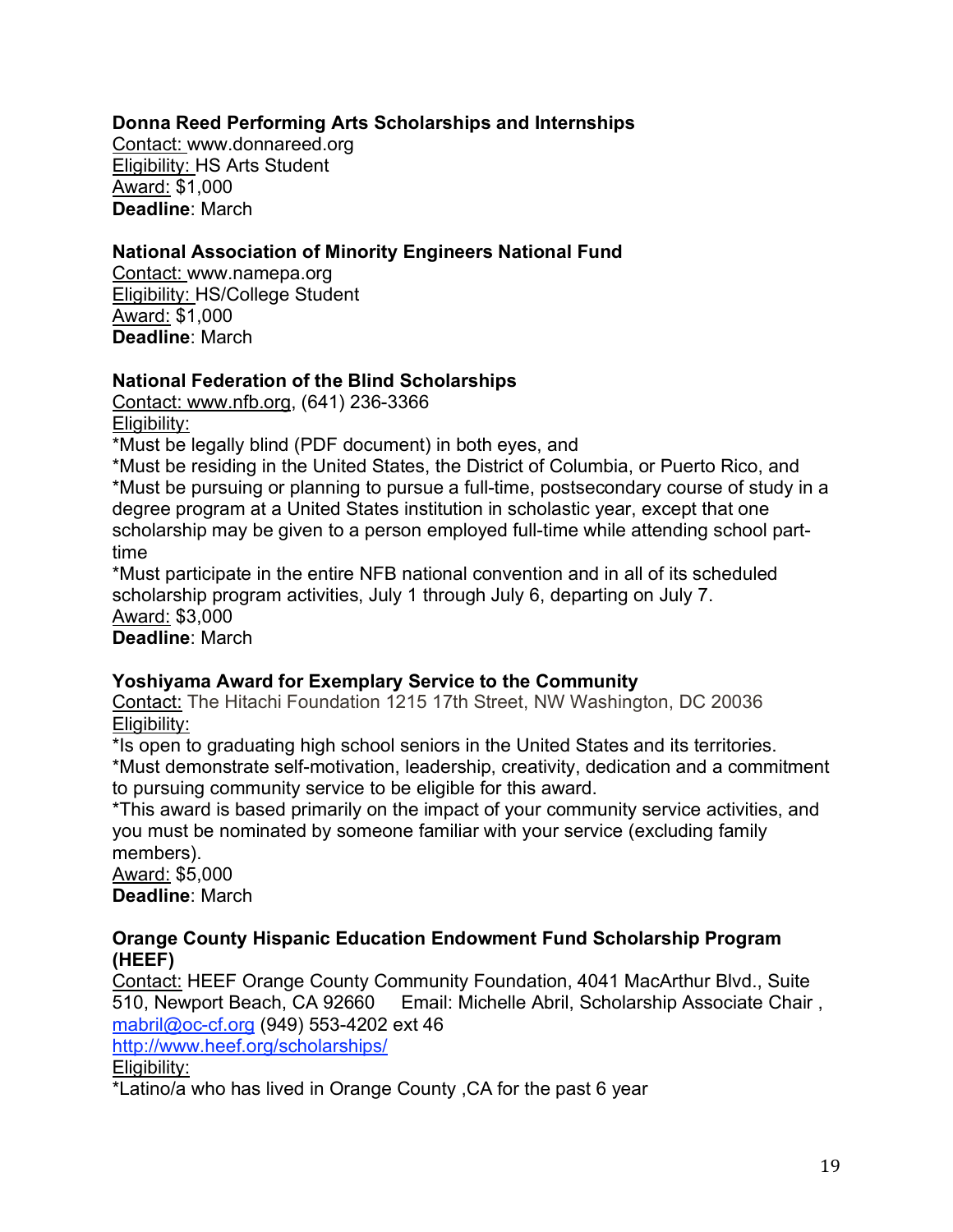\*An OC public or private high school graduate who enrolls fulltime at a 4 year university or community college that qualifies for a HEEF Subfund that award community college students

\*Eligible for need based financial aid. Must have submitted a FAFSA and report Expected Family Contribution (EFC) on their online HEEF application. Dream Act/AB 540 applicants must complete the self reported information section of the online application.

\*All applicants must submit financial information, even if they do not submit a FAFSA and report their Expected Family Contribution on their online application

\*Check website to create a profile and inquire more information.

Award: from \$500 - \$2,500 **Deadline**: March

## **Society of Plastic Engineers Scholarship Grants**

Contact: http://www.4spe.org/spe-foundationer

Eligibility:

\*Must be a full-time undergraduate student in either a four-year college or a two year technical program or enrolled in a graduate program

\*All applicants must have a demonstrated or expressed interest in the plastic industry. \*Applicants must be majoring in or taking courses that are beneficial to a career in the plastics/polymer industry

\*Financial need will be considered for most scholarships

\*Must complete the online applications, visit website for this Award: \$1000-\$4000 **Deadline**: March

## **WorldStudio Foundation Scholarship Program**

Contact: **Worldstudio AIGA Scholarships** AIGA

164 Fifth Avenue New York, NY 10010

Website: http://scholarships.worldstudioinc.com/ Eligibility:

\*Applicants must be citizens of the United States or be in possession of a Green Card.

\*Applicants must be pursuing an undergraduate or graduate degree

\*Applicants must be matriculated (or planning to matriculate) at accredited colleges and universities in the United States

\*Incoming students who have yet to enroll must submit proof of acceptance from schools of choice.

\*Though not a requirement, minority status is a significant factor considered in jury decisions.

\*Students must have at least a 2.0 GPA.

\*Scholarships are only awarded to students who are in financial need; applicants must, therefore, provide complete financial aid information on the scholarship form and have the form signed by a financial aid officer.

Award: \$2,000-\$3,000

**Deadline**: March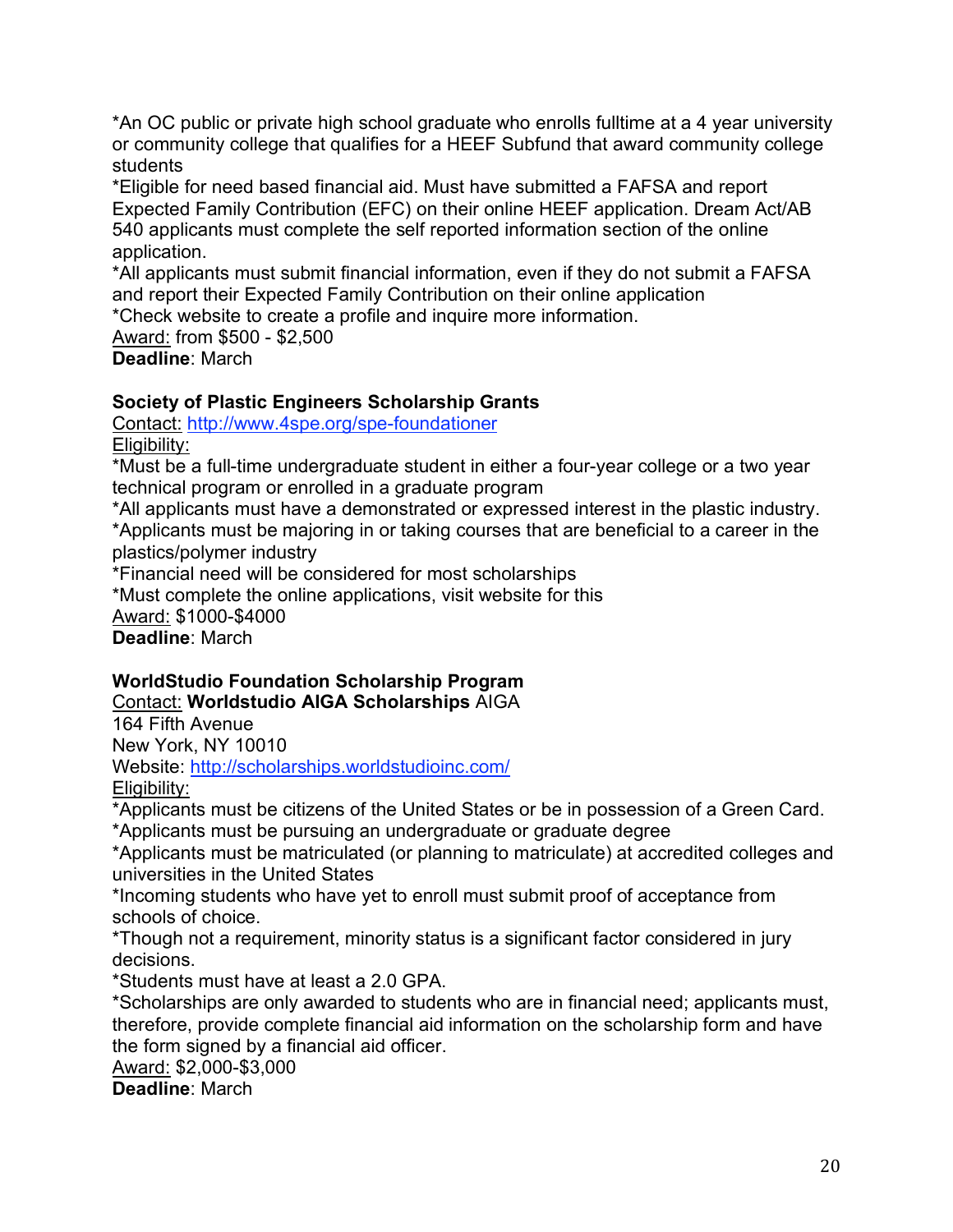## **Helenic Times Scholarship**

Contact:

http://www.htsfund.org/guidelines.html

Eligibility:

\*Must be enrolled in an accredited college or university in the United States academy year. Proof may be required.

\*Applicants must be a Greek descent and between ages of 17 and under 25

\*Scholarship will be award on the basis of necessity and merit

\*Transcripts and are required to submit a copy a tax returns.

Award: \$1,000

**Deadline**: March

## **Youth Opportunities Foundation Scholarship**

Contact: Youth Opportunities Foundation, 8820 S. Sepulveda Blvd PO BOX 45762 Los Angeles, CA 90045, (310) 670-7664 Website: http://www.cappex.com/scholarship/listings/Youth-Opportunities-Foundation-Scholarship/-s-d-37983 Eligibility: \*For graduating high school students in California \*Financial need \*At least one parent has to be of Hispanic descent

Award: Varies **Deadline**: March

## **TELACU LINC EDUCATION FOUNDATION**

Contact: LINC TELACU Education Foundation Scholarship Program Tel: 323-721-1655 5400 E. Olympic Blvd. Suite 300 Website:http://telacu.com/site/en/home/education/applications.html Los Angeles, CA 90022 Eligibility: \*Be a first-generation college student

\*Be from a low-income family

\*Have a minimum 2.5 GPA

\*Be enrolled full-time for the entire 2013-2014 academic years

\*Attend the mandatory seminars taking place on Saturdays throughout the academic year (Required only for students attending local area schools.)

\*California Applicants: Be a permanent resident of an underserved community within the counties of Los Angeles, Orange, or San Bernardino, such as East Los Angeles, Boyle Heights, Baldwin Park, Bell Gardens, Commerce, Huntington Park, City of Los Angeles, Montebello, Ontario, Pico Rivera, Pomona, South Gate, Santa Ana, and San Bernardino

\* Texas Applicants: Be a permanent resident of San Antonio, Austin, Laredo, Edinburg, or Rio Grande City

\* Illinois Applicants: Be a permanent resident of the Greater Chicagoland Area \*New York Applicants: Be a permanent resident of the state of New York. Award: varies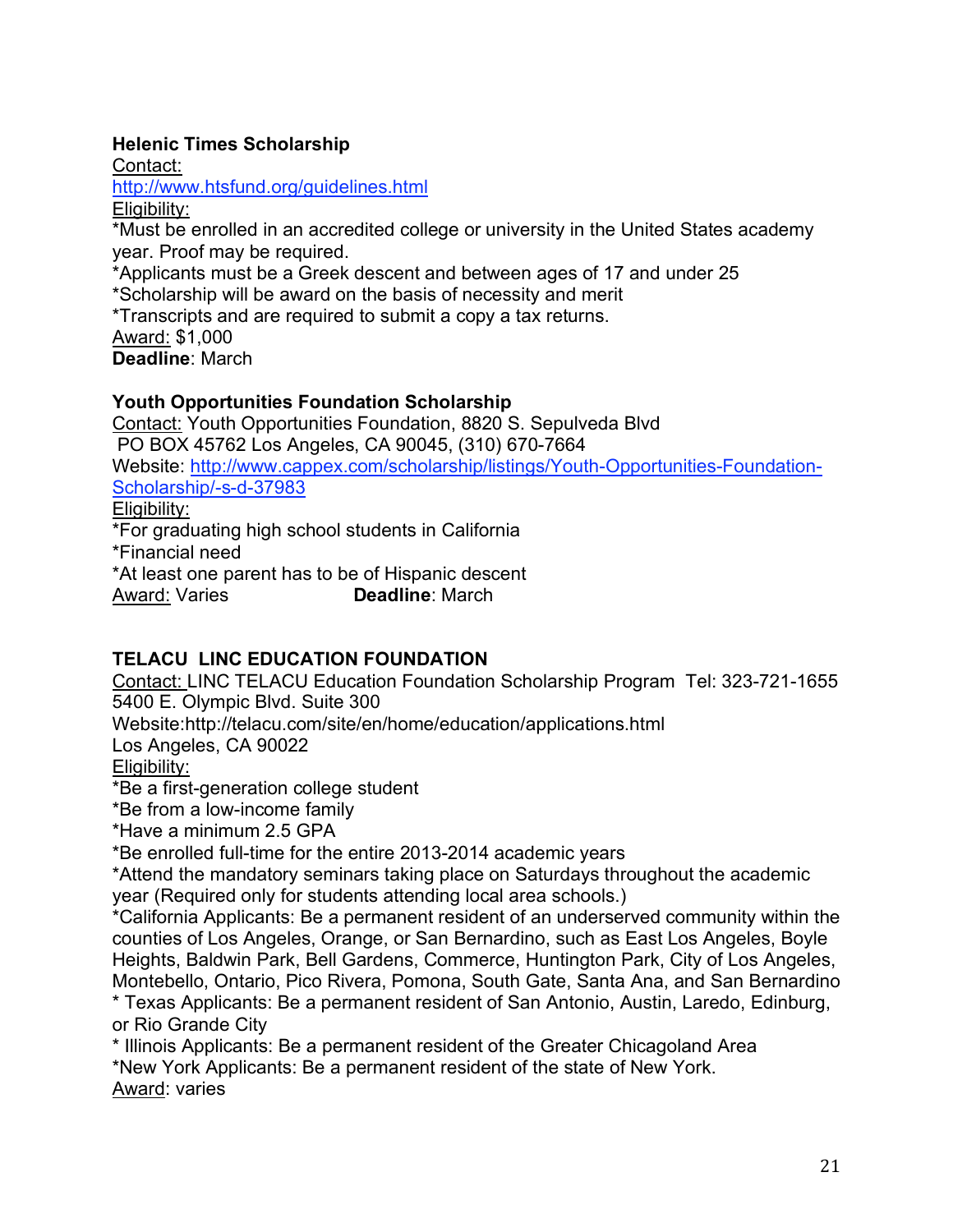#### **Deadline**: March

#### **OFA National Scholarship Casey Family Awards**

Contact: https://www.collegedata.com/cs/data/scholar/scholar\_pg01\_tmpl.jhtml?scholarshipId=15 7303 Eligibility: HS/College Student Award: \$2,000 **Deadline**: March

#### **International Music Competition of ARD Munich**

Contact: ARD International Music Competition Internationaler Musikwettbewerb der ARD c/o Bayerischer Rundfunk Rundfunkplatz 1 D-80300 Muenchen Email: ard.musikwettbewerb@brnet.de Website: www.ard-musikwettbewerb.dc Eligibility: College Student of 20-24 years of age Award: \$5,000 Deadline: March

#### **SAMMY Award** (No longer available)

Contact: http://www.bodybymilk.com/sammy\_scholarship.php Eligibility:

**\*** Open to graduating high school senior scholar athletes

- \* Must demonstrate excellence in academics, athletic performance, leadership, and community service to be eligible
- \* Students must be from one of the 48 contiguous states or District of Columbia

Award: \$7,500 **Deadline**: March

#### **ASPEN INSTITUTE-WILLIAM RANDOLPH HEARST FELLOWSHIP FOR MINORITY STUDENTS**

Contact: John Russell, Program Coordinator Tel: (202) 736-5800 The Aspen Institute One Dupont Circle, Suite 700 E-Mail:

hearstinfo@aspeninstitute.org

Washington, DC, 20036

Web site: http://www.aspeninstitute.org/policy-work/nonprofit-philanthropy/leadershipinitiatives/hearst

Eligibility:

\*Candidates for this fellowship are highly motivated, current, non-graduating graduate or undergraduate students from underrepresented communities of color.

\*Demonstrated interest or experience in nonprofit organizations, philanthropy, and the social sector

\*Excellent research and writing skills

\*Demonstrated financial need

\*U.S. citizenship or U.S. permanent residency. Students approved for participation in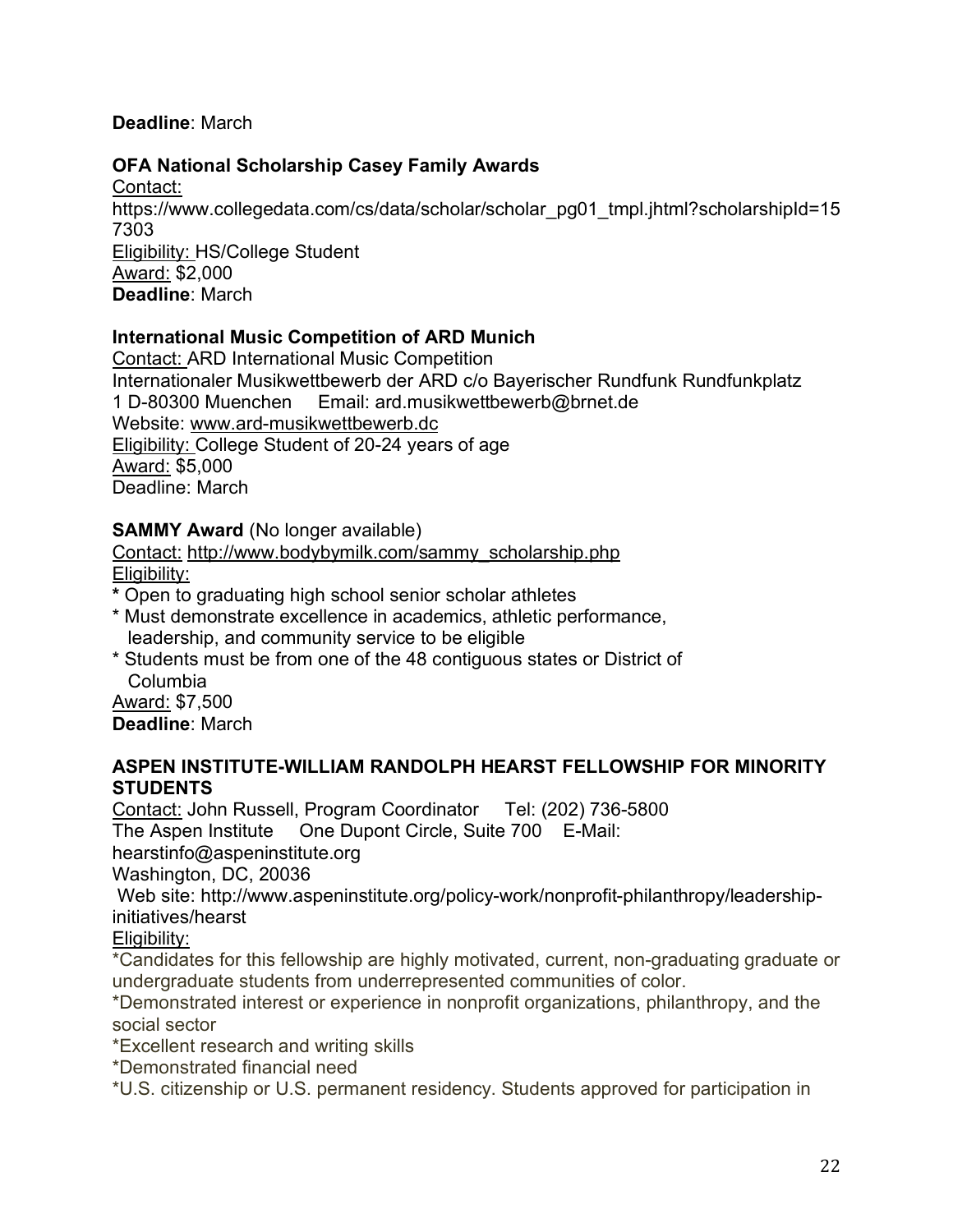the federal Deferred Action for Childhood Arrivals program are eligible to apply. Award: **\$2,500 to \$5,000 Deadline**: March

#### **San Antonio International Piano Competition**

Contact: Foreign Born – Into Your Dream SAIPC, P.O. Box 781146, San Antonio, Texas 78278 USA Website:http://www.saipc.org/home/index.html Eligibility: \*Must be between the ages of 20 – 32 \*Must not be a former SAIPC Gold medalist \*Must have been formally engaged in piano studies for a significant amount of time since the applicant's 15th birthday \*Must have performed at least five solo recitals between January 1, 2005 and the application deadline \*Must have performed as the pianist in a chamber music recital (trio or larger) or as the soloist in a piano concerto performance between January 1, 2005 and the application deadline Award: \$15,000

**Deadline**: March

#### **Concerned Media Prof.'s Tony Villegas Scholarship**

Contact: Tony Villegas Scholarships for Hispanics P. O. Box 44034 Tucson, AZ 85733 Eligibility: Request an Application by mail Award: \$1,000 **Deadline**: March

#### **General Board of Higher Education & Ministry Scholarships**

Contact: Ph: (615) 340-7344 E-mail: mbigord@gbhem.org Website: http://archives.umc.org/frames.asp?url=http%3A//www.gbhem.org/gbhem/loans2.html Eligibility: \*Must be ACTIVE, full member of The United Methodist Church for at least ONE year. \*Must have at least 2.5 GPA Award: Varies **Deadline:** March

Gary Canode Memorial Scholarship Contact: Arizona Community Foundation 2201 E. Camelback Road, Suite 405B Phoenix, AZ 85016 Ph: (602) 381-1400 or 1-800-222-8221 Website:https://azfoundation.academicworks.com/opportunities/69 Eligibility: \*Graduated from Yuma County High School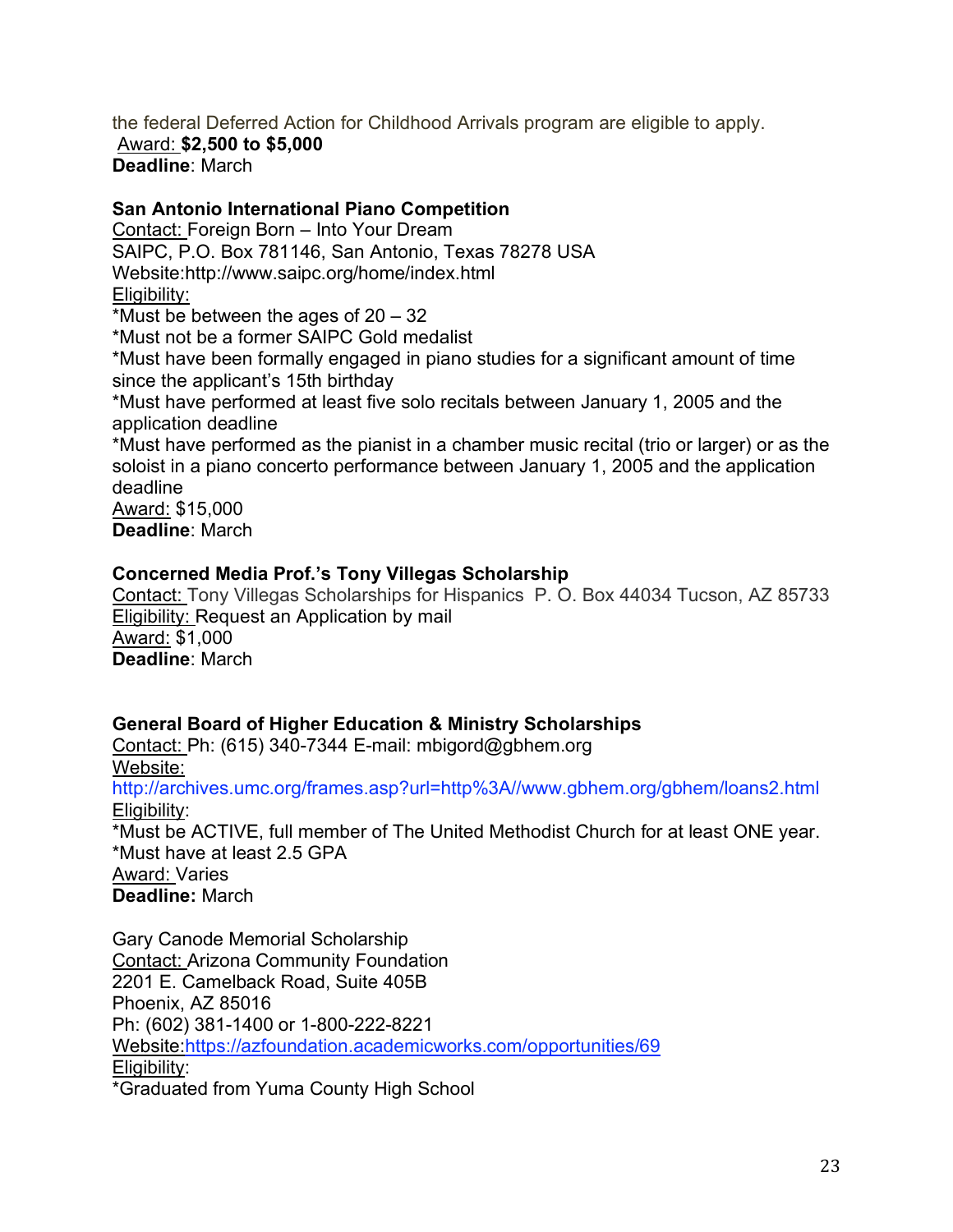\*Planning to pursue a career on education or aviation \*2.75 GPA Award: \$500 **Deadline:** March

#### **Arizona Hispanic Chamber of Commerce Scholarship**

Contact: Arizona Community Foundation 2201 E. Camelback Road, Suite 405B Phoenix, AZ 85016 Ph: (602) 381-1400 or 1-800-222-8221 Website: https://azfoundation.academicworks.com/opportunities/67 Eligibility:

\*Undergraduate with a declared major in a business college at an North Central Association Accredited college or university in Arizona with an intent to pursue a career in business. You can see the list of accredited schools here: http://www.ncahlc.org \*Minimum GPA of 3.0 in previously completed college studies.

\*One parent must be of Hispanic heritage

\*Will be starting junior or senior year of undergraduate studies

\*Must be accepted into and enrolled in a Bachelor degree business program. Must enroll full-time.

Award: \$5,000 **Deadline:** March

#### **Kenneth N. Harrison Memorial Scholarship**

Contact: Arizona Community Foundation 2201 E. Camelback Road, Suite 405B Phoenix, AZ 85016 Ph: (602) 381-1400 or 1-800-222-8221 Website: https://azfoundation.academicworks.com/opportunities/76 Eligibility: \*Student graduation from Yuma High school or Kofa High school \*Planning to pursue a career in auto technology or fire science Award:\$1,250 **Deadline:** March

#### **Mabel Sassoe Kirsh Scholarship**

Contact: Arizona Community Foundation 2201 E. Camelback Road, Suite 405B Phoenix, AZ 85016 Ph: (602) 381-1400 or 1-800-222-8221 Website:https://azfoundation.academicworks.com/opportunities/79 Eligibility: \*Current graduate from a Yuma County High School or a full time college student who graduated from a Yuma County High School \*2.0 GPA

\*Pursuing a degree in Nursing Profession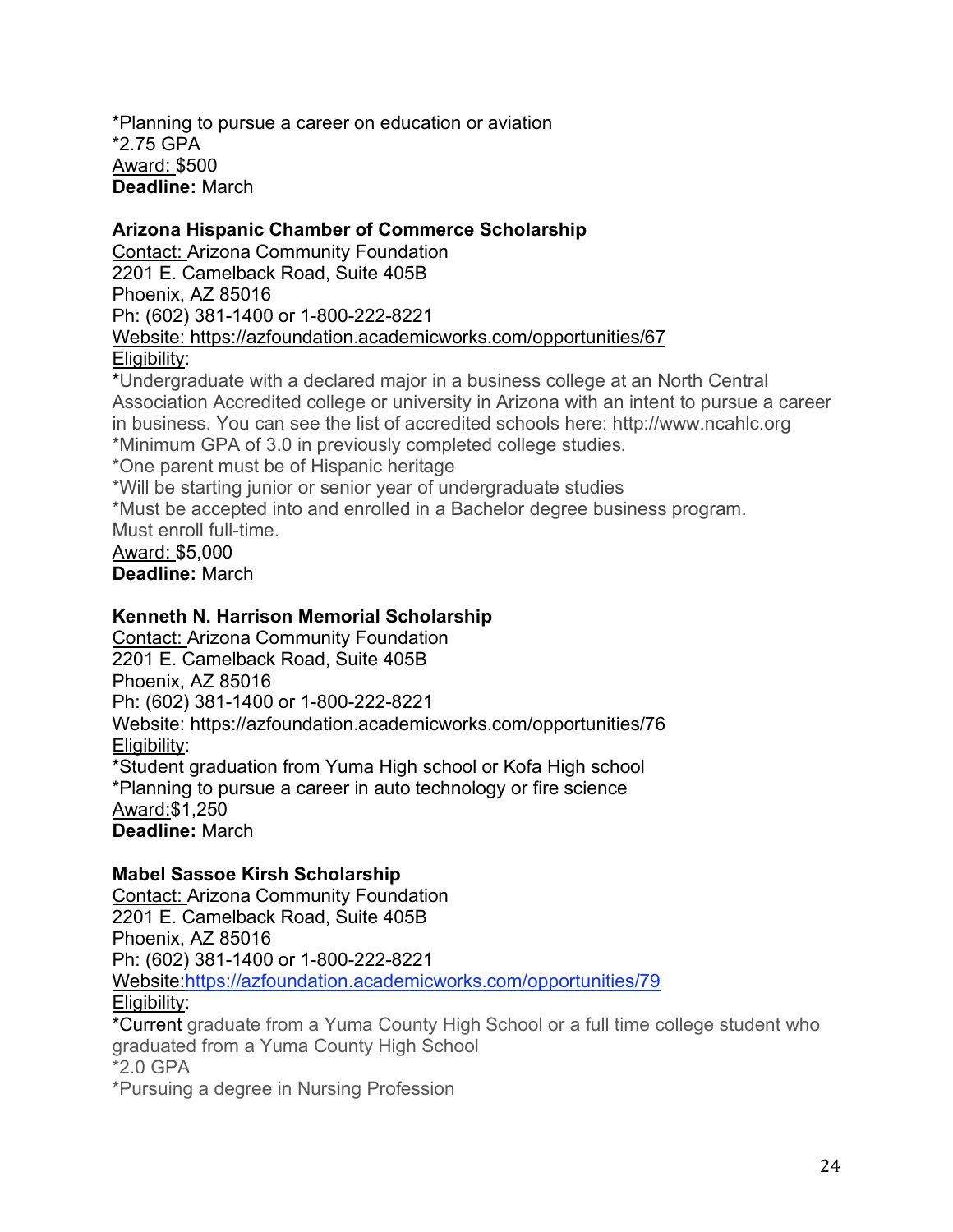Award:\$1,250 **Deadline:** March

#### **Education Scholarship Program of the Tucson Center for Cultural Enrichment**

Contact: Lizet Torres, Business Development Manager Tucson Metropolitan Chamber of Commerce PO Box 991 Tucson, AZ 85702

Ph: (520)792-2250 Email: Ltorres@tucsonchamber.org

Website:http://www.tucsonchamber.org/fileadmin/files/pdf/Application\_Form\_2011.pdf Eligibility:

\*High school senior from Pima County.

\*Interest on working and living in Tucson after graduating college.

\*GPA of 2.5 to a scale of 4.0 GPA.

\*Positive citizenship in school and community life.

\*Must use scholarship for next 12 months and money will be deposited in student's bursar account.

Award: \$2,000

**Deadline:** March

## **Association of Raza Edicators Scholarship**

Contact: Association of Raza Educators Scholarship Fund Committee P.O. Box 226768 Los Angeles, CA 90022

Email: razaeducators@yahoo.com

Website:http://www.razaeducators.org/about\_projects\_scholarship.html Eligibility:

\*Must not be eligible for any type of federal or state grants.

\*Must be a graduating senior at a high school within the LAUSD includes LAUSD charter schools.

\*Must be able to attend our 4TH Annual A.R.E awards ceremony.

Award: \$2,000 to 2,500 **Deadline:** March

## **The Alliance/Merck Ciencia (Science) Hispanic Scholars Program**

Contact: Contact: The Alliance Scholars Fund 1501 Sixteenth Street, NW Washington, DC 20036 Ph: 202-387-5000 Website:http://www.alliancescholars.org/applications/ Eligibility:

\*Open to high school and college students of Hispanic heritage.

\* Must be planning to pursue a career/majoring in science, technology, engineering or math.

\* Please visit website for requirements.

Award: \$20,000 over 4 years **Deadline:** March

## **QuestBridge Scholarship**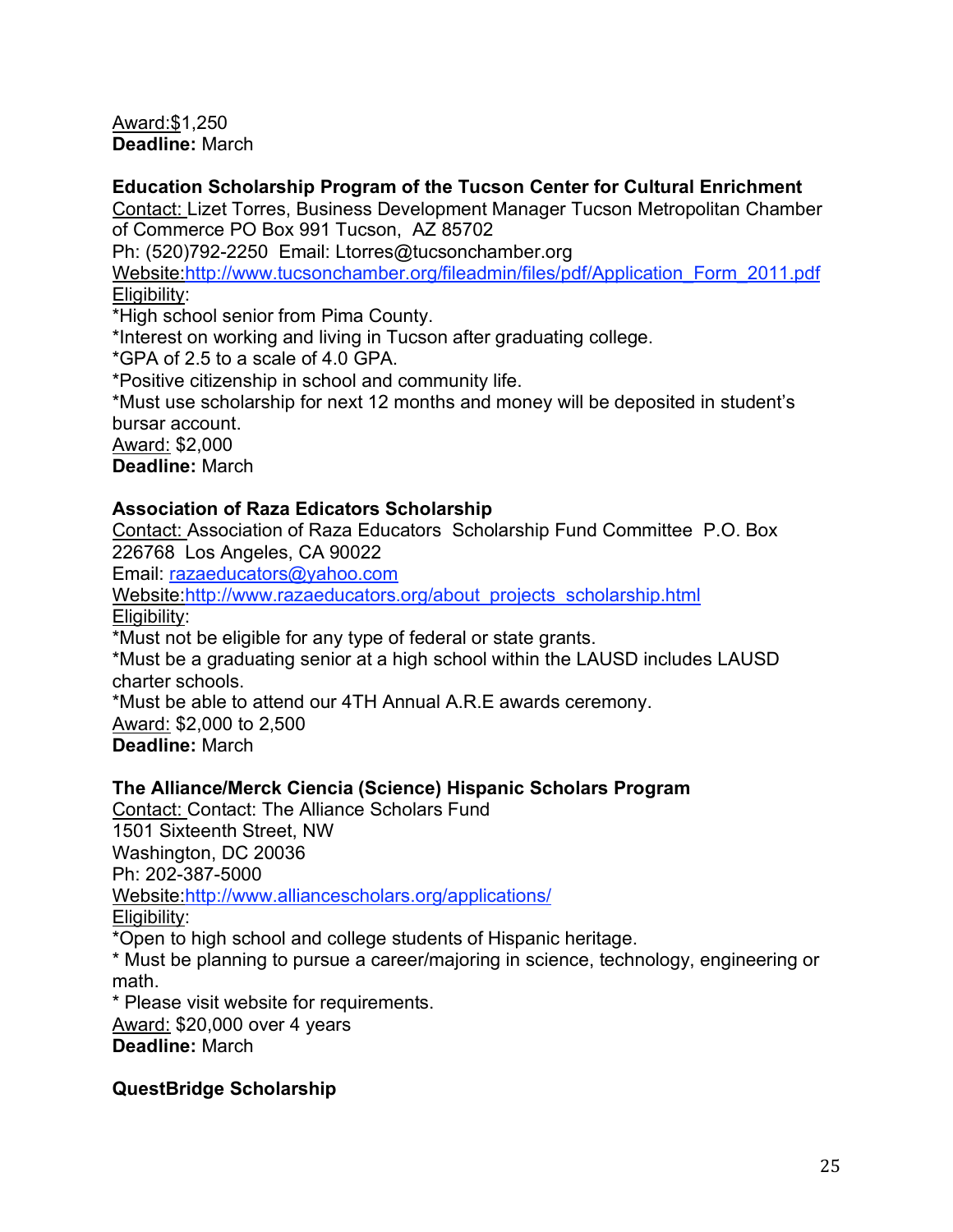Contact: QuestBridge 120 Hawthorne Ave, Suite 103 Palo Alto, CA 94301 Ph: (888) 275-2054 Email: questions@questbridge.org Website:http://questbridge.org/for-students/cps-who-should-apply Eligibility:

\*Can apply if listing self as international student in college.

\* Must be high school junior at time of application.

\*Must demonstrate academic excellence and financial need

Award:\$30,000-45,000

**Deadline:** March

#### **Educational Enrichment Foundation**

Contact: Educational Enrichment Foundation 3809 E. Third Street Tucson, AZ 85716 Ph: (520) 325-8688 Website:http://eeftucson.org/scholarships.html Eligibility:

\*These students' studies must show a strong emphasis in math and/or science \*TUSD students who intend to graduate in May or have graduated from a TUSD High School in the previous fall semester.

\*Applicants must be planning to attend an accredited Arizona college or university and pursue a major in math or science

Award: \$1,000

**Deadline:** March

## *April Deadlines*

#### **Academy of Motion Pictures Students Academy Awards**

Contact: http://www.oscars.org/awards/index.html Eligibility:

\*An electronically submitted entry of 40 minutes or less \*print hard copy of your entry form and submit with DVD \*Visit website for more information, as application process vary for different regions. Award: \$2,000 **Deadline**: April

#### **Puerto Rican Bar Association (PRBA)-Scholarship Award**

Contact: Contact: Puerto Rican Bar Association Attn: Treasurer 303 Park Avenue South, #1405 New York, NY 10010 Website: http://www.prba.net/

Eligibility:

\*Latino law students permanently residing, and/or attending law school, in New York State are eligible to apply

\* All applicants must be (a) first or second year law students or (b) a third year evening law student

\* All applicants must be in a JD degree program at an American Bar Association (ABA) approved law school, and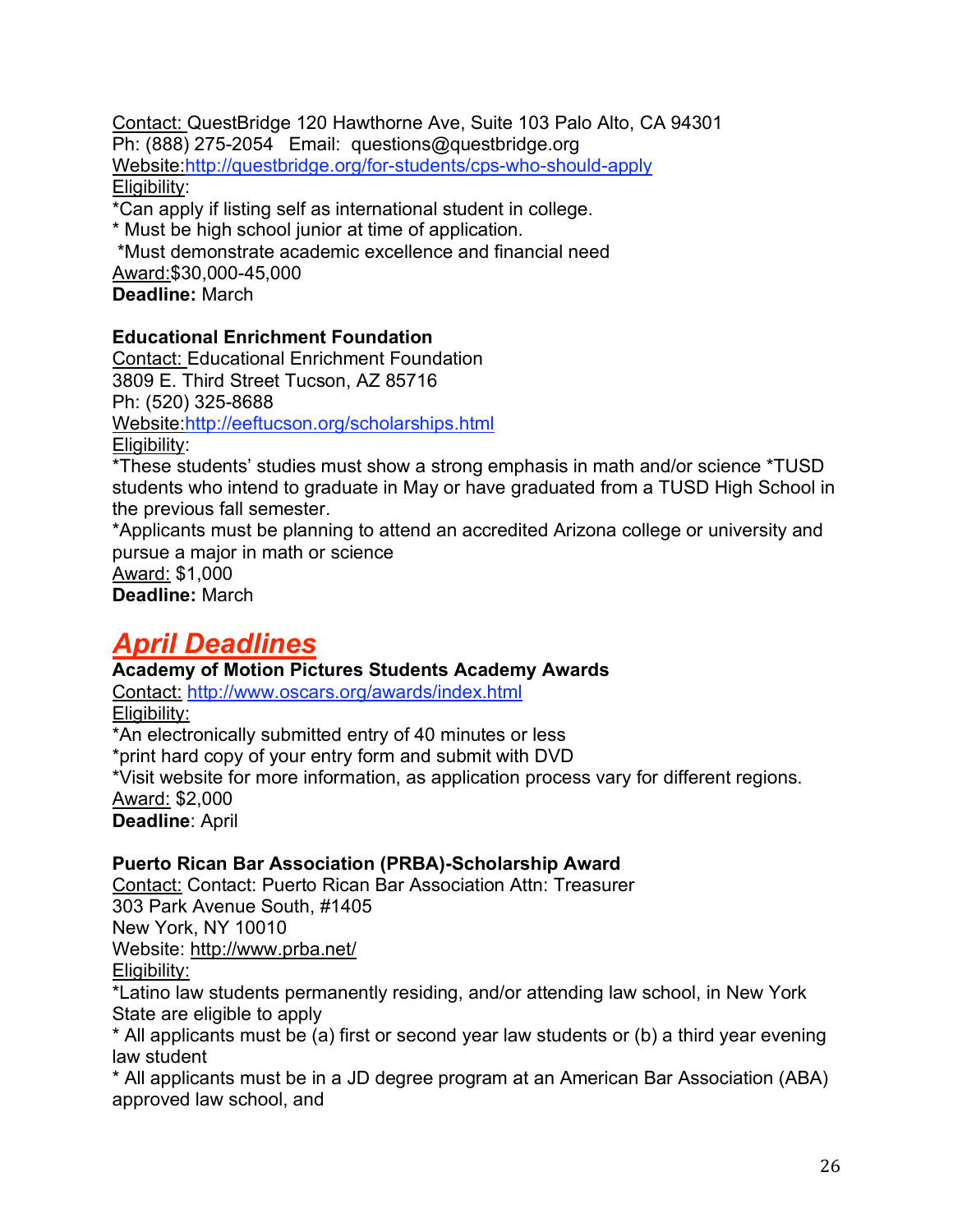\* Students working towards their L.L.M. are not eligible for this award. Award: \$2,000 **Deadline**: April

#### **CONGRESSIONAL HISPANIC CAUCUS INSTITUTE (CHCI)-SCHOLARSHIP AWARDS**

Contact: **Congressional Hispanic Caucus Institute** 911 2nd Street, NE Washington, D.C. 20002

Tel: 202-543-1771 Toll Free: 1-800-EXCEL-DC Fax: 202-546-2143E-mail:

chci@chci.org

Website: http://www.chci.org/scholarships/

## Eligibility:

\*Full-time enrollment in a United States Department of Education accredited community college, four-year university, or graduate/professional program during the period for which scholarship is requested

\*Demonstrated financial need

\*Consistent, active participation in public and/or community service activities \*Strong writing skills

\*Applicants must be U.S. citizens, lawful permanent residents, asylees, or individuals who are lawfully authorized to work full-time without restriction for any U.S. employer and who, at the time of application, possess lawful evidence of employment authorization.

Award: \$ 500 to \$10,000. **Deadline**: April

## **Princess Grace Scholarships, Grants and Fellowships**

Contact: Princess Grace Foundation-USA 150 East 58th Street, 25th Floor New York, New York 10155

Website: http://www.pgfusa.com/grants-program/grant-applications Eligibility:

\*All applicants must be U.S. citizens or have obtained permanent residency status. \*All applicants, except playwrights, must be nominated by a school department chair/dean or company artistic director. The nominating organization must be a registered 501 (c)(3).

\*Scholarships, apprenticeships and fellowships must be completed in the United States. For more specific information, please refer to individual category guidelines. - See more Award: \$5,000

**Deadline**: April

## **The Duracell/National Urban League Scholarship**

Contact: Contact: Thomas Jordan, National Urban League Scholarship Programs, P.O. Box 320590 Hartford, CT 61320-590, (888)839-0467

Eligibility:

\* Open to minority students focusing in **engineering, sales, marketing, finance and business**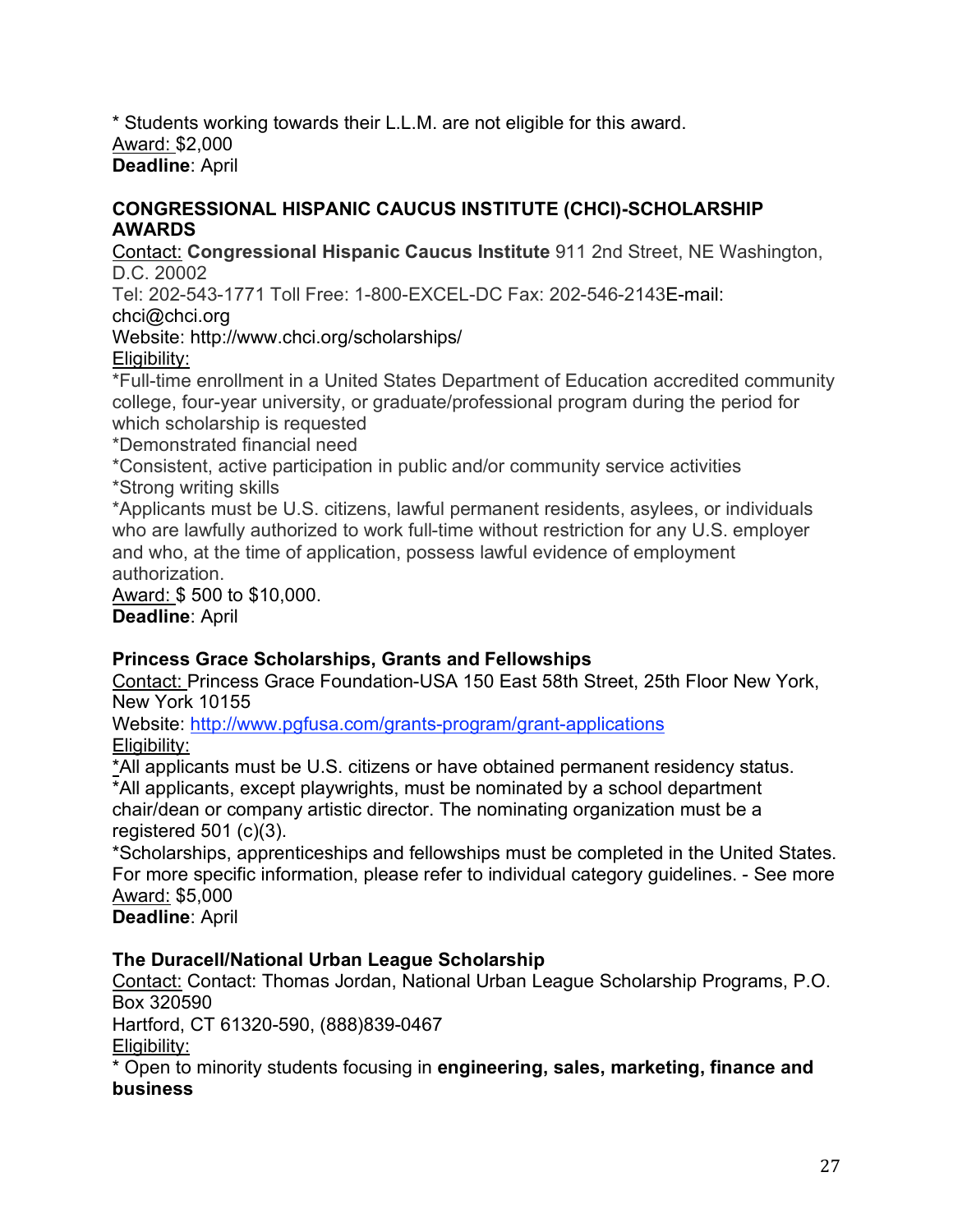Award: \$10,000 **Deadline**: April

#### **Maria Elena Salinas Scholarship Program**

Contact: National Association of Hispanic Journalists Contact: (202) 662-7145 nahj@nahj.org Website: http://www.nahj12.com/scholarships/ Eligibility: \* Must be rising junior or senior in college \* Must be pursuing a career as English-language newspaper or print reporter, editor, photographer, graphic artist/page designer, or online journalist Award: \$5,000 **Deadline**: April

## **NAHJ Geraldo Rivera Scholarship Program**

Contact: National Association of Hispanic Journalists Contact: (202) 662-7145 nahj@nahj.org Website: http://www.nahj12.com/scholarships/ Eligibility: \* Must be rising junior or senior in college \* Must be pursuing a career in English or Spanish-language TV broadcast journalism Award: up to \$5,000 **Deadline**: April

#### **Davis Putter Scholarship Fund**

Contact: Davis-Putter Scholarship Fund Contact: Jan Phillips (Secretary) P.O. Box 7307 New York, New York 10116-7307 Website: www.davisputter.org

Eligibility:

\* Open to graduate and undergraduate students

\* Must demonstrate financial need

\* Must demonstrate participation in **expanding civil rights, economic justice, and international solidarity**

\* Visit website for more details

Award: up to \$10,000

**Deadline**: April

## **PRSSA-Multicultural Affairs Scholarship Program**

Contact: Public Relations Student Society of America (PRSSA)- Multicultural Affairs Scholarship Program 33 Maiden Lane, 11th Floor New York, NY 10003-2376 (212) 460-1474 prssa@prsa.org

Website: http://www.prssa.org/scholarships\_competitions/

Eligibility:

\* Applicants must be of Latino, African-American, Asian, Native American, Alaskan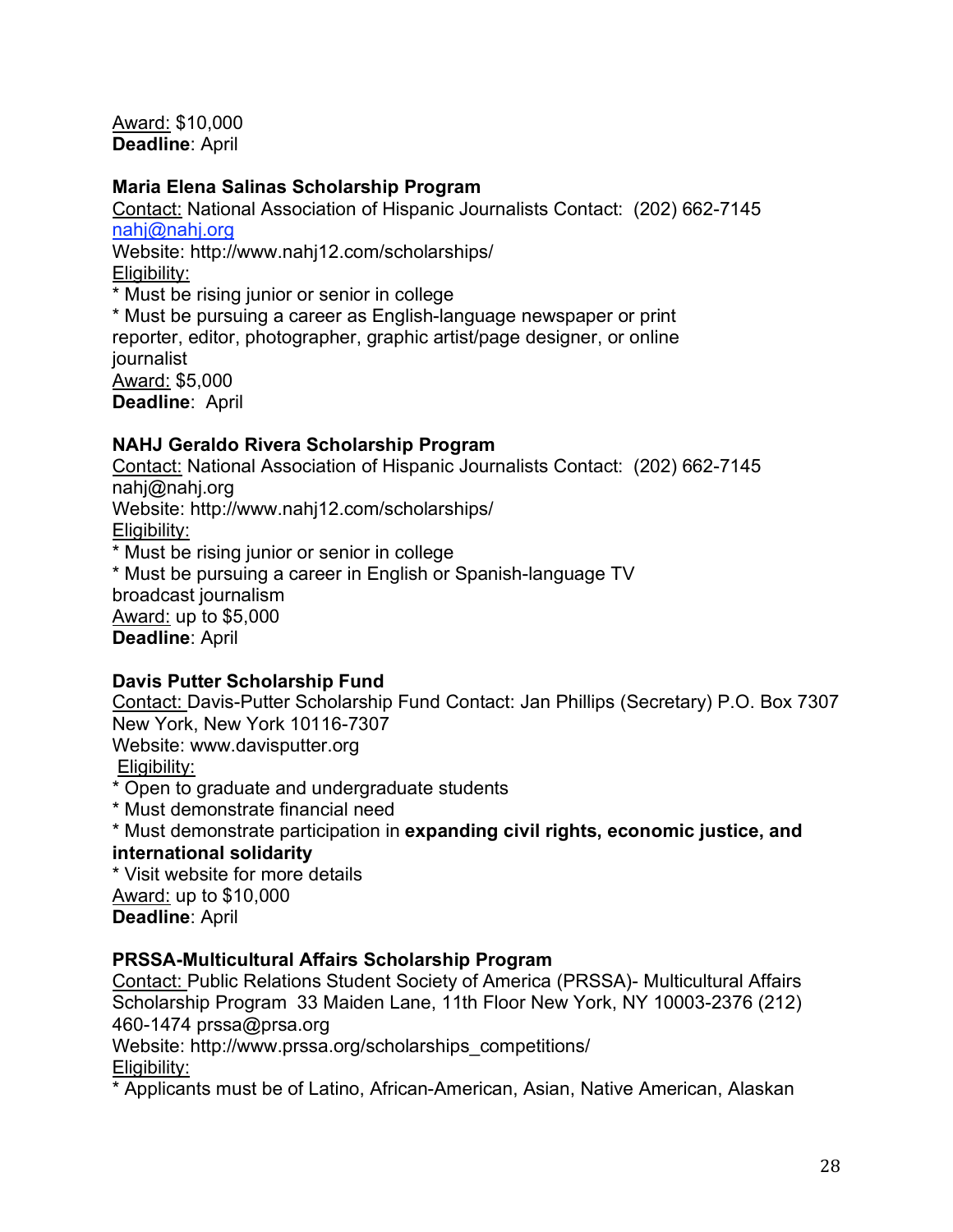Native, or Pacific Islander ancestry.

\* Must be full-time students at an accredited four-year college or university with at least junior status by the time the scholarship will be used

\* Membership with PSRRA is preferred, a major or minor in **public relations** is also preferred

Award: \$1,500 **Deadline**: April

## **A.W. Bodine-Sunkist Memorial Scholarships**

Contact: A.W. Bodine – Sunkist Memorial Scholarship Program Sunkist Growers P.O. Box 7888 Van Nuys, CA 91409-7888

Website: www.sunkist.com/about/bodine\_scholarship.asp Eligibility:

\* Students entering any undergraduate grade level

\* Must have a background in CA or AZ **agriculture** (you or someone in your immediate family must have derived the majority of your/their income from agriculture), financial need, and a minimum 3.0 GPA.

\*Selection is based on test scores, essay, and references

Award: \$2,000

**Deadline**: April

#### **The Hispanic Engineers National Achievement Awards Conference**

Contact: Student Leadership Awards HENAAC Attn: Student Scholarship Committee 3900 Whiteside St. Los Angeles, CA 90063

Website: www.henaac.org

Eligibility:

**\*** Students must be majoring in **math, computer science, material science,**

#### **engineering or applied science**

\* Must have an overall GPA of 3.0 or higher Award: \$500-\$5,000 **Deadline**: April

## **Tylenol Scholarships**

Contact: Contact: Tylenol Scholarship Citizen's Scholarship Foundation of America, Inc. 1505 Riverview Road P.O. Box 88 St. Peter, MN 56082 http://www.tylenol.com Eligibility:

\* Must be an undergraduate or graduate with at least one more year of education remaining

\* Must demonstrate leadership in community and school

\* Intend on majoring in a **health-related** field

Award: \$10,000 (10 awards), \$1,000 (150 awards) **Deadline**: April

## **NAHJ General Scholarships Ruben Salazar Fund**

Contact: National Association of Hispanic Journalists Contact: (202) 662-7145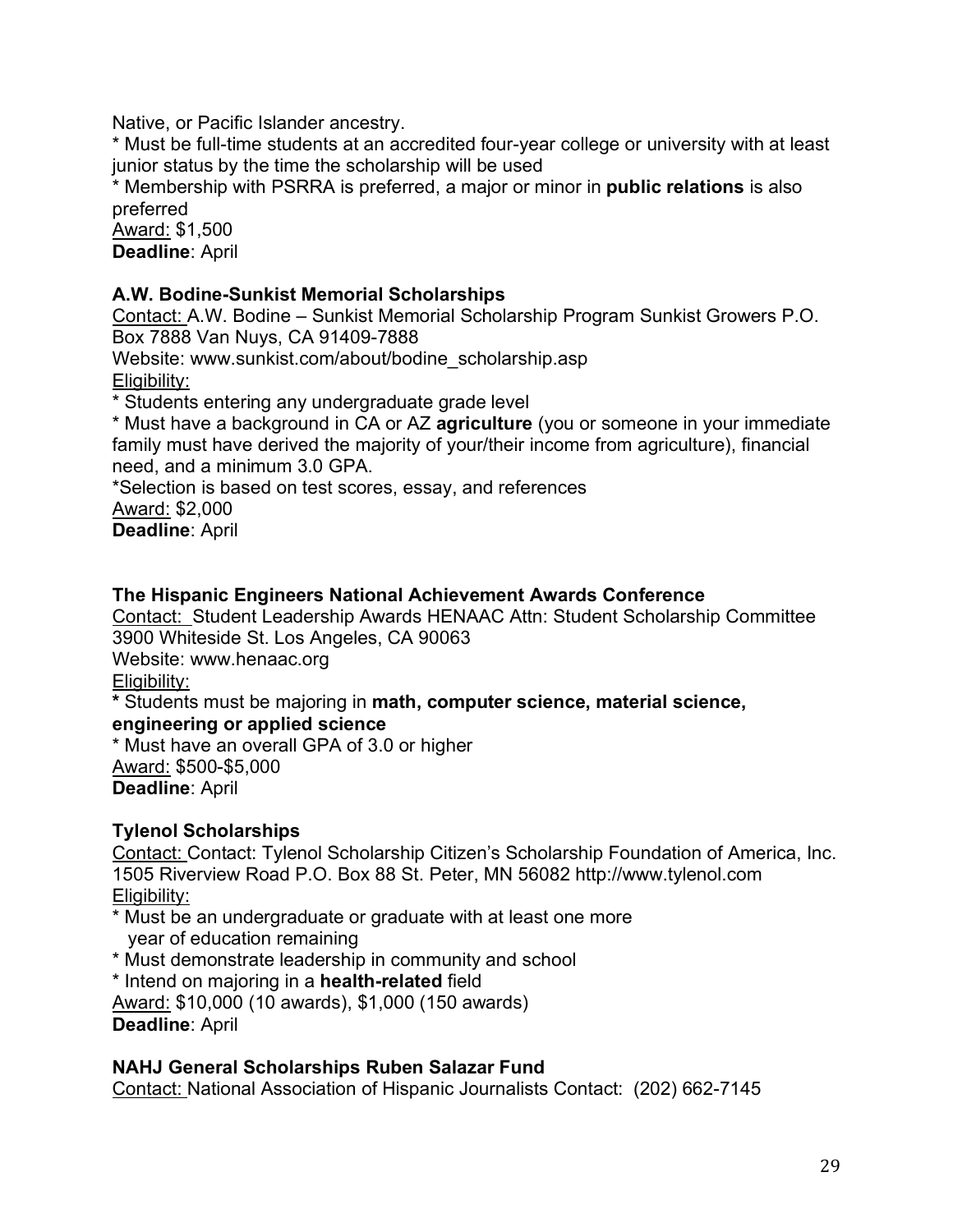nahj@nahj.org For more information please visit: http://www.nahj.org/educationalprograms/scholarshipmaterials.shtml

Eligibility:

\* Must be rising junior or senior in college

\* Must be pursuing a career in English or Spanish language **broad-**

**cast journalism**

Award: \$1,000-\$2,000 **Deadline**: April

#### **MEChA de UC Riverside Alumni Scholarship**

Contact: MEChA de UC Riverside Alumni Scholarship Contact: Chicano Student Program 29 Costo Hall Riverside, CA 92521 Contact: Estela Acuna (909) 787-3821 Eligibility:

\* Student must be either a high school senior with a 3.0 GPA, transfer student with a 2.8 GPA

**\* UCR** student currently enrolled with a 3.0 GPA or above.

\* AB 540 high school students with a min. 3.0

Award: \$500.00 one time (4 awards)

**Deadline**: April of each year

## **Sigma Lambda Beta Fraternity: Tau Chapter Scholarship**

Contact: CSU-Dominguez Hills Sigma Lambda Beta Fraternity 3626 E. 1st Street Los Angeles, CA 90063 cchambers@csudh.edu Website: http://www.sigmalambdabeta.com Eligibility:

**\*** Award offered to a high school senior of Hispanic origin. Student must have a 2.5 GPA or higher and accepted to **CSU Dominguez Hills** for the Fall term. Award: \$500.00 **Deadline**: April of each year

#### **National Minority Junior Golf Scholarship Association**

Contact: Contact: Belinda Davis 7226 North 16th Street, Suite 210 Phoenix, AZ 85020 Phone: (602) 258-7851 Fax: (602) 943-8553

Website: http://www.schoolsoup.com/scholarship-directory/state/National-Minority-Junior-Golf-Scholarship-Association-Scholarships-7/

Eligibility:

**\*** Awards are based on academic achievement, entrance exam scores, financial need, references, and evidence of community service, ability to play golf

\* Students must be in the NMJGSA database to be considered. To get into the database they must access the website.

Award: \$1,000- \$6,000

**Deadline**: April

#### **California's Wine Grape Growers Foundation Scholarship**

Contact: California Wine Grape Growers Foundation 601 University Ave, Suite 135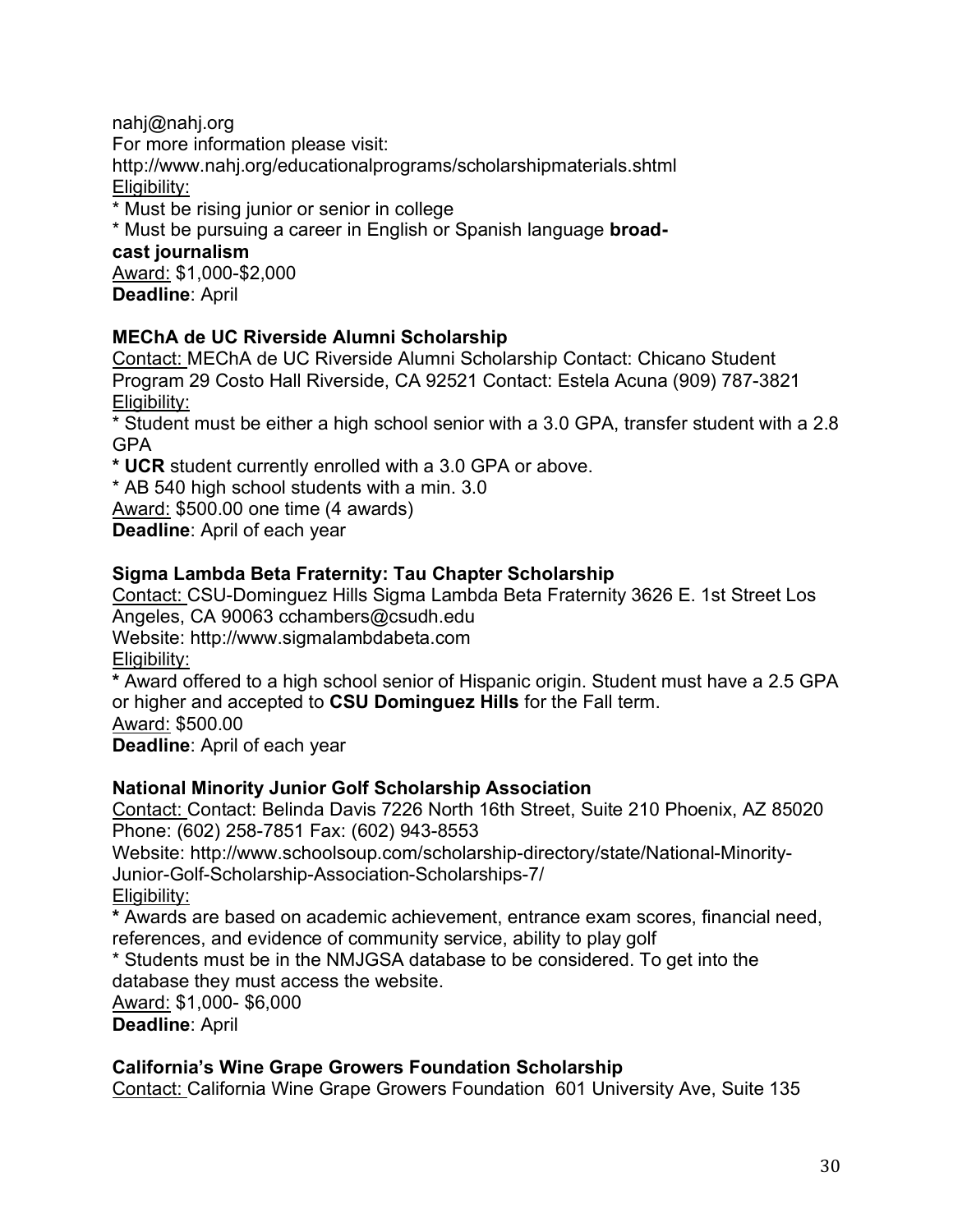Sacramento, CA 95825 (800) 241-1800 Fax: (916) 924-5374 Email: info@cawg.org. http://cwggf.org/scholarship-info\_293.html

Eligibility:

\* Parent/Guardian must be employed as a vineyard worker by a wine grape grower in **CA** during the past and current seasons.

\* It is recommended that you already be in the process of establishing residency

\* Must submit application, 2 page essay, transcripts, letter of recommendation, and SAT/ACT scores and online application

\* Must be a graduating high school senior and planning on attending a fours-year university or college for fall semester

Award: \$2,000- \$4,000 **Deadline**: April

## **The Cuban American Scholarship Fund**

Contact: Contact: Desi Reyes P.O. Box 6422 Santa Ana, CA 92706 (714) 835-7676 Eligibility:

\* Full-time student of Cuban descent

- \* 3.0 GPA required and recipients must be **California** resident, enrolled in a college or university for the fall semester
- \* Must be U.S. Citizen or resident of California.

Award: \$1,000

**Deadline**: April

#### **Bill Coggins Community Leadership Award**

Contact: **Watts Counseling and Learning Center** 1465 East 103rd Street Los Angeles, CA 90002 Phone: (323) 564-7911

Eligibility:

## \* **Los Angeles County** Residents

- \* 2.5 GPA minimum
- \* 2 letters of recommendation
- \* Community service

\* High School Senior or College student from Los Angeles County Award: \$250-\$1,000

**Deadline**: April

#### **Univision: Éxito Escolar Scholarship**

Contact: Univision 14 – San Francisco Éxito Escolar Contact: Perla Rodriguez, Community Affair Manager CALL for more information. (415) 538-6476 Website: www.univision.com uniclave: exito escolar Eligibility:

\* Scholarships are available for **San Francisco Bay Area students**, in the 11 and 12 grade of High School or 1st/2nd year of college

\* Application is available on the website Award: \$500-\$2,000

**Deadline**: April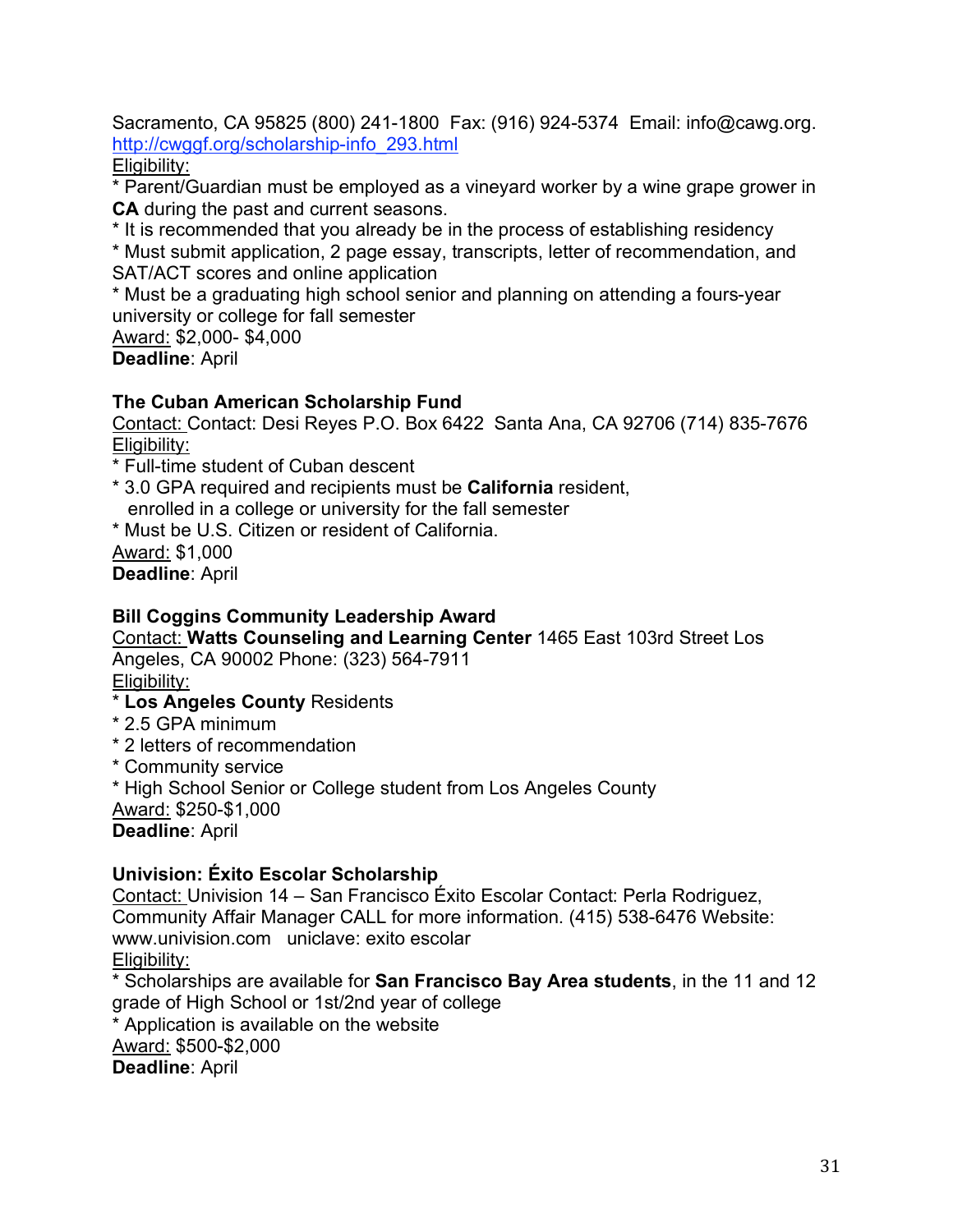#### **AMERICAN INSTITUTE OF CERTIFIED PUBLIC ACCOUNTANTS (AICPA)- MINORITY DOCTORAL FELLOWSHIPS PROGRAM**

Contact: AICPA Minority Doctoral Fellowships Program Tel: (212) 596-6270 1211 Avenue of the Americas

Website: http://www.aicpa.org/Career/DiversityInitiatives/Pages/fmds.aspx Eligibility:

\* Must have applied or been accepted into a doctoral degree program with a concentration in accounting.

\*Students must be enrolled full-time and have a minimum 3.0 GPA to apply. AICPA also offers scholarships of up to \$5,000 to minority undergraduate students majoring in accounting that have completed at least 6hrs in accounting

\*Must be a part of a minority group

Award: up to \$12,000

**Deadline**: April

## **CASUALTY ACTUARIAL SOCIETY**

Contact: CAS Trust Scholarship Coordinator Casualty Actuarial Society 4350 N. Fairfax Drive, Suite 250 Arlington, VA 22203 Phone: (703) 276-3100

Website: http://www.casact.org/community/academic/index.cfm?fa=scholarshi Eligibility:

\*U.S. or Canadian citizen or permanent resident visa

\*Currently attending a U.S. or Canadian college or university as a full-time student and continuing as a full time student at a U.S. or Canadian college or university Applicants must have sat for at least one actuarial exam by March of 2013

\*Applicants should demonstrate high scholastic achievement and strong interest in the casualty actuarial profession, mathematical aptitude, and communication skills. Award: \$1,000 to \$2500

**Deadline**: April

## **HISPANIC COLLEGE FUND**

Contact: One Thomas Circle, NW, Suite 375 Tel: (800) 644-4223 Washington, DC 20005 Fax: (202) 296-5400 Website: https://apply.hsf.net/applications/ Eligibility: \*Be a graduating high school senior

\*Be a U.S. citizen, legal permanent resident or an eligible non-citizen \*Have plans to enroll FULL-TIME at a two or four year U.S. accredited institution in the U.S., Puerto Rico, U.S. Virgin Islands or Guam in the upcoming academic year. Award: contact for details **Deadline**: April

## **CALIFORNIA CHICANO NEWS MEDIA ASSOCIATION**

Contact: One California Plaza Tel: 213-437-4408 300 S. Grand Ave. www.ccnma.org Los Angeles, CA 90071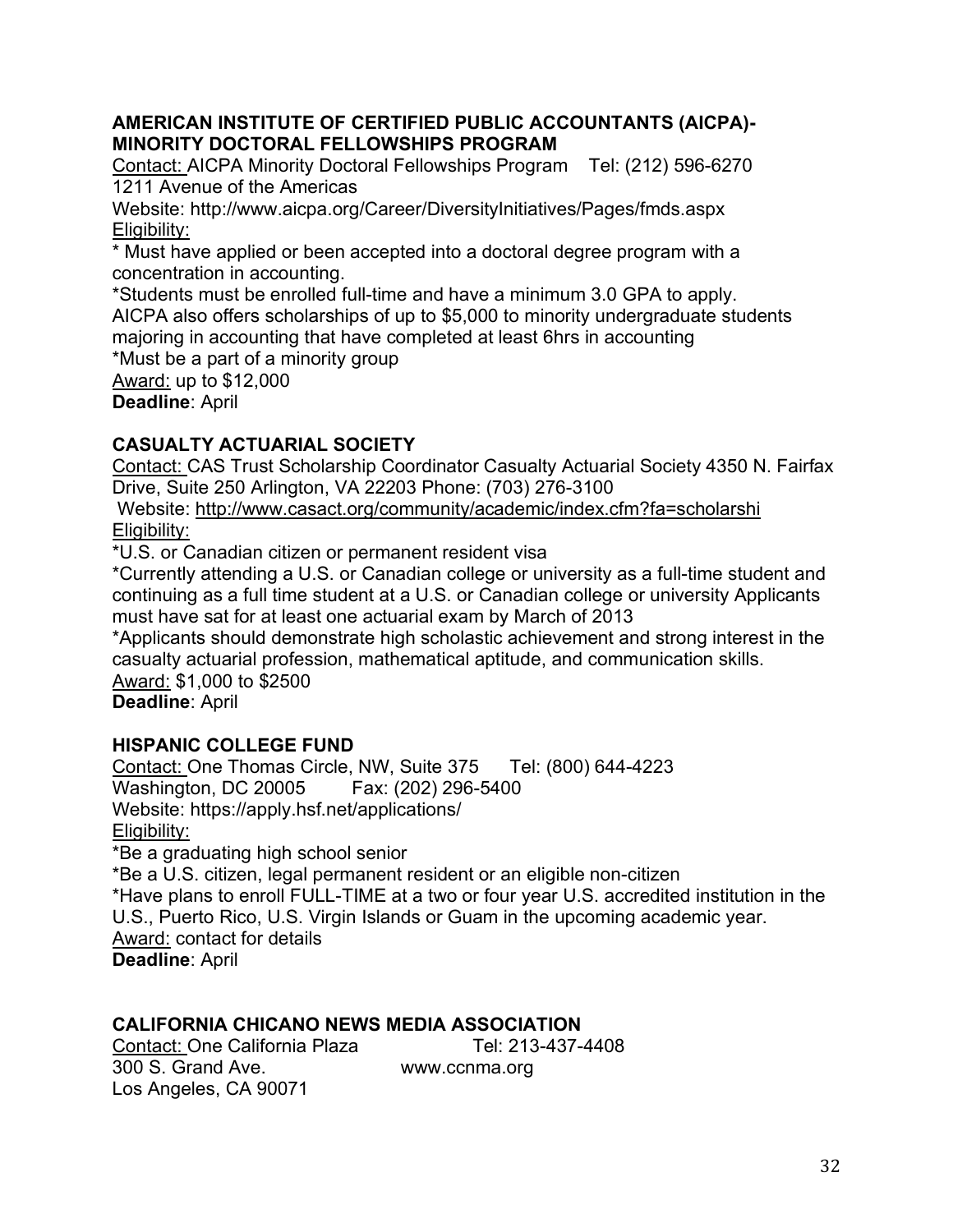Eligibility:

\*Latino college students and graduating high school seniors attending a college or university in California. California residents may attend a college or university outside of California.

\*Students may major in any field, but must be able to prove a sincere interest in pursuing a career in journalism.

\*Provide proof that they are officially enrolled full time in school for the entire academic year and be in good standing.

Award: \$500 to \$2000 **Deadline**: April

#### **MAGAF - MEXICAN AMERICAN GROCERS ASSOCIATION FOUNDATION SCHOLARSHIP**

Contact: Mexican American Grocers Association Scholarship Tel: (323) 227-1565 405 North San Fernando Road E-mail: execoffice@maga.org Los Angeles, CA 90031 Website: http://www.maga.org/scholarships Eligibility: \*GPA of 2.5 or higher Award: Contact **Deadline**: April

## **LENA CHANG INTERNSHIP AWARD:**

Contact: Nuclear Age Peace Foundation Tel: Lena Chang Internships, Selection Committee Web: www.wagingpeace.org PMB 121, 1187 Coast Village Rd., Suite 1 Santa Barbara, CA 93108-2794 Eligibility: \*Commitment to NAPF's vision, mission and guiding principles; \*Proficiency with Microsoft Office applications and Internet; \*Strong writing skills; \*Demonstrated organizational skills and the ability to multi-task; Some knowledge of nuclear weapons and peace issues Award: \$2,500 (stipend for 10 weeks).

**Deadline**: April

## **MANA: A National Latina Organization**

Contact: http://www.hermana.org/scholarship-information Eligibility: Visit Website for more details Award: DC trip/ Varies **Deadline**: April

#### **Ramona's Mexican Food Products Scholarships**

Contact: 13633 South Western Avenue, Gardena CA 90249 Eligibility: E.L.A High School Student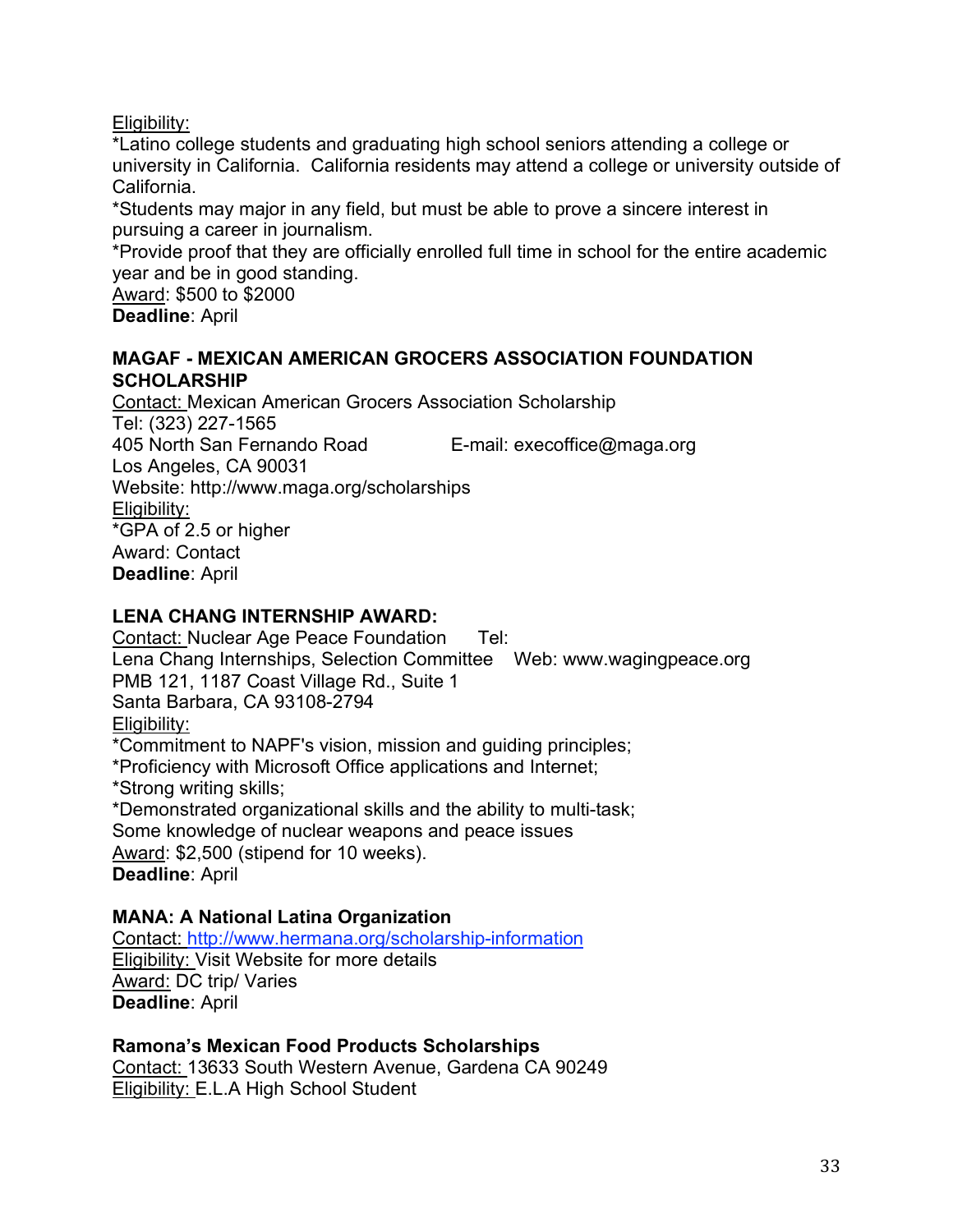Award: \$10,000 **Deadline**: April

#### **The Fountainhead Essay Contest**

Contact: PO BOX 57044, Irvine, CA 92619 Eligibility:

\*Entrant must be in the 11th or 12th grade.

\*Essay must be no fewer than 800 and no more than 1,600 words in length and doublespaced.

\*One entry per student. Award: \$500-\$5,000 **Deadline**: April

#### **Armenian Relief Society Undergrad Scholarship**

Contact: Armenian Relief Society of Eastern USA, Inc. 80 Bigelow Ave, Suite 200 Watertown, MA 02472 Website: http://www.arseastusa.org/ Eligibility:

\*Applicant must be of Armenian descent

\*Applicant must be an undergraduate student completed at least one college semester at an accredited four-year college or university in the United States **or** must be enrolled in a two-year college and are transferring to a four-year college or university as a full time student in the Fall.

\*Completed application and all required documents must be received by **April 1, 2013**. Award: \$13,000

**Deadline**: April

#### **Third Wave Foundation Scholarships and Fellowships**

Contact: info@thridwavefoundation http://www.thirdwavefoundation.org/our-work/past-initiatives/scholarships/ Eligibility: Women only Award: \$2,000 **Deadline**: April

#### **TELACU Engineering Award**

Contact: malvarado@telacu.com Eligibility:  $11-12^{th}$  Grade Student Award: \$2,000 **Deadline**: April

#### **Signet Classic Student Scholarship Essay Contest**

Contact: 375 Hudson Street, New York, NY 10014 Eligibility: Essay Contest Award: \$1,000 **Deadline**: April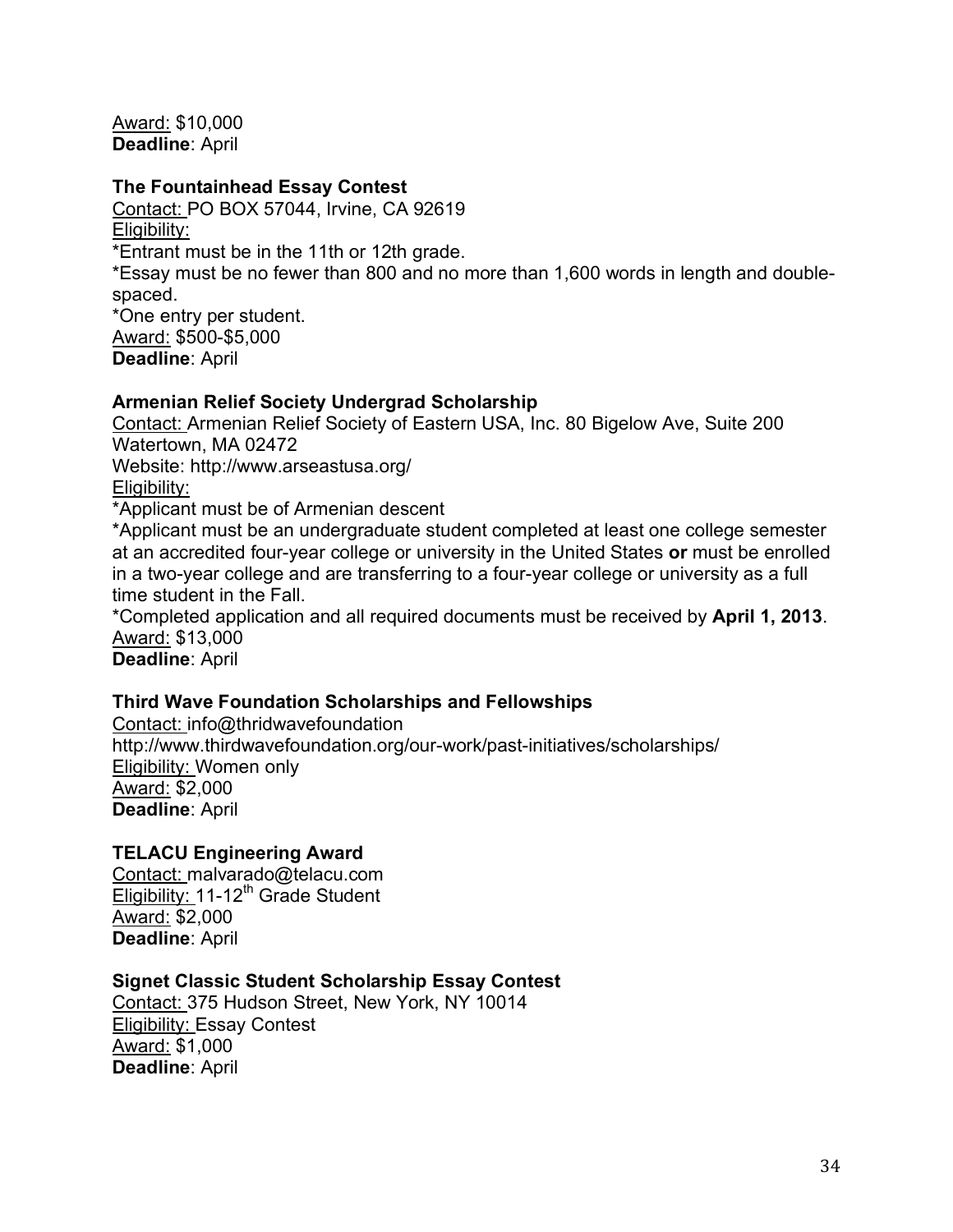## **National Minority Jr. Golf Scholarship**

Contact: http://www.nmjgsa.org/bdsa\_scholarships.htm Eligibility: HS/College Student Award: \$1,000 **Deadline**: April

#### **Congressional Hispanic Caucus Institute Scholarship Data Base**

Contact: http://www.chci.org/scholarships/ (210) 692-1971 Eligibility:

\*Full-time enrollment in a United States Department of Education accredited community college, four-year university, or graduate/professional program during the period for which scholarship is requested

\*Demonstrated financial need

\*Consistent, active participation in public and/or community service activities \*Strong writing skills

\*Applicants must be U.S. citizens, lawful permanent residents, asylees, or individuals who are lawfully authorized to work full-time without restriction for any U.S. employer and who, at the time of application, possess lawful evidence of employment authorization.

Award: \$1,500-\$5,000 **Deadline**: April

## **CONGRESSIONAL HISPANIC CAUCUS INSTITUTE (CHCI)- INTERNSHIP**

Contact: Tel: 1800 EXCEL DC

Website: http://www.chci.org/internships/

Eligibility:

\*Students must currently be enrolled full time and working towards their undergraduate degree.

\*High academic achievement (preference of 3.0 GPA or higher)

\*Evidence of leadership skills and potential for leadership growth

\*Demonstrated commitment to public service-oriented activities

\*Superior analytical skills, outstanding oral and written communication skills

\*Applicants must be U.S. citizens, lawful permanent residents, asylees, or individuals who are lawfully authorized to work full-time without restriction for any U.S. employer and who, at the time of application, possess lawful evidence of employment authorization.

Award: \$2,000 stipends + trip to D.C. + housing. **Deadline**: April

#### **AMERICAN ART THERAPY ASSOCIATION – CAY DRACHNIK MINORITIES FUND**

Contact: American Art Therapy Association 4875 Eisenhower Avenue Suite 240 Alexandria, VA 22304 Website: http://www.arttherapy.org/aata-awards.html#scholarships Eligibility: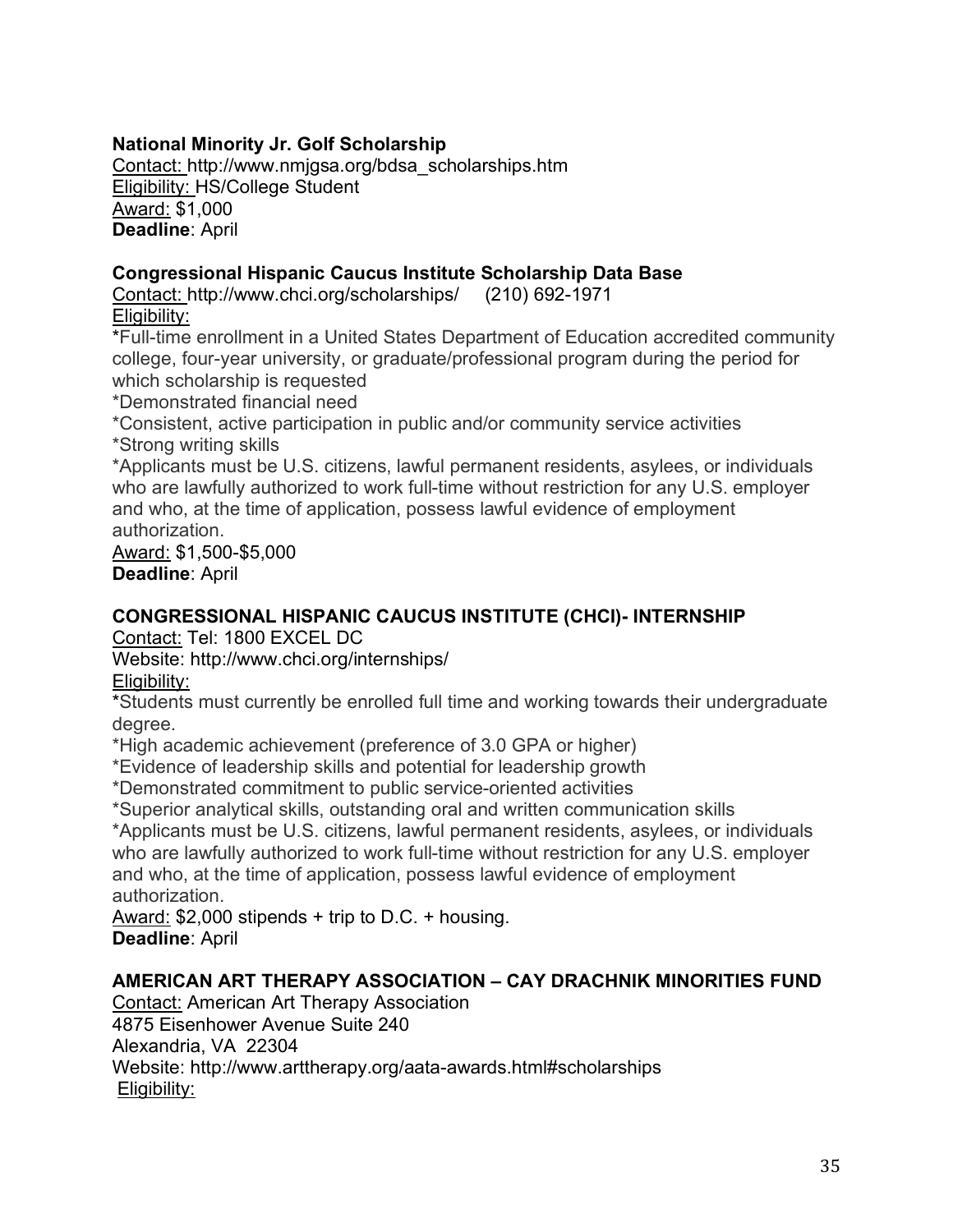\*Applicants must be members of the American Art Therapy Association. \* Must write an essay ( see website for more information) Award: Contact **Deadline**: April

#### **Golden State Minority Foundation**

Contact: 1055 Wilshire Blvd. Ste 115 Los Angeles, CA 90017 Website: http://www.newfuturo.com/tracker/14-golden-state-minority-foundationscholarship Eligibility:

\*Applicant must attend school in Southern California, be African-American, Latino, Native American, or other underrepresented ethnic minority

\* Applicant must be enrolled full-time, be employed no more than 25 hours per week, and have a minimum 3.0 GPA.

Award: \$5,000 **Deadline**: April

#### **Muniz Family Scholarship**

Contact: Muniz Family Scholarship Foundation Contact: Ramon Muniz 700 North Huntington Street San Fernando, CA 91340 Ramon.muniz@csun.edu (818) 677-2351 Eligibility:

- \* Preference given to AB 540 students.
- \* Restricted to students who plan to attend **CSUN**
- \* Five scholarships are also awarded to continuing CSUN undergraduate student Award: \$500-\$1,000

**Deadline**: April

#### **DALE E. FRIDELL MEMORIAL SCHOLARSHIP**

Contact:

Website: http://www.straightforwardmedia.com/scholarships/index.php Eligibility:

\*The Dale E. Fridell Memorial Scholarship is open to anyone aspiring to attend a university, college, trade school, technical institute, vocational training or other postsecondary education program.

\*Eligible students may not have already been receiving or awarded a full-tuition scholarship or waiver from another source.

\*International students are welcome to apply.

Award: **\$1,000**

**Deadlines:** April

## **NHSMBA Scholarship**

Contact: Email: nshmba@scholarshipamerica.org Call: 1-507-931-1682 and ask for the NSHMBA Foundation Scholarship Program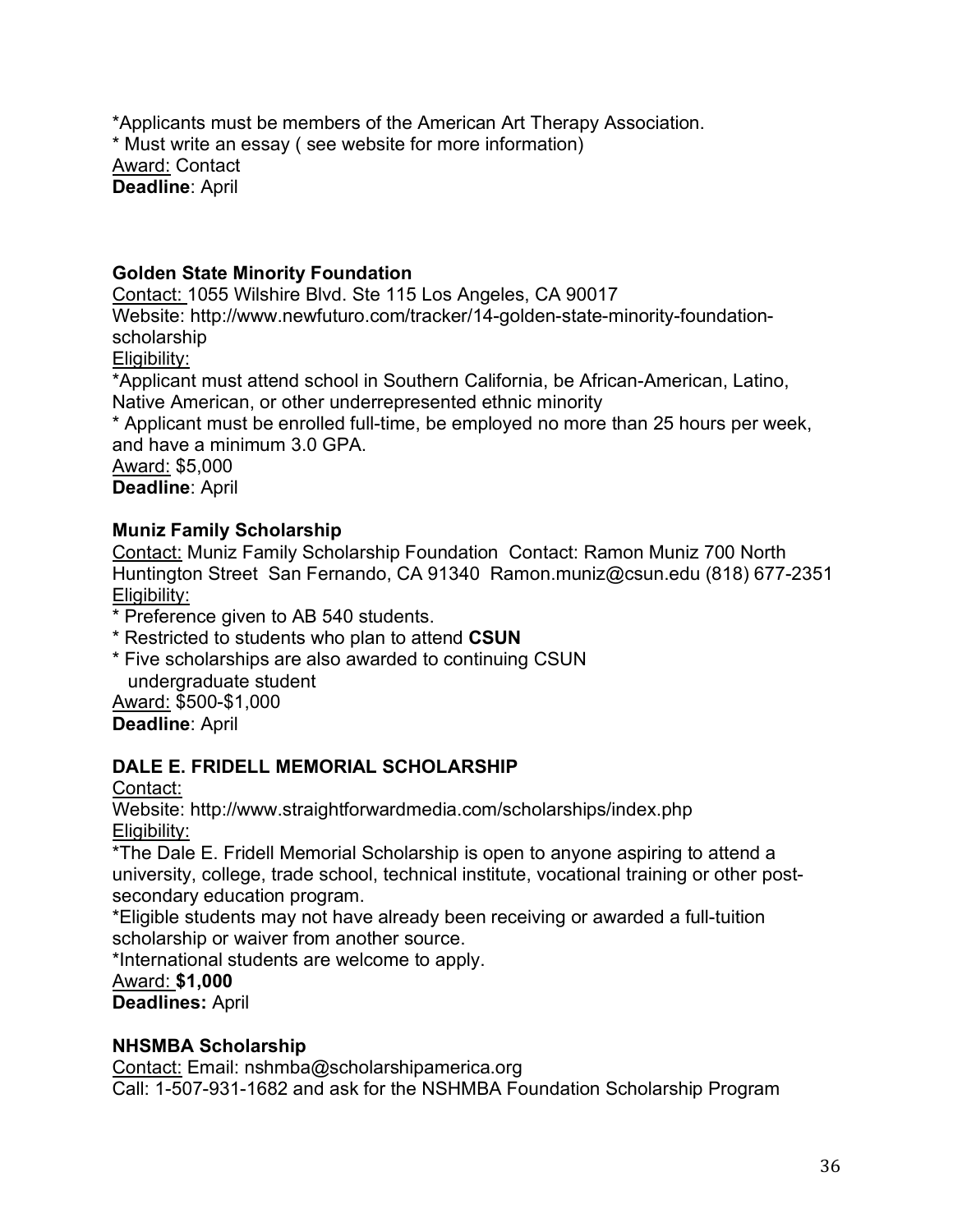Send all required supporting documents to: NSHMBA Foundation Scholarship Program Scholarship Management Services

One Scholarship Way

Saint Peter, MN 56082

Website: www.nshmba.org/scholarship/

#### Eligibility:

\*Be of Hispanic heritage

\*Have a minimum grade point average of 3.0 on a 4.0 scale (or the equivalent) OR have a minimum 2.75 GPA on a 4.0 scale (or the equivalent) in combination with two years of full-time work experience.

\*Have a NSHMBA membership - **Member ID required.**

\*Be enrolled or planning to enroll in a Master's Degree program in

Management/Business no later than fall at a college in the United States or Puerto Rico accredited by AACSB.

Award: \$2500- \$5000 **Deadline**: April

#### **Joel Garcia Memorial Scholarship**

Contact: 3800 S. Figueroa St., L.A. 90037, (213) 740-5263 Website: http://www.ccnma.org/scholarship-info.htm **Eligibility** 

\*Latino college students and graduating high school seniors attending a college or university in California. California residents may attend a college or university outside of California.

\*Students may major in any field, but must be able to prove sincere interest in pursuing a career in journalism.

\*Finalists must be able to participate in an oral interview.

\*To receive award, winners must provide proof that they are officially enrolled full-time in school for the entire academic year and be in good standing.

\*The amount of the award may be reduced if the student enrolls in a school other than the one indicated on his/her application or if awarded a CCNMA Chapter Scholarship. If the winner does not enroll for the fall semester, the award is withdrawn.

Award: \$500-\$2,000

**Deadline**: April (First Friday of the month)

#### **Latin American Professional Women's Foundation**

Contact: PO BOX 31532 Los Angeles, CA 90031 Eligibility: \*Female of Latino Descent Award: \$500 **Deadline**: April

#### **CCNMA**

Contact: CCNMA, Joel Garcia Memorial Scholarship, USC Annenberg School of Journalism 300 S. Grand Ave., Suite 3950 Los Angeles, CA 90071 (213) 437-4408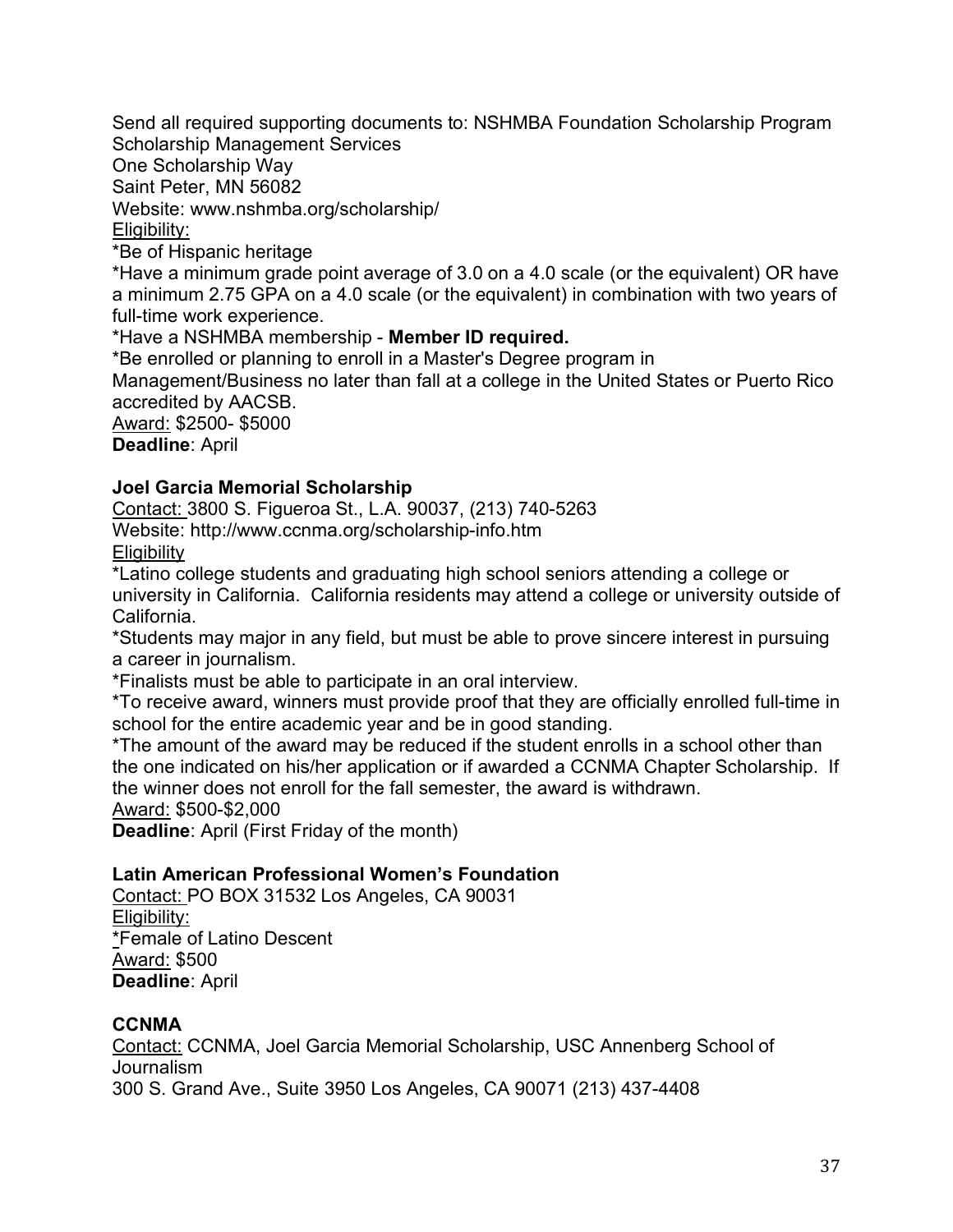Website: http://www.ccnma.org/08\_scholarship-instruction.html Eligibility:

\*Latino college students and graduating high school seniors attending a college or university in California. California residents may attend a college or university outside of California.

\*Students may major in any field, but must be able to prove a sincere interest in pursuing a career in journalism.

\*Finalists must be able to participate in an oral interview.

\*To receive award, winners must provide proof that they are officially enrolled full time in school for the entire academic year and be in good standing.

\*The amount of the award may be reduced if the student enrolls in a school other than the one indicated on his/her application or if awarded a CCNMA Chapter Scholarship. If the winner does not enroll for the fall semester for any reason, the award may be withdrawn.

Award**:** \$500-\$2,000 **Deadline**: April

# **PRINT AND GRAPHICS SCHOLARSHIP FOUNDATION**

Contact: Tel: (412) 741-6860, ext. 161 E-mail: pgsf@gatf.org. Website: http://www.printing.org/pgsfapplication

Eligibility:

\*Pursuing a career in graphic communications, printing technology, printing management or publishing.

\*A high school senior or high school graduate.

\*A student who is enrolled in a two or four year accredited graphic or printing program at a technical school, college or university within the United States.

\*Applicant must be a full-time student.

\*Be able to maintain a cumulative g.p.a of 3.0 or higher.

Award: \$2,000

**Deadline**: April

# **Society of Hispanic Professional Engineers (SHPE) Foundation**

Contact: SHPE Foundation c/o: Scholarship Program University of Texas at Arlington, Box 19019 416 Yates Street, Room 609 Arlington, TX 76019-0019

Ph: (703) 373-7930 E-mail: shpefoundation@shpe.org

Website:http://www.shpefoundation.org/scholarships/ahetems-general-scholarships/ Eligibility:

\*Hispanic-descent

\*U.S. citizenship is not required.

\*Be accepted into or attending an accredited 2-year or 4-year college or university in the United States or Puerto Rico.

\*Minimum GPA: 3.00 on a 4.0 for high school seniors and undergraduates; 3.25 on a 4.0 scale for graduate students.

\* Major in science, technology, engineering, mathematics or a related field. \*Different requirements for each different

Award: \$1,000- 3,000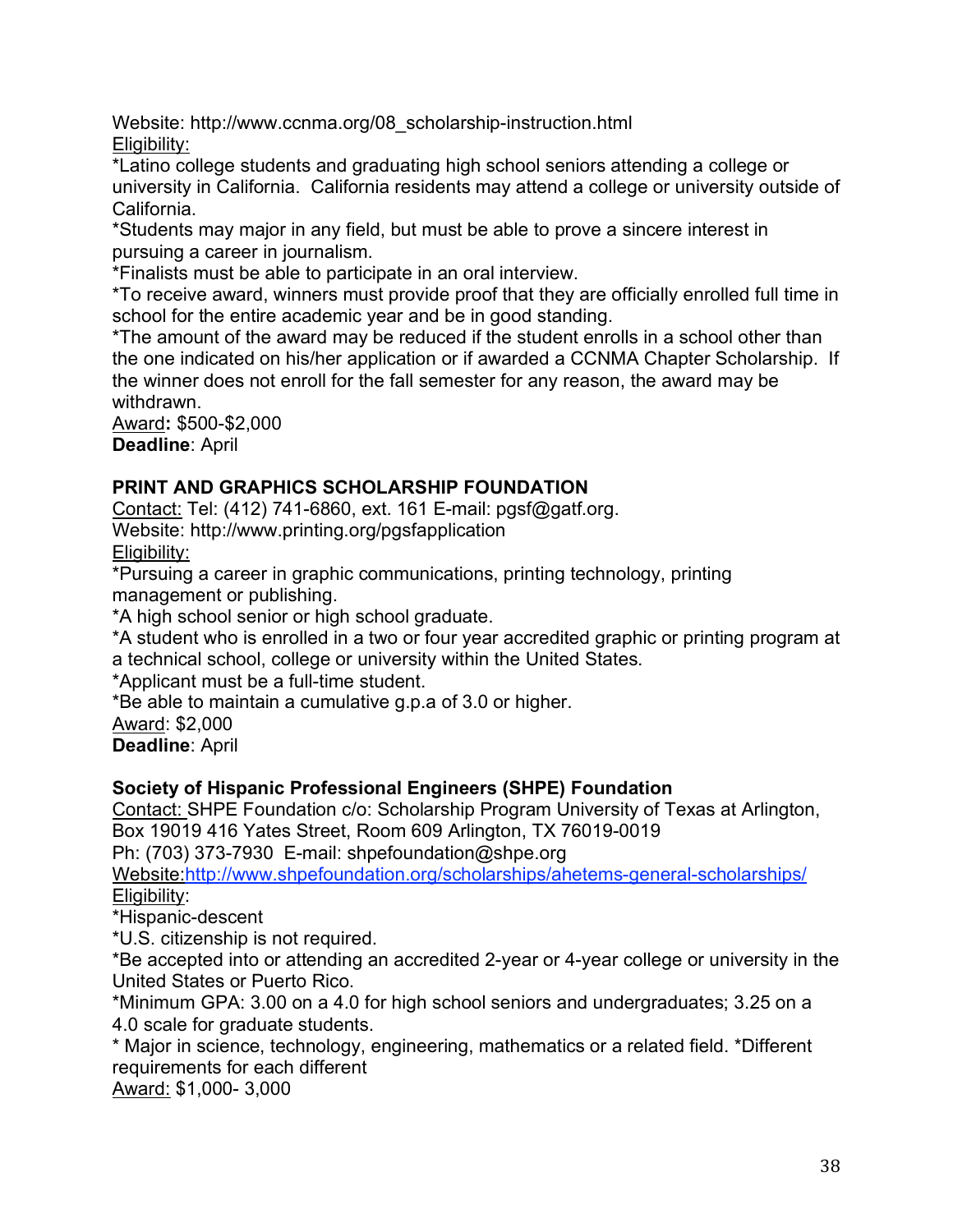#### **Deadline:** April

#### **Holocaust Remembrance Project Scholarship**

Contact: Holocaust Remembrance Project c/o Holland & Knight Charitable Foundation, Inc. 201 N. Franklin Street, 11th Floor Tampa, Florida 33602

Ph: 1-866-HK-CARES

Website:http://holocaust.hklaw.com

Eligibility:

\*High School student 9-12 grade, 19 years or under.

\* Submit an essay.

\* Residents of the United States, Commonwealth of Puerto Rico, U.S. Virgin Islands, Guam, or are U.S. citizens living abroad **\*** Submit an essay.

\* Residents of the United States, Commonwealth of Puerto Rico, U.S. Virgin Islands, Guam, or are U.S. citizens living abroad.

Award: \$100- 10,000 **Deadline:** April

#### **Western Union Family Scholarship Program**

Contact: Institute of International Education

475 17th Street, Suite 800 Denver, CO 80202

Phone: 303-837- 0788 Phone: 202 220-1388 Fax: 303-837-1409 wufamily@iie.org Website: http://corporate.westernunion.com/scholarship.html

Eligibility:

\*Must be age 18 or older.

\* At least 1 of the applicants must be born outside the United States.

\* Both applicants must be living in the United States currently.

\* Application must include educational providers for primary and secondary award recipients (must be 2 family members).

Award: \$1,000-5,000

**Deadline:** April

#### **The Fountainhead Essay Contest**

Contact: The Ayn Rand Institute P.O. Box 57044 Irvine, CA 92619-7044 Ph: (949) 222-6550 Email: Essay@aynrand.org info@aynrandnovels.com Website:http://essaycontest.aynrandnovels.com/TheFountainhead.aspx?theme=blue Eligibility: \*Must be in the 11th or 12th grade of high school. \* Must read The Fountainhead and write essay.

Award: \$500-10,000 **Deadline:** April

#### **The Hispanic Engineers National Achievement Awards Conference-Scholars Program**

Contact:HENAAC ATTN: Scholarship Selection Committee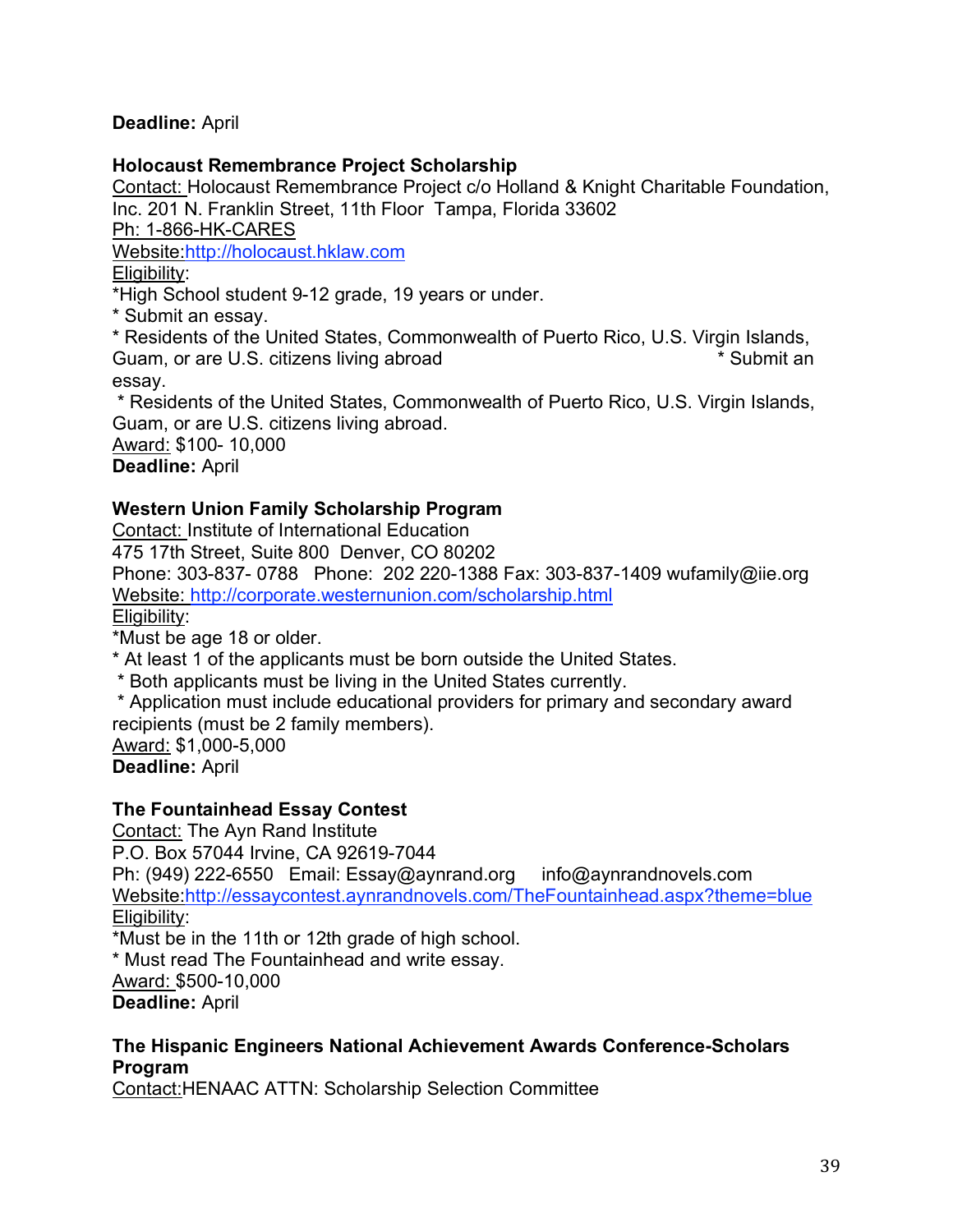3900 Whiteside Street Los Angeles, CA 90063 Contact:Kathy Borunda Barrera Email: kathy@henaac.org Ph: 323-262-0997 Website:http://www.greatmindsinstem.org/henaac/scholars/ Eligibility: \*Must submit transcript, letters of recommendation, essay and resume. \* Must attend conference (hotel and registration expenses covered). \*3.0 GPA Award: \$500- 5,000 **Deadline:** April

# *May Deadlines*

**SOCIETY OF HISPANIC PROFESSIONAL ENGINEERS (SHPE) FOUNDATION** Contact: Kathy Borunda E-Mail: Kathy@shpefoundation.org SHPE Foundation Tel: (323) 415-9600 3900 Whiteside Street Fax: (323) 415-7038 Los Angeles, CA 90063 Web site: http://www.shpefoundation.org/scholarships/ahetems-general-scholarships/ Eligibility: \*Must be a SHPE member to apply (see website to apply) \*Hispanic-descent \*U.S citizenship is not required \*Be enrolled full-time during academic year \*Minimum GPA 2.75 on a 4.0 for high school seniors and undergraduates and 3.00 on a 4.0 scale for graduate students \*Major in science, technology, engineering, mathematics or related field \*Pursuing your first bachelors, masters or doctoral degree Award: Contact for details **Deadline**: May

# **Best Teen Chef Culinary**

Contact: The Art Institude, c/o Terri DeRubeis, 210 Sixth Ave, 33<sup>rd</sup> Floor, Pittsburgh, PA 15222

http://www.artinstitutes.edu/competitions/scholarship-competitions.aspx Eligibility:

\*A completed entry form indicating the school and program of study desired.

\*A short essay (maximum 500 words) legibly handwritten or typed in English that addresses why you'd like to study Culinary Arts or Hospitality at one of The International Culinary Schools at The Art Institutes

\*Students must have proof of participation in ProStart. A copy of a partial transcript with ProStart listed as a class will suffice as would a ProStart Certificate of Achievement \*A letter of recommendation from a ProStart teacher, mentor, chef, or coach is required Award: \$2000

**Deadline**: May

#### **AAJA General Scholarship Award**

Contact: Asian American Journalist Association AAJA Program Coordinator 1182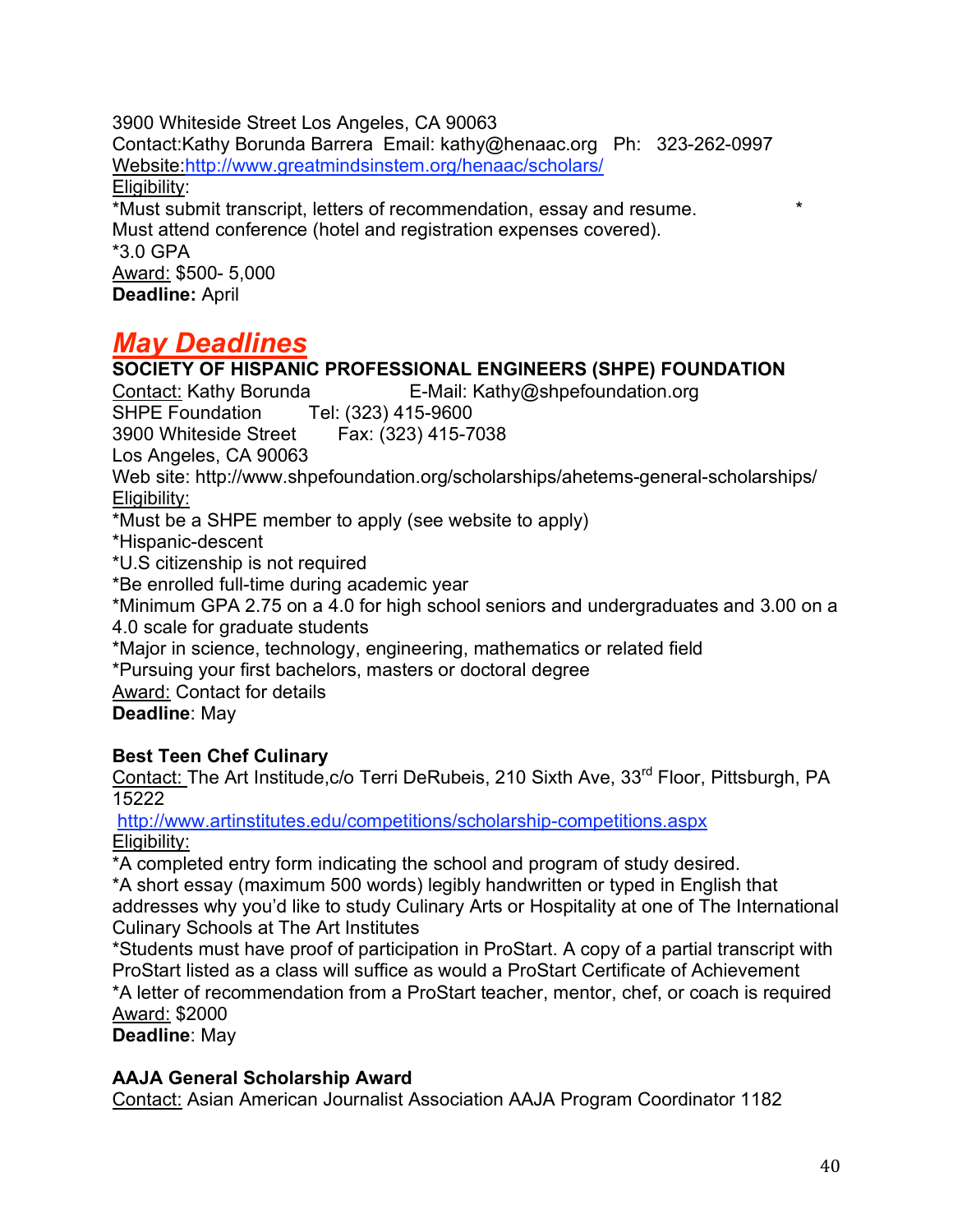Market St., Suite 320 San Francisco, CA 94102 (415) 346– 2051 x 102 Website: http://www.aaja.org/apply-for-a-scholarship-now/ Eligibility:

\*Applicants must have a strong commitment to AAJA's mission

\*Must be enrolled as full time with a serious interest in pursuing journalism as a career

\*Must be available to flight out to New York on August (see website)

\* Must be 18 years of age

\*Must not be a former participant in any AAJA or alliance student projects Award: \$1,000 & \$5,000

**Deadline**: May

#### **Transportation Clubs International Scholarships**

Contact: Transportation Clubs International Scholarships 7031 Manchester Street, New Orleans , LA 70126 Must send a self-addressed stamped envelope.

Website: www.transportationclubsinternational.com/scholarships.html Eligibility:

\* Award can be used at institution in Mexico, US and Canada.

\*Must attend a four year institution

\*Must intend to pursue a career in **logistics, civil engineering, transportation**

\*Must have finished at least one year of undergraduate studies

Award: \$1,500

**Deadline**: May

#### **Salvadoran-American Leadership & Educational Fund: SALEF Education for Excellence Program**

Contact: 1625 W. Olympic Blvd. Ste. 706 Los Angeles, CA 90015 (213) 480-1052 Contact: Mayra Soriano at msoriano@salef.org Website: http://www.salef.org/#!\_\_programs

Eligibility:

\* Overall GPA should be at least 2.5

\* History of community service and involvement

\* Open to high school, undergraduate, & graduate students

\*Applicants must be Salvadoran, Central American, or other Latino background Award: \$500- \$2,500 awarded annually

**Deadline**: May

#### **AMERICAN INSTITUTE OF CHEMICAL ENGINEERS (AICHE)-MINORITY SCHOLARSHIP AWARDS**

Contact: AICHE Minority Scholarship Awards Tel: (212) 591-7107

3 Park Avenue Fax: (212)-591-8888 New York, NY 10016-5991

E-Mail: awards@aiche.org

Website: www.aiche.org/students/studentawards/stulist.htm

Eligibility:

\*Intending to study, chemical engineering.

\*Financial need and academic achievement.

\*Applicants must be high school seniors or college students (freshmen to juniors) with a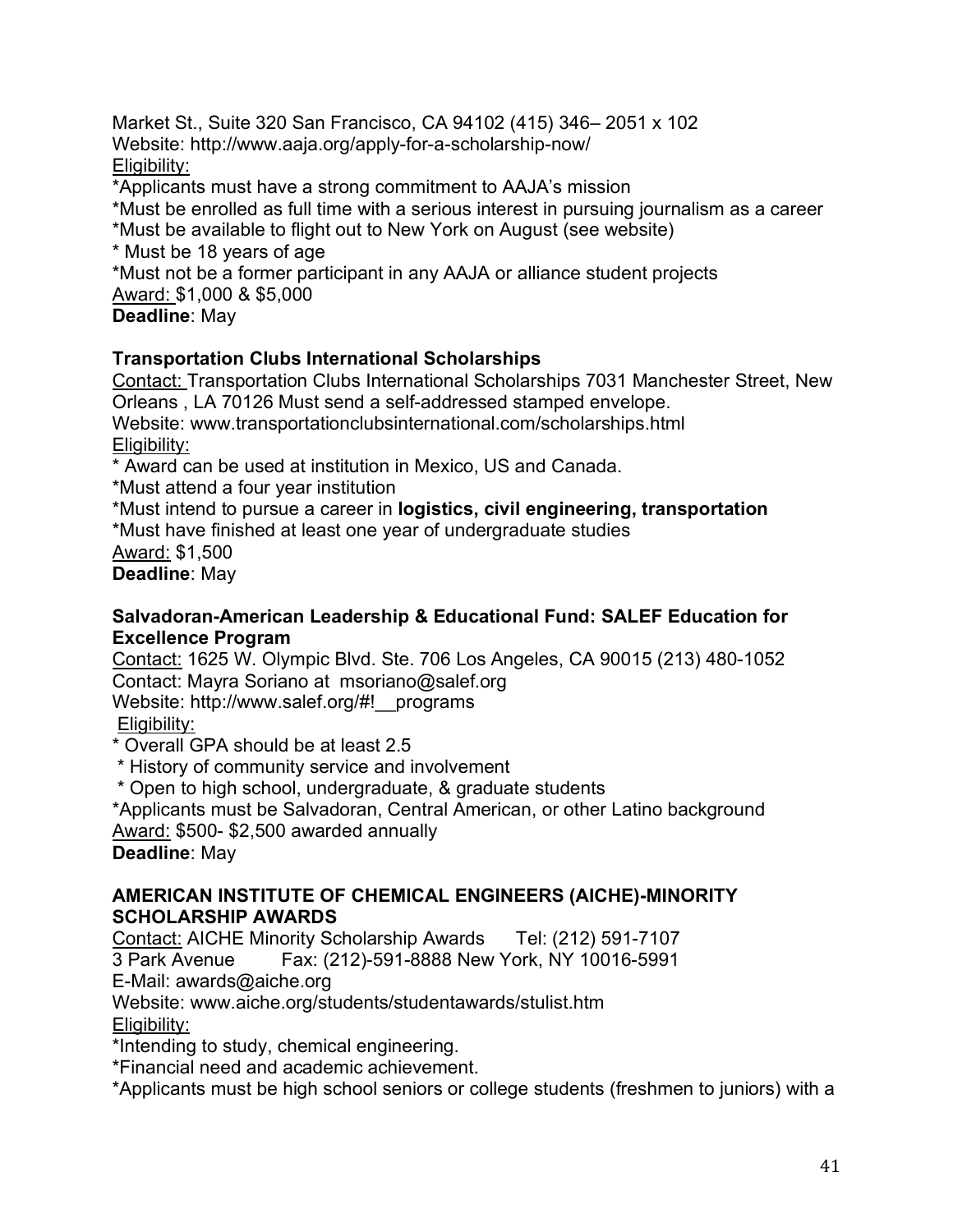minimum GPA of 3.0. Award**:** \$1000 **Deadline**: May

# **LATINO MEDICAL STUDENT ASSOCIATION**

Contact: Latino Medical Student Association 2250 Corporate Place Suite C202 Monterey Park, CA 91754 Website: http://lmsa.net/resources/scholarships Eligibility:

\*Must be committed to pursuing a medical degree and dedicated to serving the Latino and underserved communities.

\*Applicants should demonstrate a desire to advance the state of healthcare and education in Latino and underserved communities through leadership in extracurricular activities and/or membership in civic organizations.

\*Eligible applicants should be either applying for matriculation into a U.S. accredited medical school

\*Students are eligible to receive the scholarship regardless of immigration status. Award: \$1,000

**Deadline**: May

### **Boys & Girls Clubs of America National Youth of the Year**

Contact: **National Headquarters** 1275 Peachtree Street NE Atlanta, GA 30309- 3506 Phone: (404) 487-5700 e-mail (general inquiries): info@bgca.org Website:http://www.bgca.org/whatwedo/EducationCareer/Pages/EducationCareer.aspx Eligibility: High School Student

Award: \$1,500 **Deadline**: May

#### **Lanzate Travel Award Program**

Contact: Southwest Airlines and The Hispanic Association of Colleges and Universities (HACU) Contact: Lorena Blanco at 210-576-3224

Webite: www.southwest.com/about\_swa/press/college.pdf Eligibility:

\*Student must be enrolled in a college or university away from their designated home. \*Student must be in good academic standing with a minimum 2.5 GPA and show financial need.

\*Applicants must be 18 years old or older and a legal U.S. resident.

\*One application per student must be submitted by the specified deadline (May 22).

\*Needed travel must be to/from Southwest Airlines destinations.

\*Student should specify extent of financial need or constraints.

Award: 4 Roundtrip tickets to and from University

**Deadline**: May

# **The Byron Hanke Fellowship**

Contact: Foundation for Community Association Research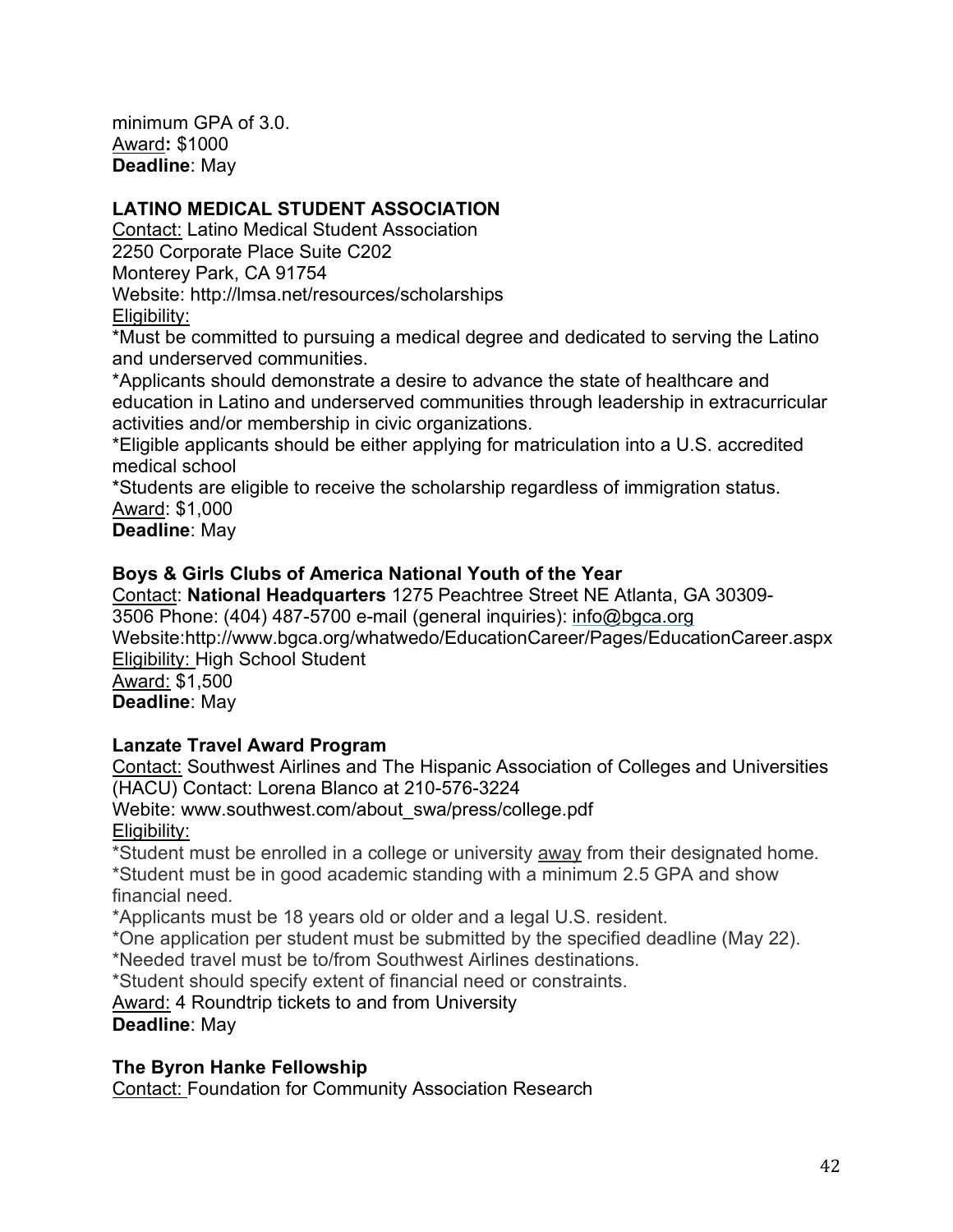225 Reinekers Lane, Suite 300, Alexandria, VA 22314, attn: Hanke Fellowship Ph: (888) 224-4321 E-mail: foundation@caionline.org Website:http://www.cairf.org/scholarships/hanke.aspx

Eligibility:

Must be enrolled in an accredited master's, doctoral, or law program in the U.S. or Canada.

\*Students of all disciplines are welcome to apply. \*

Studies must relate to community associations generally and to the topic of the candidate's proposed community associations research project.

Award: \$2,000-4,000

**Deadline:** May

### **Mary Moy Quon Ing Memorial**

Contact: Scholarship Committee Asian American Journalists Association 5 Third Street, Suite 1108 San Francisco, CA 94103

Ph:(415) 346-2051 Ph: 415 346-2051 x102 E-mail: programs@aaja.org Website:http://www.aaja.org/programs/for\_students/journalism\_scholarships/ Eligibility:

Applicants must be committed to AAJA's mission.

\* Applicants must demonstrate journalistic excellence, a strong interest in pursuing journalism as a career, and a commitment to community involvement.

\* For chapter scholarships: Applicants must be a graduating high school senior, undergraduate, or graduate student enrolled full time with at least

\*Credit units each semester for the fall of 2010 and spring of 2011 school year.

\* Applicants must be currently taking or planning to take journalism courses and/or pursuing journalism as a career.

Award: \$2,000 **Deadline:** May

# **COCA COA Live Postively & Hispanic Scholarship Fund Essay Contests**

Contact: 55 Second Street, Suite 1500 San Francisco, CA 94105 Ph: 1-877-473-4636 E-mail: scholar1@hsf.net Website: http://www.hsf.net/AgeVerification.aspx

Eligibility: \*See website Award: \$1,000 **Deadline:** May

# **Pima Community College Foundation (STARS Online)**

Contact: Pima Community College Foundation

4905C East Broadway, #252 Tucson, AZ 85709-1320

Phone: (520) 206-4646 Email: foundation@pima.edu

Website:http://www.pima.edu/foundation/ways/scholarshipapp/index.shtml Eligibility:

\*Must complete an online profile with information including: financial need, GPA, and essay questions.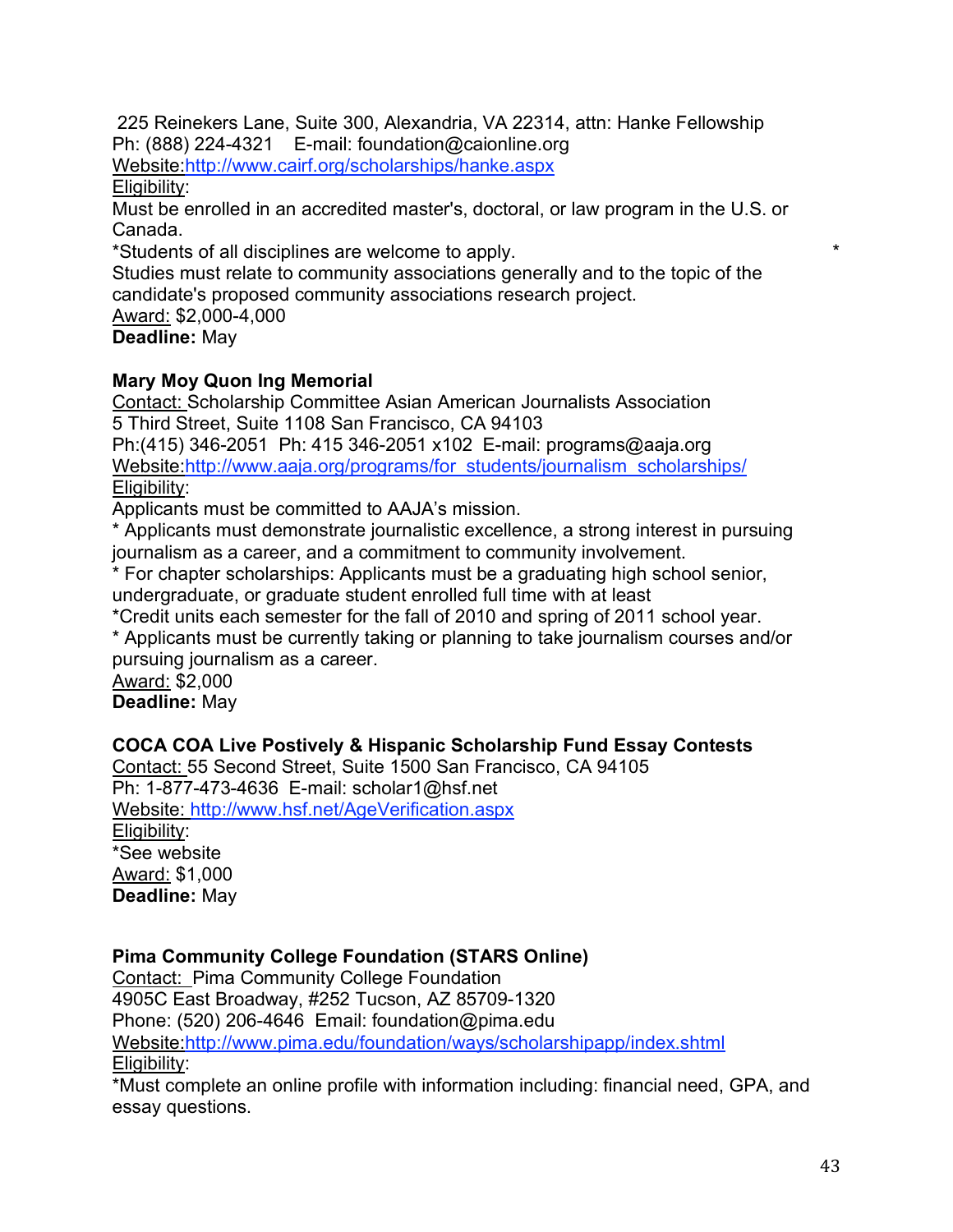\* Once profile is complete, student will receive a list of scholarships he/she qualifies for. Award: Varies

**Deadline:** May

### **Transportation Clubs International Scholarships**

Contact: Transportation Clubs International Scholarships Attn: Bill Blair Zimmer Worldwide Logistics 15710 JFK Boulevard Houston, Texas 77032 Ph: 1-877-858-8627

Website:www.transportationclubsinternational.com/scholarships.html Eligibility:

\*Award can be used at institution in Mexico, US and Canada.

\*Must attend a four-year institution.

\*Must intend to pursue a career in Transportation, Logistics or Traffic Management.

\* Requires 3 letters of recommendation and essay

Award: \$1,500

**Deadline:** May

# *June Deadlines*

#### **Automotive Hall of Fame Scholarship**

Contact: Award and Scholarship Program, Automotive Hall of Fame, 21400 Oakwood Blvd. Dearborn, MI 48124 Phone:(313) 240-4000

http://www.automotivehalloffame.org/education/scholarships

Eligibility:

\* Submit a completed application form indicating a sincere interest in an automotive career.

\*Provide an official transcript of all academic work.

\* Submit two letters of recommendation supporting your automotive interests.

\* Be accepted at an accredited college, university or trade school within the United States at the time of application and present admission letter.

\* Students attending a technical training school may also apply (trade school should equal a two-year associate program).

\* Student must be a United States citizen or in the United States on a Student Visa.

\* Must be enrolled full-time.

\* Must have 3.0 GPA or higher

Award: Varies

**Deadline**: June

#### **ALPFA SCHOLARSHIP PROGRAM**

Contact: Hispanic College Fund Tel: 1800-644-4223 Shanina Rivera Tel: (213) 243-0004 E-Mail: HCF-Info@hispanic fund.org Website: http://alpfa.org/index.cfm?fuseaction=page.viewpage&pageId=354 Eligibility:

\*Be of Hispanic heritage

\*Be a U.S citizen, permanent resident or eligible non-U.S citizens

\*Have plans to enroll full-time ins a degree seeking program at a four year accredited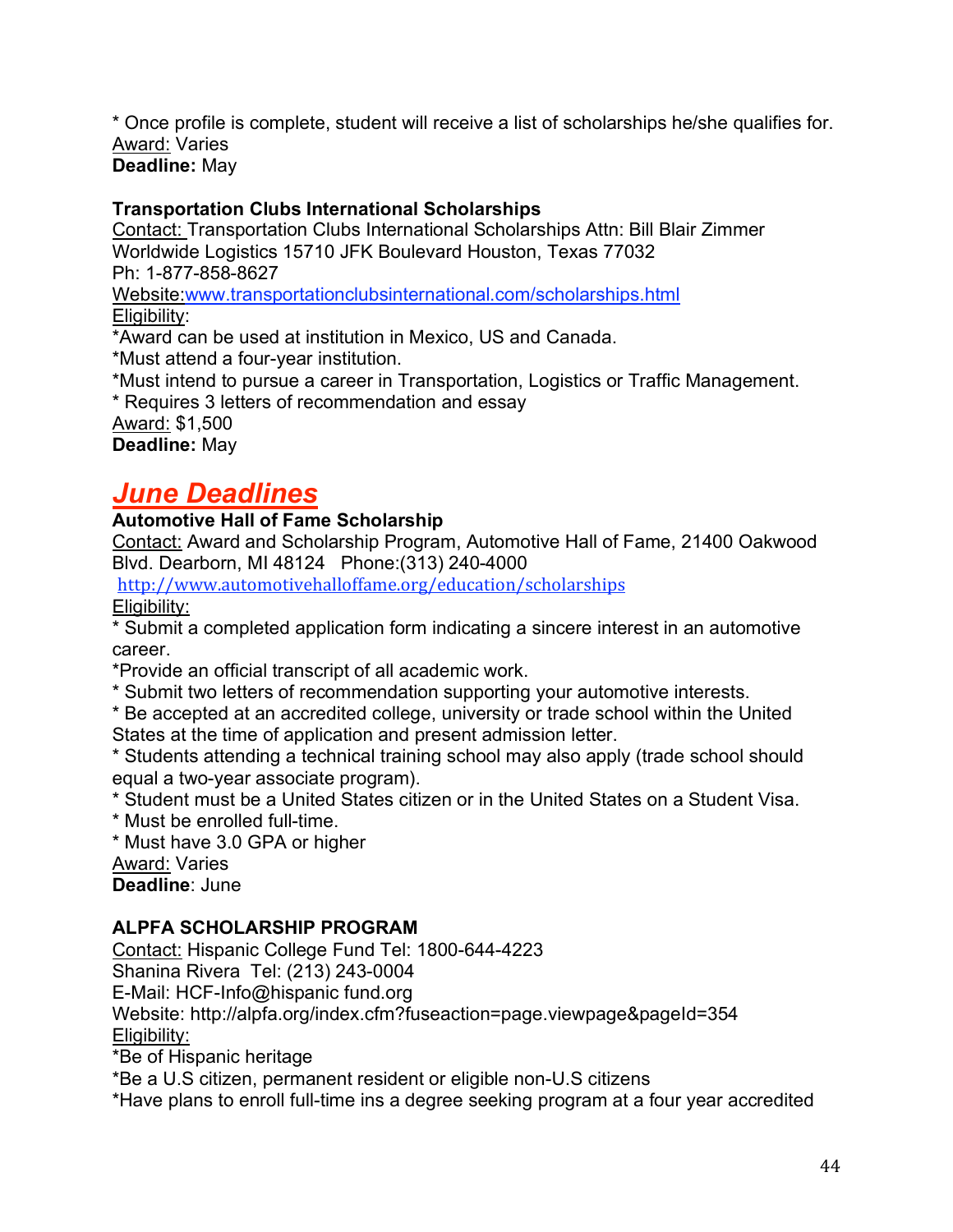institution

\*Must be majoring in Accounting, Business Administration, Economics, Finance, Management

\*Open to community college students intending to transfer to a four-year college or university in fall semester

\*Must submit a resume as part of the application Award: \$2,000- \$10,000 **Deadline**: June

# **National Association of Pastorial Musicians Scholarship**

Contact: National Association of Pastoral Musicians ATTN: Program Scholarships 962 Wayne Ave., Suite 210 Silver Spring, MD 20910-4461 Email: npmsing@npm.org Website: http://www.npm.org/EducationEvents/program\_scholarship/scholarships.htm Eligibility:

\*Applicants for scholarships must be NPM members and should be from economically disadvantaged parishes.

\*The financial need of the applicant should be reflected in the application.

\*NPM encourages members of all ethnic and racial groups to apply for scholarships Award: \$2,000

**Deadline**: June

# **NATIONAL SCULPTURE SOCIETY SCHOLARSHIP:**

Contact: Scholarships National Sculpture Society

237 Park Avenue, Ground Floor New York, NY 10017

Website: http://www.nationalsculpture.org./nssN/index.cfm/fa/cProg.scholarships Eligibility:

\*Scholarship Application form

\*A biography or resume that explains the student's background in sculpture.

\*Two letters of recommendation.

\*A CD with 10 to 18 images of at least six different sculptures by the applicant. Images on the CD should be in JPEG (.jpg) format with a resolution of at least 72 dpi. PLEASE, NO POWER POINT PRESENTATIONS

\*A list stating the title, medium and dimensions of the sculpture shown in the images on the CD. This can be in the form of a Word (.doc or .docx) or PDF (.pdf) document.

\*Proof of financial need. This can be in the form of photocopies of other

scholarship/grant applications, photocopies of tax forms from previous year, and/or a signed letter from the financial aid office of the applicant's school.

Award**:** \$1000

**Deadline**: June

# **Swackhamer Peace Essay Contest**

Contact: http://www.wagingpeace.org/menu/programs/awards-&-contests/swackcontest/ (805) 965-3443 Eligibility: Visit Website Award: \$500-\$1,500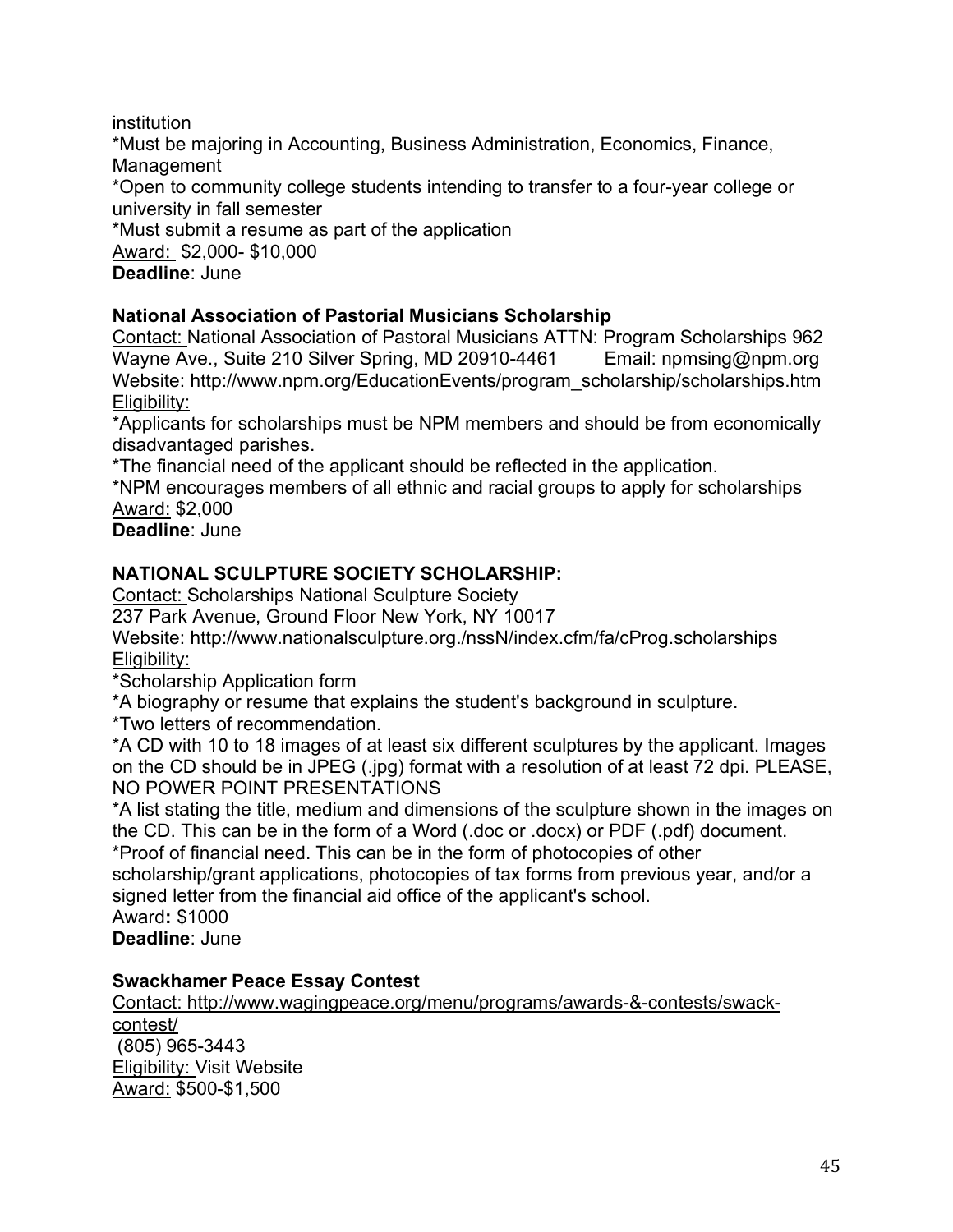#### **Deadline**: June

#### **IFMA Foundation Scholarship**

Contact: 800 Gessner Rd, Suite 900

Houston, TX 77024-4257 Phone:1 (713) 623-4363

http://www.ifmafoundation.org/scholarships/apps.cfm

Eligibility:

\*Must be a full time undergraduate student as defined by your university at the time of submitting the application and at the time of receiving the scholarship

\*Must be enrolled in a facility management (or related field) degree program in an accredited four-year Bachelor (undergraduate) program.

\*Undergraduate students must have completed two years of university studies to be eligible for consideration.

\*May not be employed full-time.

\*Must have a minimum Grade Point Average (GPA) of 3.2 or be able to document that your academic study achievement is at an 80% of highest grading evaluation maximum scale. This differs from country to country.

Award: \$1,000

**Deadline**: June

#### **La Unidad Latino Foundation, Inc.**

Contact: La Unidad Latino Foundation, Inc. 359 Prospect Avenue Brooklyn, NY 11215, www.lulfoundation.org/Resources/tabid/64/Default.aspx Eligibility:

\*Undergraduate applicants must have a minimum GPA of 2.80 out of a 4.0 GPA scale. Cumulative below 2.80 do not qualify for a scholarship,

\*Be currently enrolled in an eligible bachelor's or master's degree program at an accredited four-year college or university. Eligible degrees include: all Bachelor degrees, Master of Arts, Master of Science, Master of Public Administration/Policy, Master of Social Work, Master of Education, and Master of Divinity,

\*Have completed at least one full-time year of study for undergraduate applicants, and at least one full-time semester of study for graduate applicants

\*Reside in the United States.

Award: \$250 - \$1,00=] **Deadline**: June

#### **American Chemical Society-Scholars Program**

Contact: American Chemical Society-Scholars Program Contact: Robert J. Hughes, Manager 1155 16th Street, NW, Washington DC 20036 (800) 227-5558 Website: http://www.acs.org/content/acs/en/funding-and-awards/scholarships.html Eligibility:

\*Be African-American, Hispanic/Latino, or American Indian

\*Be a full-time student at a high school or accredited college, university, or community college

\*Demonstrate high academic achievement in chemistry or science (Grade Point Average 3.0, "B" or better)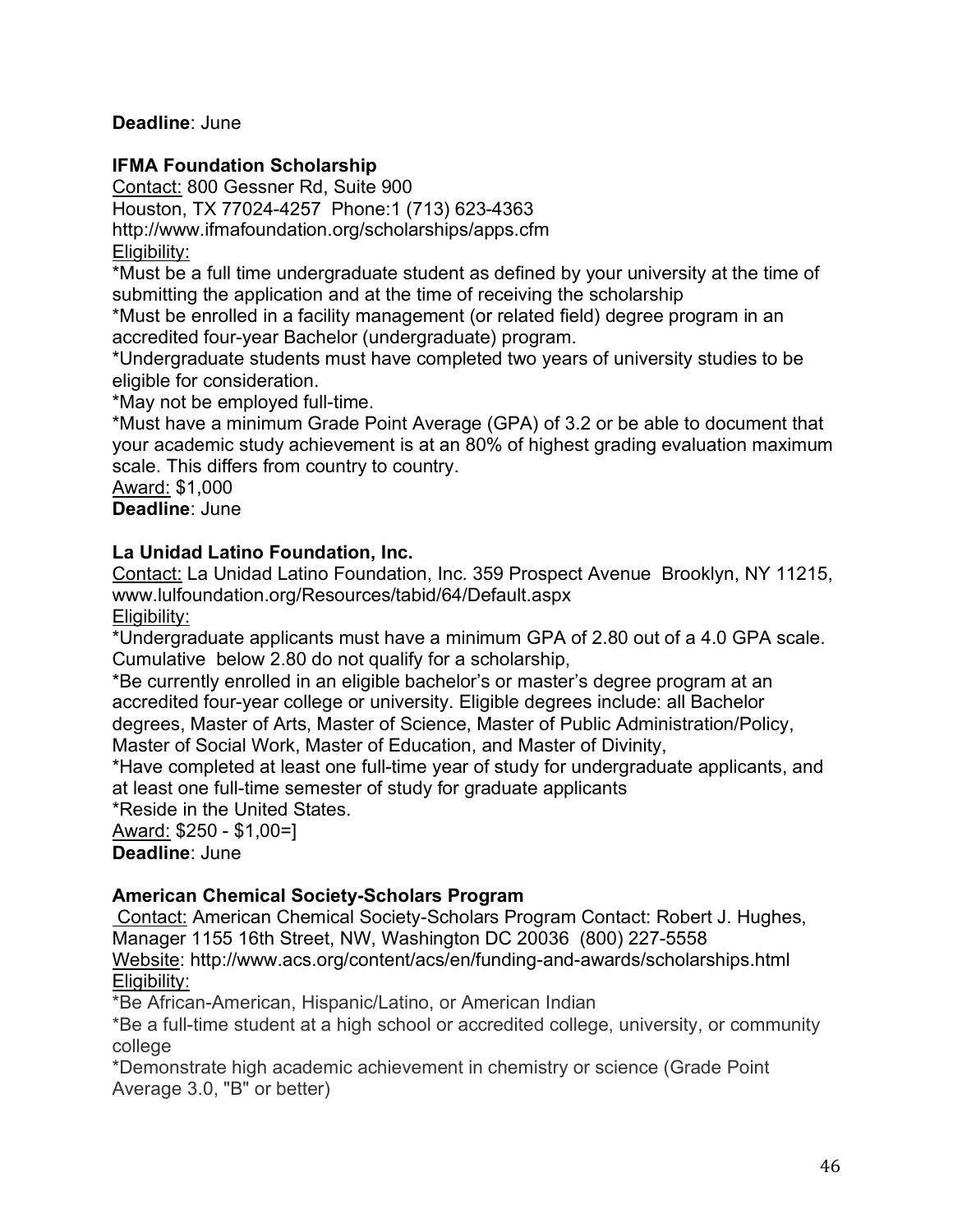\*Demonstrate financial need according to the Free Application for Federal Student Aid form (FAFSA) and the Student Aid Report (SAR) form

\*Be a graduating high school senior or college freshman, sophomore or junior intending to or already majoring in chemistry, biochemistry, chemical engineering or a chemicallyrelated science **OR** intending to or already pursuing a degree in chemical technology \*Be planning a career in the chemical sciences.

Award**:** Up to \$5,000 **Deadline**: June

### **National Sculpture Society Scholarship**

Contact: National Sculpture Society c/o ANS 75 Varick Street, Floor 11 New York, NY 10013 Ph: 212-764-5645 Email: nss1893@aol.com Website:http://www.nationalsculpture.org/nssN/index.cfm/fa/cProg.scholarships Eligibility: \*Offered for students of figurative, realist, or representational sculpture. \* Letter of application from student, two letters of recommendation, 8-10 photographs of

applicant's work, and proof of financial need. Award: \$2,000

**Deadline:** June

### **Convocatoria de becas Fundacion Mexico**

Contact: EDUCAMEXUS 220 W 6th street USA Bldg., Rm. A108 Tucson, Arizona 85701 Phone: 520.891.7025 E-mail: fzaragoza@aol.com Website:http://www.fundacionmexico.org/main/Convocatoria.aspx Eligibility:

\*Be an Immigrant student originated from Mexico

\* Be accepted to a Community College or University or any other institution of higher education.

\* Show financial need and academic achievements

\*Scholarship is renewable base on academic achievement

\*Take a minimum of 6 credits during the semester Award: \$500

**Deadline:** June

# *July Deadlines*

# **Mervyn's Local Hero Scholarship**

Contact:

Webiste:https://www.cappex.com/page/meritAid/programDetail.jsp?id=199999&program =49745

Eligibility:

High School senior, demonstrates academic excellence and extracurricular activities. Must be a resident of the following states: AZ, CA, CO, ID, LO, MI, MN, NV, NM, OK, OR, TX, UT, WA.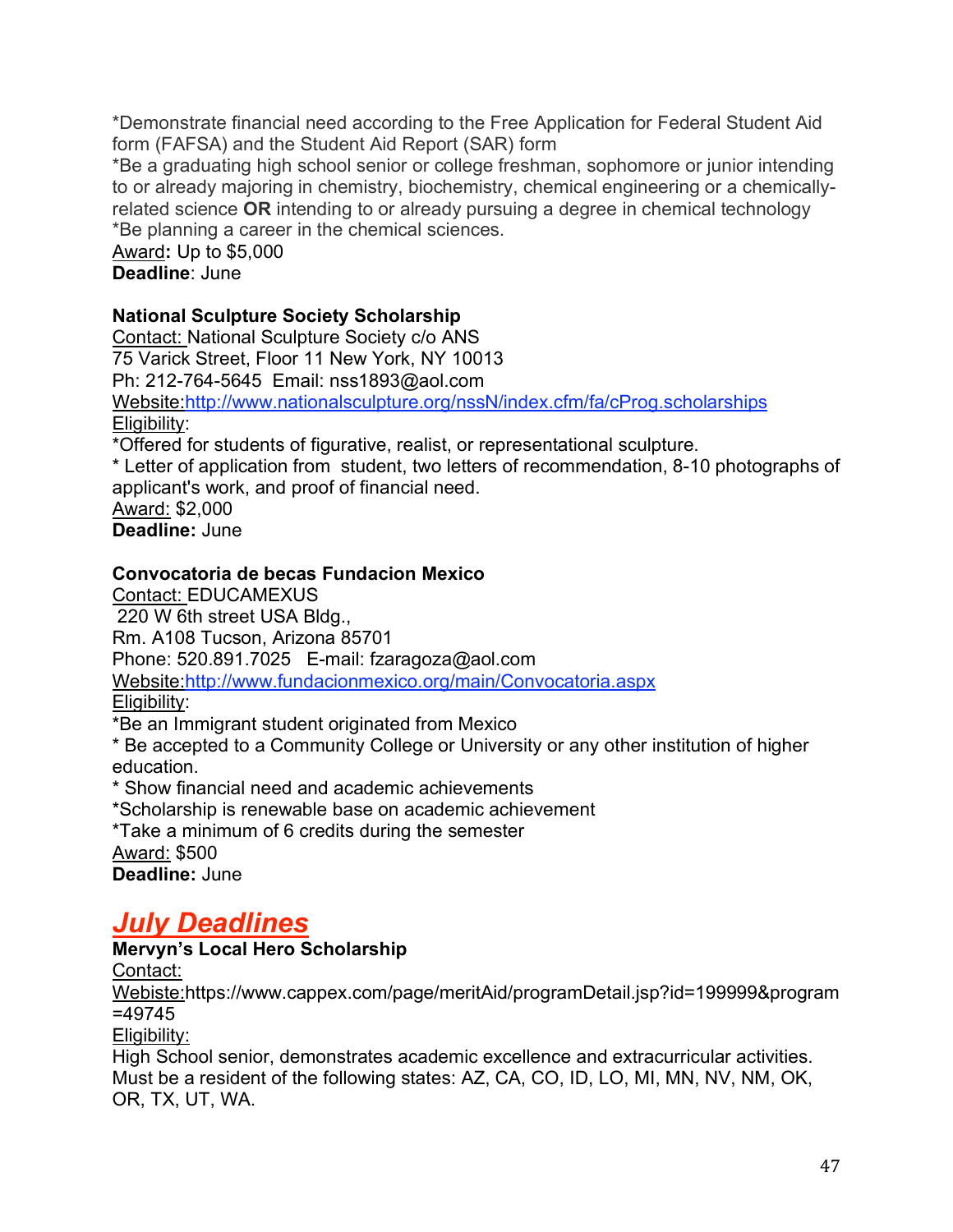Award: \$1,000-\$10,000 **Deadline**: July

#### **AIChE MINORITY AWARDS FOR INCOMING COLLEGE FRESHMEN**

Contact: AICHE Minority Scholarship Awards Tel: (212) 591-7107 3 Park Avenue Fax: (212)-591-8888 New York, NY 10016-5991 E-Mail: awards@aiche.org Website: www.aiche.org/students/studentawards/stulist.htm Eligibility:

\*Applicants must be planning to attend a four-year university offering science/engineering degree.

\*Applicants are encouraged to choose classes leading to a degree in science or engineering.

\*The selection of winners will be based on the applicant's academic record, participation in school and work activities, reason for choosing science or engineering, and financial need.

Award: \$1000 **Deadline**: July

#### **AMERICAN DENTAL ASSOCIATION – MINORITY SCHOLARSHIP**

Contact: 211 East Chicago Ave Suite 820 Tel: 312-440-2567 Chicago, IL 60611

Website: http://www.ada.org/2904.aspx

Eligibility:

\*Renewable scholarships awarded to underrepresented minority students in dental school.

\*Awards are based on financial need, academic achievement and recommendations**.** Award**:** \$1,000 to \$2,500

**Deadline**: July

#### **LATINO INITIATIVE FOR THE NEXT CENTURY:**

Contact: 5400 East Olympic Boulevard Tel: 877-510-LINC Suite 300 Los Angeles, CA 90022 Website: www.linc-usa.org Eligibility:

\*Awards are given to first generation Latino college students with an opportunity to obtain a degree in higher education.

\*There various requirements, please visit their website and download their application for details

Award**: Varies Deadline**: July

#### **Organic Way to Grow Essay Contest**

Contact: www.mambosprouts.com Eligibility:

\*This scholarship is available to students 13+.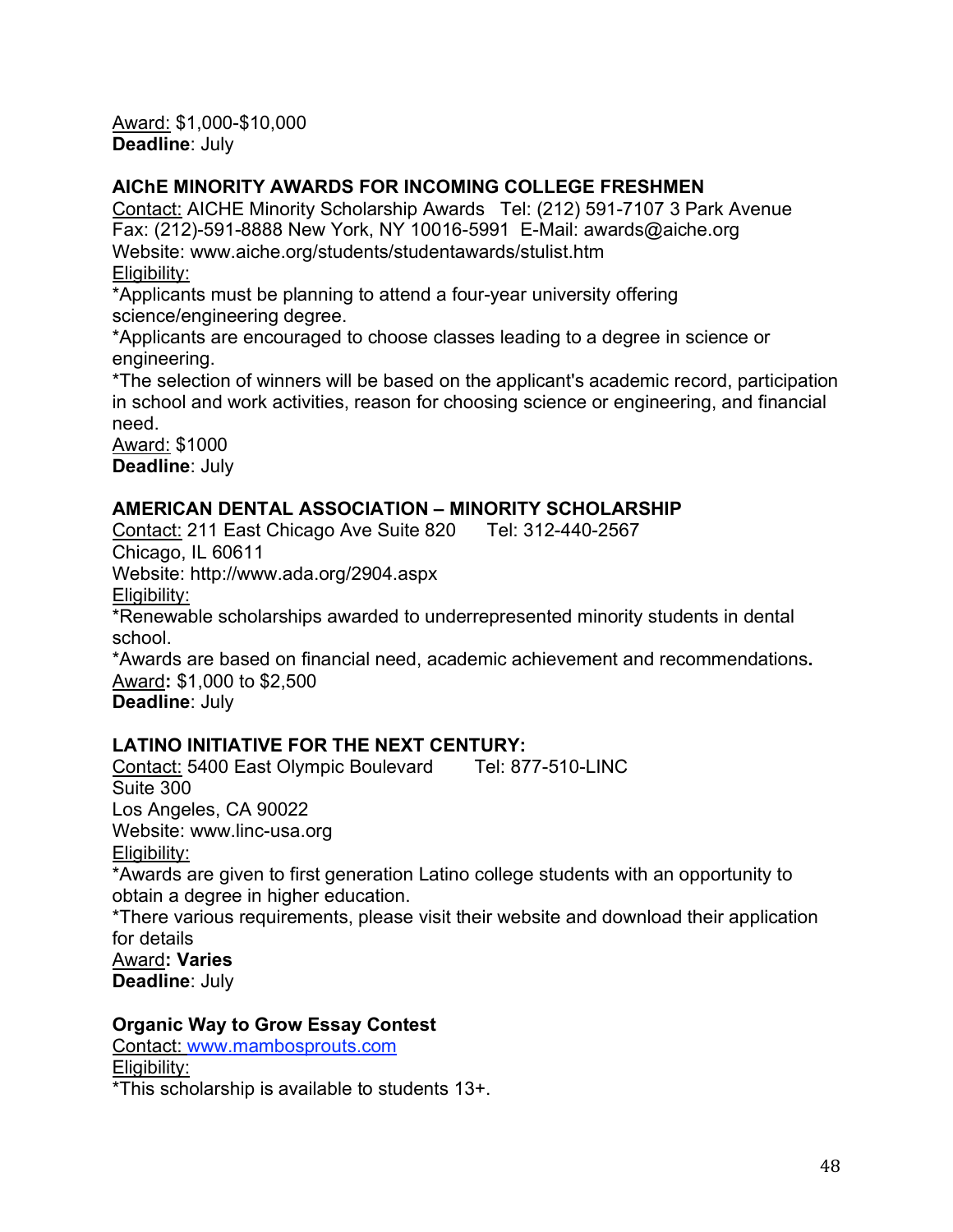\*He/she must write a 250 word essay on why organic agriculture is important to you and your family. Award: \$1,000 **Deadline**: July

#### **Rotary Foundation Cultural Ambassadorial Scholarship**

Contact: Rotary International, OneRotary Center 1560 Shemanr Ave Evanston, IL 60201-3698 http://www.rotary.org/en/Pages/ridefault.aspx Eligibility: \*Undergraduate and graduate students, as well as qualified professionals pursuing vocational studies Award: \$12,000 **Deadline**: July

#### **ASPEN INSTITUTE-WILLIAM RANDOLPH HEARST FELLOWSHIP FOR MINORITY STUDENTS**

Contact: John Russell, Program Coordinator Tel: (202) 736-5800 The Aspen Institute One Dupont Circle, Suite 700 E-Mail:

hearstinfo@aspeninstitute.org

Washington, DC, 20036

Web site: http://www.aspeninstitute.org/policy-work/nonprofit-philanthropy/leadershipinitiatives/hearst

Eligibility:

\*Candidates for this fellowship are highly motivated, current, non-graduating graduate or undergraduate students from underrepresented communities of color.

\*Demonstrated interest or experience in nonprofit organizations, philanthropy, and the social sector

\*Excellent research and writing skills

\*Demonstrated financial need

\*U.S. citizenship or U.S. permanent residency. Students approved for participation in the federal Deferred Action for Childhood Arrivals program are eligible to apply.

# Award: **\$2,500 to \$5,000**

**Deadline**: July

# **DALE E. FRIDELL MEMORIAL SCHOLARSHIP**

Contact:

Website: http://www.straightforwardmedia.com/scholarships/index.php Eligibility:

\*The Dale E. Fridell Memorial Scholarship is open to anyone aspiring to attend a university, college, trade school, technical institute, vocational training or other postsecondary education program.

\*Eligible students may not have already been receiving or awarded a full-tuition scholarship or waiver from another source.

\*International students are welcome to apply.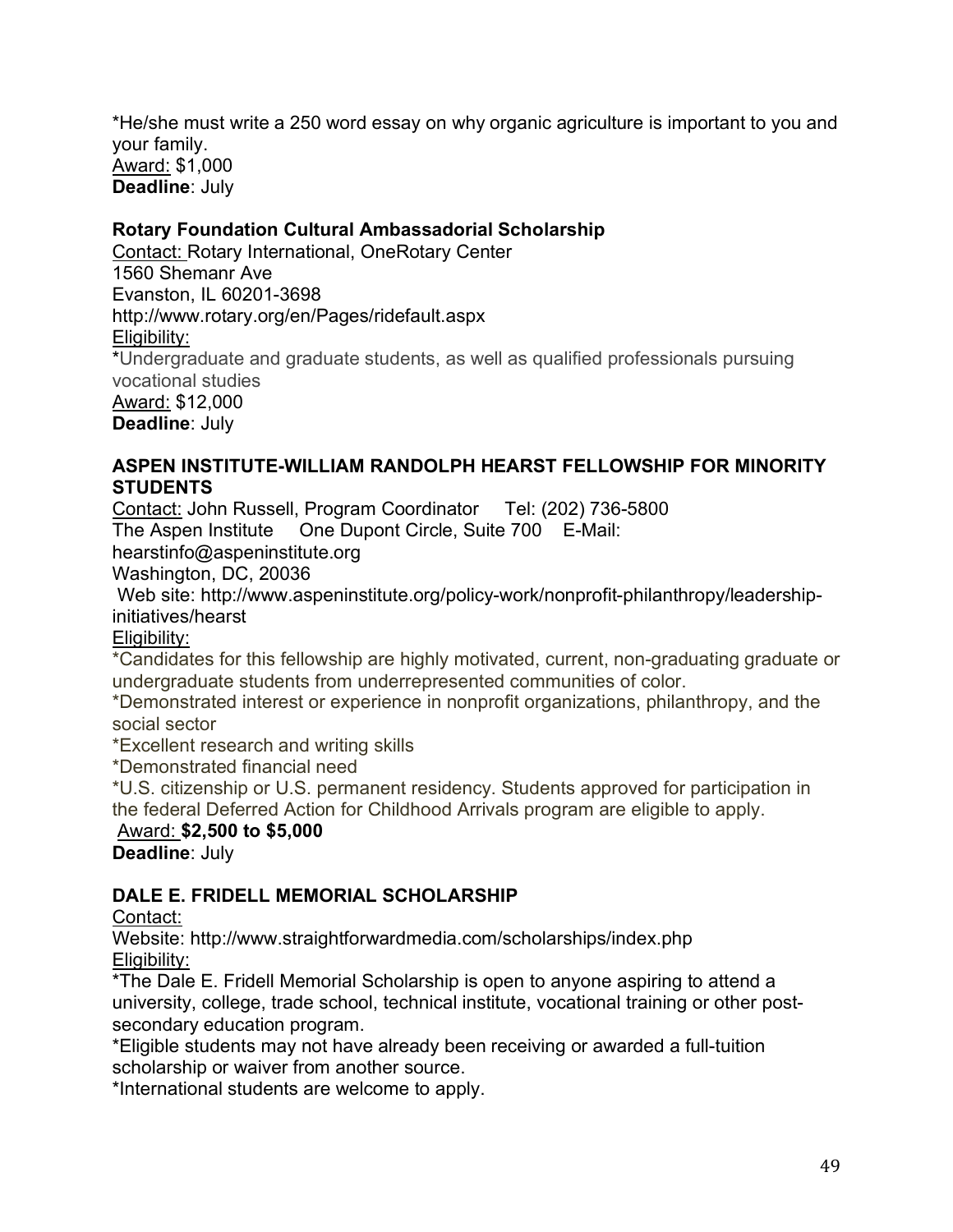Award: **\$1,000 Deadlines:** July

#### **THE HUDGENS AWARD**

Contact: Gwinnett Tech Foundation or Gwinnett Tech Foundation P.O. Box 1505 Room 405, Building 100 Lawrenceville, Georgia Website: http://thehudgens.org/?page\_id=168 Eligibility: Scott Hudgens Scholarship Program is open to students graduating from a Gwinnett County public school or a Buford City public high school and be enrolled at Gwinnett Technical College within one year after high school graduation. Award: **\$2,000 Deadlines:** Jul

#### **Barbara Mandigo Kelly Peace Poetry Award**

Contact: Nuclear Age Peace Foundation Barbara Mandigo Kelly Peace Poetry Awards PMB 121 1187 Coast Village Road, Suite 1 Santa Barbara, CA 93108-2794 Ph: 805-965-3443 Fax: 805-568-0466 Website:http://www.wagingpeace.org/menu/programs/awards-&-contests/bmk-

contest/index.htm

Eligibility:

\*Must submit a poem that explores and illuminates positive visions of peace and the human spirit. Award: \$200-1,000

**Deadline:** July

# *August deadlines*

#### **The D.A. Weber Scholarship Fund**

Contact: http://www.cta.org/ Phone:(650) 697-1400 **Eligibility** \*Scholarships are available to members for credential, degree or graduate programs, in order to receive funds, scholarship recipients will be required to show proof of registration in an approved credential or degree program. Award: \$2,000 **Deadline**: August

#### **Alpha Kappa Alpha Scholarship**

Contact: E.A.F. Program Coordinator 5656 South Stony Island Avenue Chicago, Illinois 6063 Ph:(800) 653-652 Email: akerr@akaeaf.net Website: http://www.akaeaf.org/graduate\_scholarships.htm - merit Eligibility: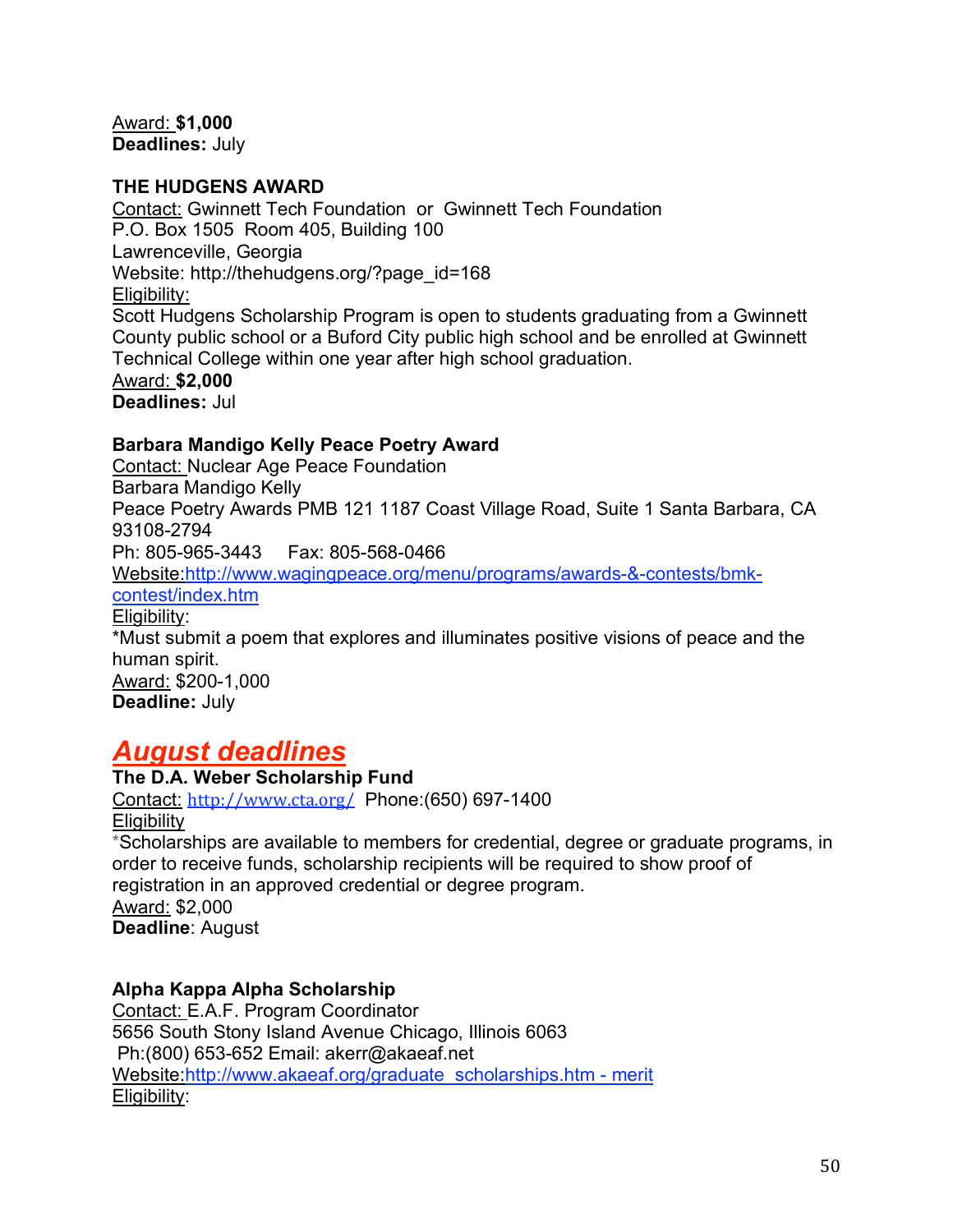\*Be a full-time, sophomore or beyond \*Be currently enrolled in an accredited degree-granting institution \*Demonstrate community service and involvement Award: not provided **Deadline:** August

**Chicanopedia Scholarship Essay Contest** Contact: Chican@pedia The Mexican-American Encyclopedia PO BOX 837 LA VERNIA , TX. 78121 Email: support@chicanopedia.org Website:http://www.chicanopedia.org/ Eligibility: \*Submit an essay over your favorite Mexican-American role model \*Essay length: 500-1000 words. Award: \$300 **Deadline:** August

# *September Deadlines*

# **MEXICAN AMERICAN ENGINEERS AND SCIENTISTS**

Contact: 2437 Bay Area Blvd, #100 Houston, TX 77058 Phone: (281) 55-3677 Website: http://mymaes.org/program-item/maes-scholarships/ Eligibility: \*Be a Student Member \*Be Age 18 or Older \*Be Pursing a STEM Major \*Meet Enrollment Requirements \*Meet GPA Requirements Award**: \$1,000 to \$4,000 Deadline**: September **XEROX CORPORATION-TECHNICAL MINORITY SCHOLARSHIP FUND**

Contact: Technical Minority Scholarship Fund Tel: (716) 422-7689 150 State St. 4th floor Rochester, NY 14609 Website: http://www.xerox.com/jobs/minority-scholarships/enus.html Eligibility: \*Full time and enrolled in a four-year institution \*Have a B average or better \*Must be Black, Asian, Pacific Islander, Native American, Alaskan, or Hispanic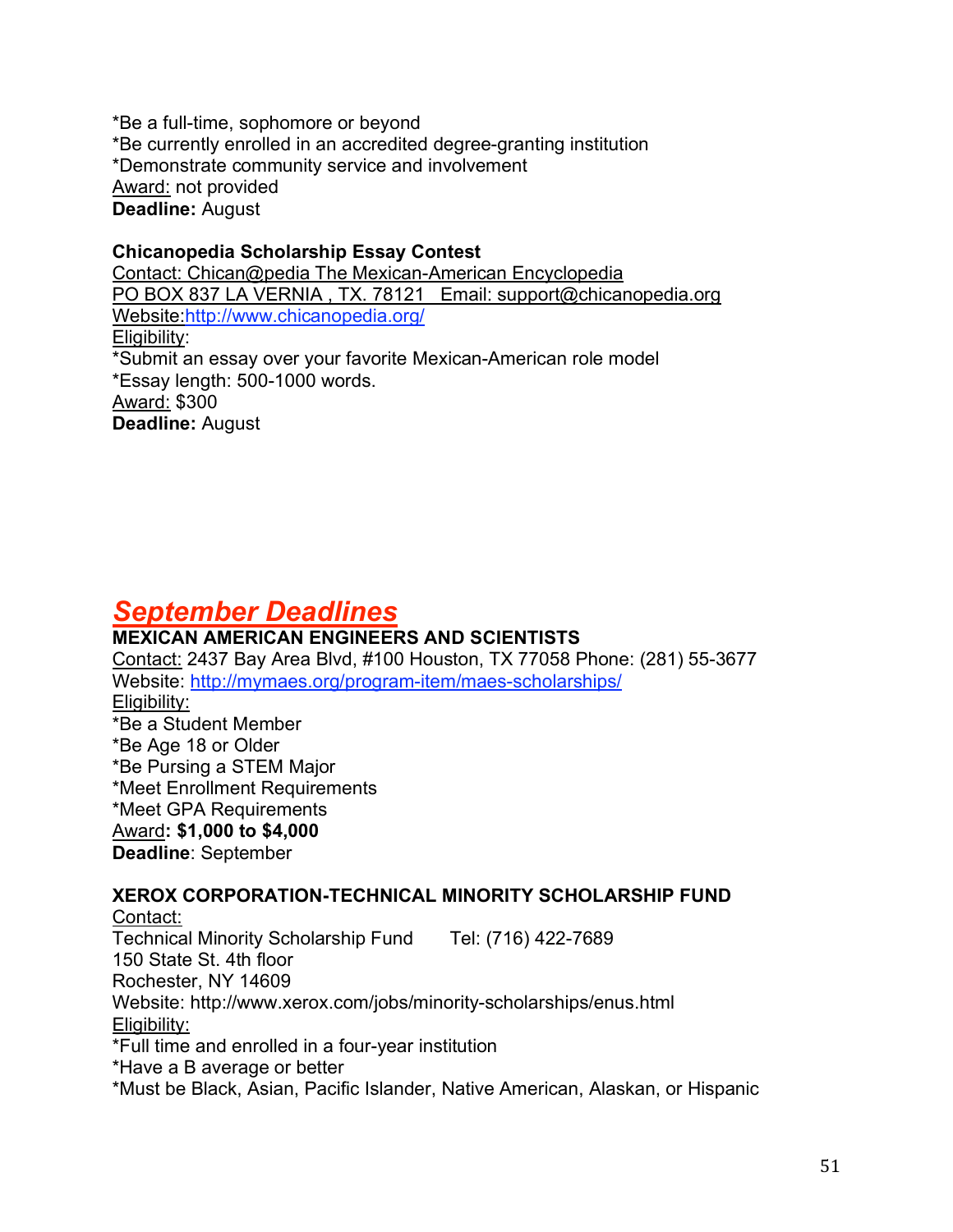Award**: \$1,000 to \$10,000 Deadline**: September

#### **Ellen & Federico Jimenez Scholarship**

Contact: 624 S. Spring St., Los Angeles, CA 90034, (213) 629-2512 x. 157 Website: http://www.maldef.org/leadership/scholarships/index.html Eligibility: Community/ Cal State Student Award: \$2,000 **Deadline**: September

### **MALDEF Law School Scholarship Program**

Contact: 634 South Spring Street Los Angeles, CA 90014 (213) 629-2512 Website: http://www.maldef.org/leadership/scholarships/index.html Eligibility:

\*Current law school students with a record of advancing Latino civil rights and plans to pursue careers to advance Latino civil rights.

Award**:** Amount will vary by year depending on funding **Deadline**: September

### **Arizona Dream Builder Foundation**

Contact: Arizona Dream Builder Foundation PO Box 63934 Phoenix, AZ 85082 Phone: 480-557-4734 Website:http://azdreambuilder.org/dream-scholarship Eligibility:

\*Be a high school senior enrolled as a full-time student in an Arizona high school \*Maintain a 2.5 or better grade point average

\*Personally demonstrate a commitment through school and community leadership to

the ideals of the world's great leaders such as Dr. Martin Luther King, Jr.

\*Provide two letters of support demonstrating such commitment

\*NOTE: there is no residency requirement

Award: \$4,000

**Deadline:** September

#### **Phi Delta Kappa Educational Foundation**

Contact:Dissertation Award Phi Delta Kappa International 408 N. Union Street P.O. Box 7888 Bloomington, IN 47407-788 Phone: 800-766-1156, or 812-339-1156 E-mail: customerservice@pdkintl.org Website: http://www.pdkintl.org/awards/dda.htm Eligibility:

\* The nominee must be a member of PDK.

\*The nominee must be a recent graduate of an accredited college or university. \*The nominee's major field must be in education, or the dissertation must focus on an educational topic.

\* Dissertation summary Letter of endorsement from the chair of the dissertation committee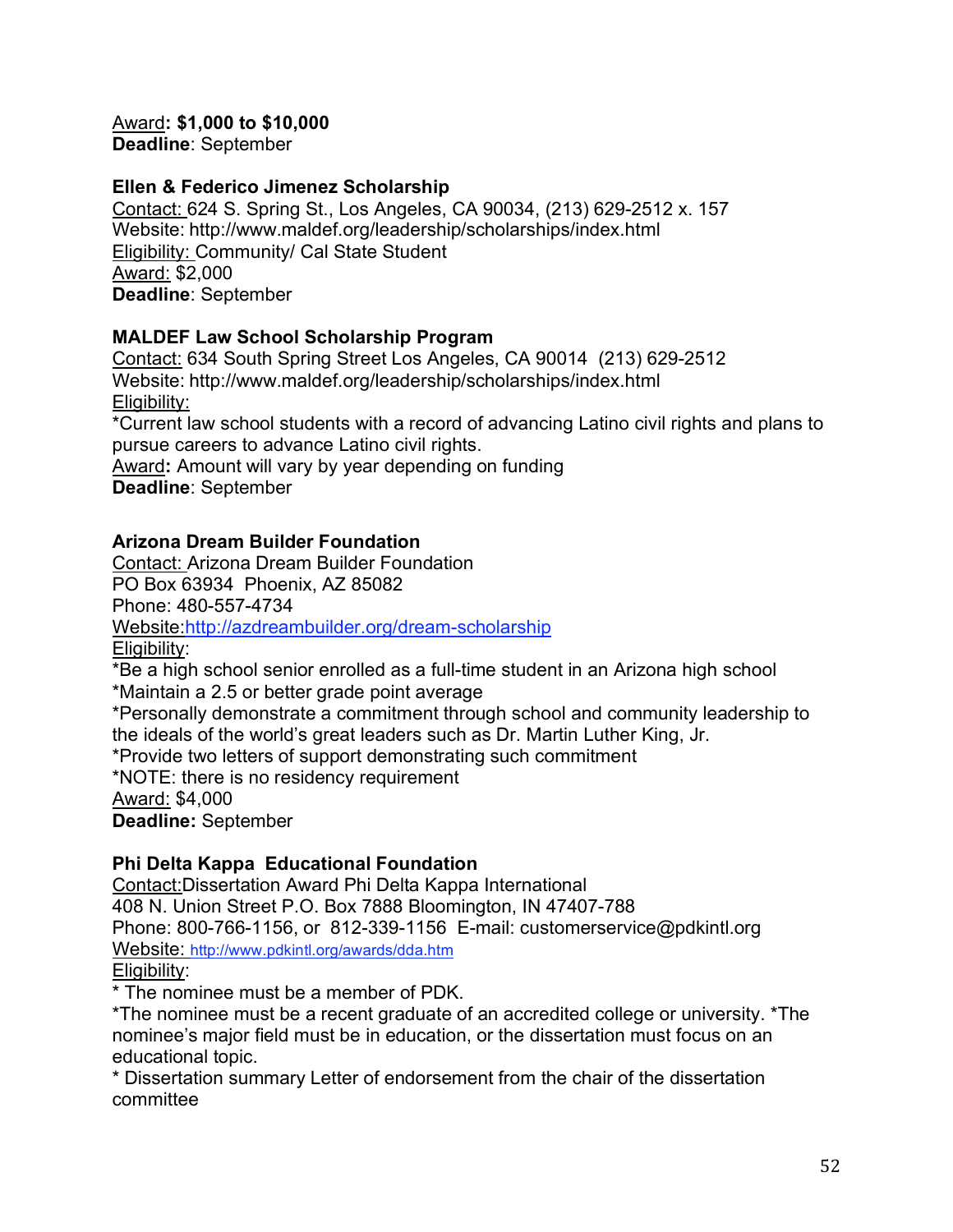\*Transcript verifying that the doctorate degree was awarded by the institution Award: Not provided **Deadline:** September

### **DREAM ACT Student Activist Scholarship Program**

Contact: MALDEF DREAM Act Student Activist Scholarship Program

634 S. Spring St., 11th Floor Los Angeles, CA 90014

E-mail: acampos@maldef.org

Website:http://www.chavez.ucla.edu/news/Recent News/maldef-dream-act-studentactivist-scholarship-program-2011

#### Eligibility:

\*Students who will be enrolled at an American-accredited college or university in 2011- 2012.

\*Applicants are evaluated for their academic achievements, for their background and financial need.

\*Students must demonstrate commitment to advancing the DREAM Act and the civil rights of DREAM Act students.

Award:\$5,000

**Deadline:** September

### **MALDEF Law School Scholarship Program**

Contact: MALDEF Law School Scholarship Program 634 S. Spring St., 11th Floor Los Angeles, CA 90014

Ph: (213) 629-2512

Website:http://www.maldef.org/leadership/scholarships/index.html

Eligibility:

\*Academic achievement indicating the potential for a successful completion of a law degree.

\* Personal essay (750 words), resume, transcripts, 2 letters of recommendation must be included with application form.

\* Candidates must have outstanding academic records, including participation and leadership in extracurricular activities.

\* Must be enrolled full time to qualify.

\* Latino background

Award: Not Provided

**Deadline:** September

#### **Arizona Dream Builder Foundation Scholarship**

Contact:Arizona Dream Builder Foundation PO Box 63934 Phoenix, AZ 8508 Ph: 480-557-473 Website:http://www.maldef.org/leadership/scholarships/index.html **Eligibility**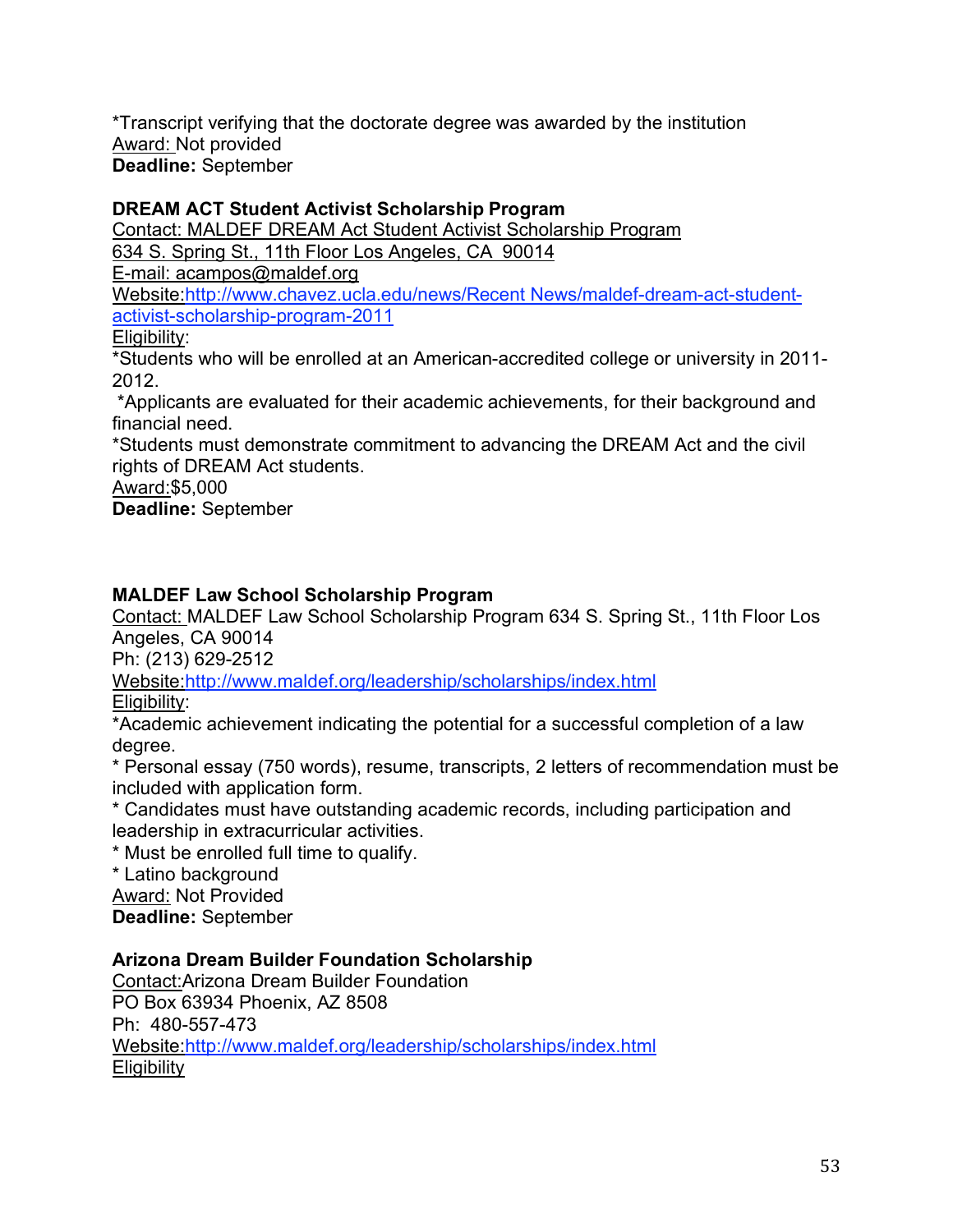Be a high school senior enrolled as a full-time student in an Arizona high school \*Maintain a 2.5 or better grade point average \*Personally demonstrate a commitment through school and community leadership to the ideals of the world's great leaders such as Dr. Martin Luther King, Jr.

\*Provide two letters of support demonstrating such commitment

\* NOTE: there is no residency requirement Award:\$4,000

**Deadline:** September

# *October Deadlines*

#### **HISPANIC HERITAGE AWARDS FOUNDATION (HHAF)**

Contact: Hispanic Heritage Awards Foundation Tel: 1 866-665-2112 2600 Virginia Avenue, NW Suite 406, Washington, DC 20037 email: info@hispanicheritage.org.

Web: http://www.hispanicheritage.org/hhf/2011youthawards/ Eligibility:

The HHAF's Hispanic Heritage Youth Award is an education grant program awarded to students excelling in the following categories: academic excellence, leadership and community service, literature/journalism, science and technology, mathematics, and sports. Open to high school seniors only.

Award: 3,000

**Deadline**: October

#### **QuestBridge Scholarship**

Contact: QuestBridge 120 Hawthorne Ave, Suite 103 Palo Alto, CA 94301 (888) 275- 2054 questions@questbridge.org,

Website:http://www.questbridge.org/for-students/cps-college-prep-scholarship Eligibility:

\*High school junior with a strong academic record

\*An annual family income of less than \$60,000apply

\* Planning to attend an college

Award**:** \$30,000-\$45,000

**Deadline**: October

#### **ADA Foundation-Minority Dental Student Scholarship Program**

Contact: American Dental Association Foundation-Minority Dental Student Scholarship Program Contact: 211 East Chicago Avenue Chicago, IL 60611 (310) 440-2547 ADAF@ada.org

Website:http://www.ada.org/applyforassistance.aspx Eligibility:

\* Applicants must be 2nd year students at the time of application and currently attending or enrolled at a **dental school** accredited by the Commission on Dental Accreditation

\* Must have a minimum 3.0 GPA

\* Visit website for more details

Award**:** \$2,500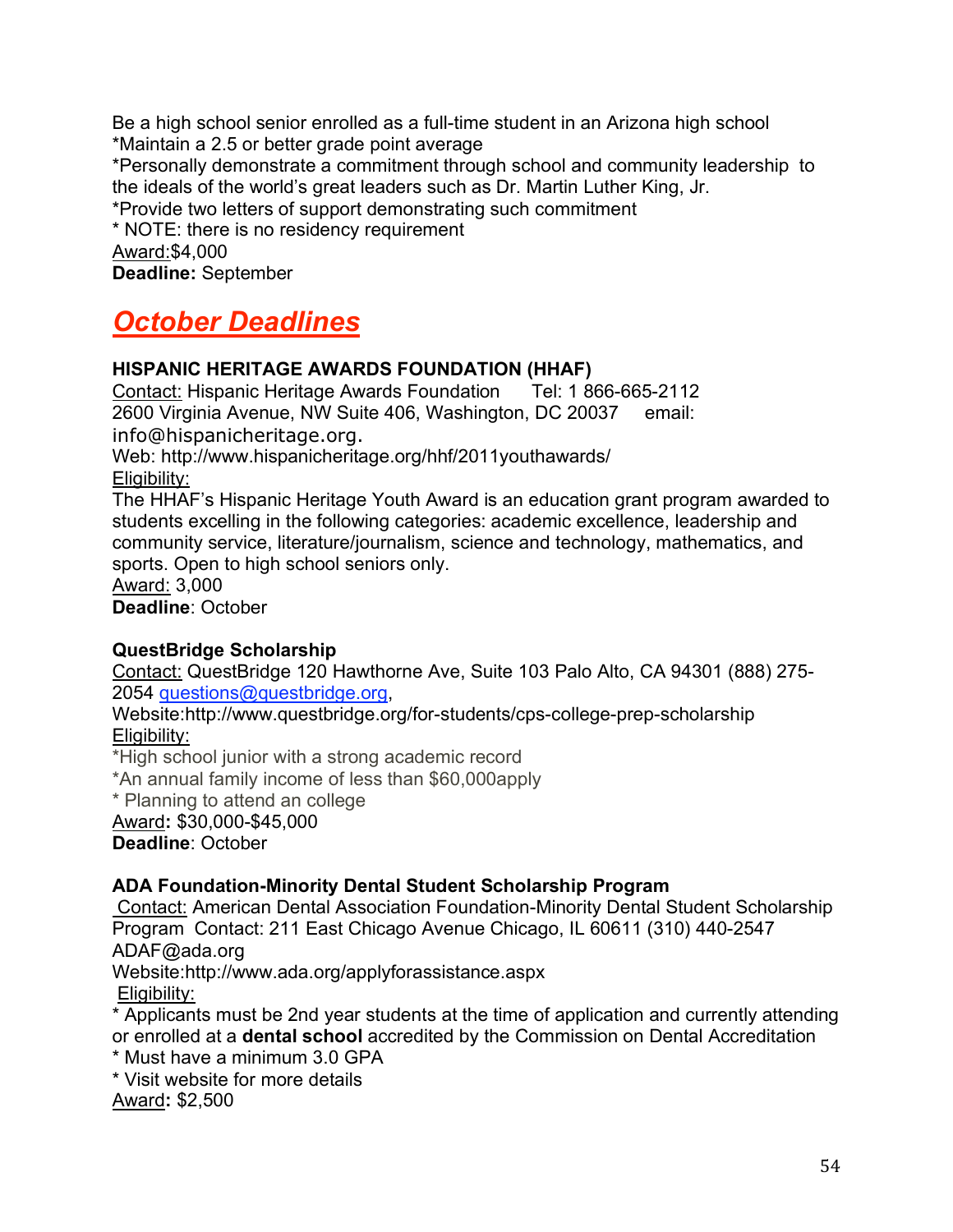**Deadline**: October

#### **COCA-COLA SCHOLARS**

Contact: Coca-Cola Scholars Foundation, Inc. Tel: (800) 306-2653 P.O. Box 442 Fax: (404) 733-5439 Atlanta, GA 30301-0442 E-mail: scholars@na.ko.com Website: www.coca-colascholars.org

Eligibility:

\*Current high school (or home-schooled) seniors attending school in the United States (or select DoD schools);

\*U.S. Citizens; U.S. Nationals; U.S. Permanent Residents; Temporary Residents (in a legalization program); Refugees; Asylees; Cuban-Haitian Entrants; or Humanitarian Parolees;

\*Anticipating completion of high school diploma at the time of application;

\*Planning to pursue a degree at an accredited U.S. post-secondary institution;

\*Carrying a minimum 3.00 GPA at the end of their junior year of high school.

Award**: \$4,000 to \$20,000**

**Deadline**: October

### **Gina Barchauer International Artists Piano Competition**

Contact: Gina Bachauer International Piano Foundation

138 West Broadway, Suite 220

Salt Lake City, UT 84101 USA

Email: info@bachauer.com tel: (801) 297-4250

Website: http://www.bachauer.com/competitions.php

Eligibility:

\*Competition is open to pianists of any nationality, ages 19-32 (born after June 25, 1981 and before June 11, 1995).

\*Former prizewinners of the Gina Bachauer Artists Competition are ineligible for participation.

\*Additionally, pianists who within the last five years have studied on a regular basis with any member of the 2014 International Jury, or with the Artistic Director of the competition, or with any other person currently employed by the Gina Bachauer

Foundation, are ineligible to participate

Award: \$4,000

**Deadline**: October

#### **DALE E. FRIDELL MEMORIAL SCHOLARSHIP**

Contact:

Website: http://www.straightforwardmedia.com/scholarships/index.php Eligibility:

\*The Dale E. Fridell Memorial Scholarship is open to anyone aspiring to attend a university, college, trade school, technical institute, vocational training or other postsecondary education program.

\*Eligible students may not have already been receiving or awarded a full-tuition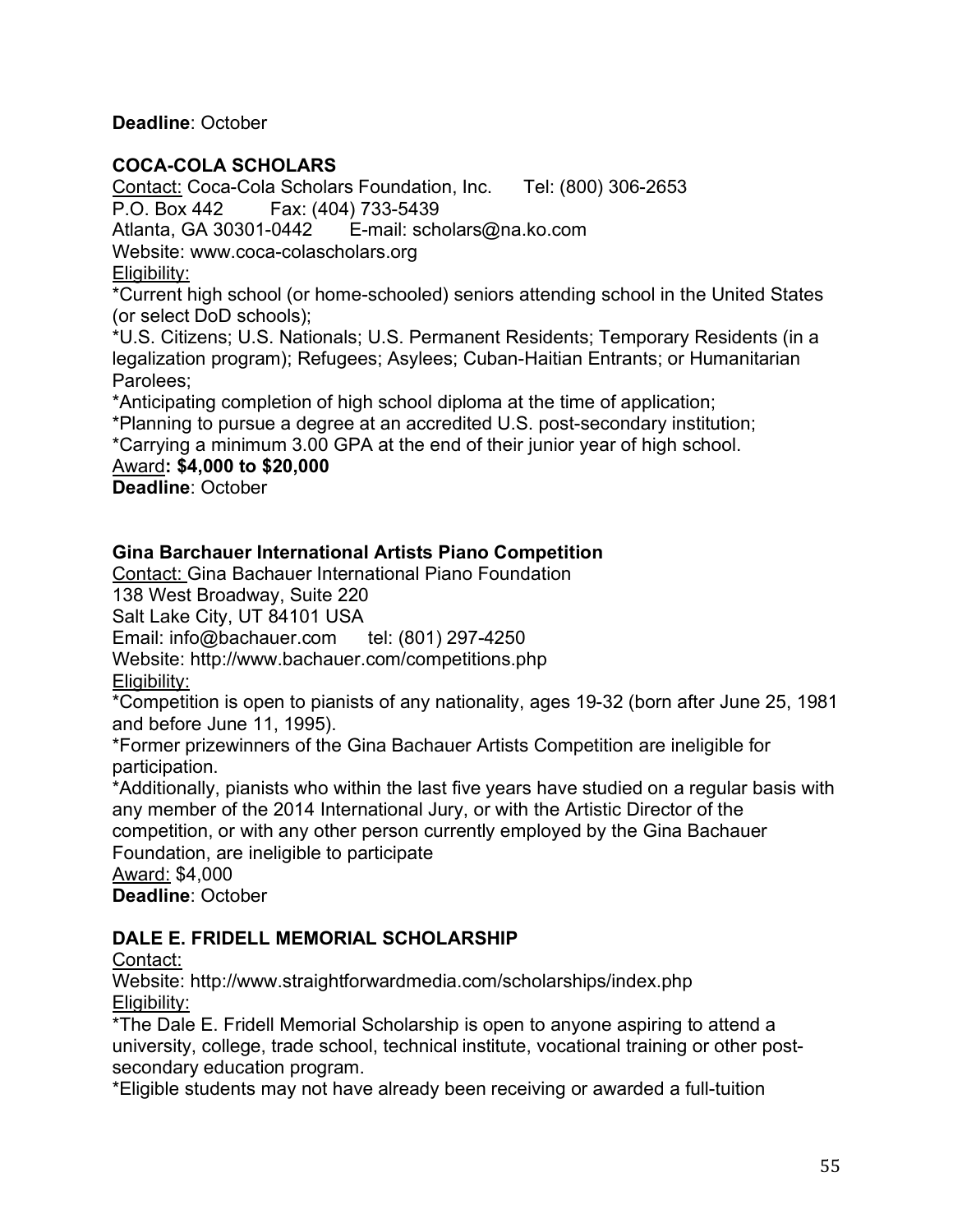scholarship or waiver from another source. \*International students are welcome to apply. Award: **\$1,000 Deadlines:** October

#### **THE HUDGENS AWARD**

Contact: Gwinnett Tech Foundation or Gwinnett Tech Foundation P.O. Box 1505 Room 405, Building 100 Lawrenceville, Georgia Website: http://thehudgens.org/?page\_id=168 Eligibility: Scott Hudgens Scholarship Program is open to students graduating from a Gwinnett County public school or a Buford City public high school and be enrolled at Gwinnett Technical College within one year after high school graduation. Award: **\$2,000 Deadlines:** Oct.

### **AES Engineering Solutions**

Contact: E-mail: scholarships@aesengineers.com Website: http://www.aesengineers.com/scholarships.htm Eligibility: \*Available to high school seniors and all students attending a post-secondary educational facility. Award: \$500 **Deadlines:** October

#### **AACHE Scholarship**

Contact:Rosalía Delgado, M.Ed. Director College Assistance Migrant Program (CAMP) 2020 S. Avenue 8E, Office ES 115 Yuma, AZ 85365 Tel. (928) 344-7703 Ph: (928) 344-7703 email: rosalia.delgado@azwestern.edu Website:http://www.aache.org/scholarship\_application\_11\_12.htm Eligibility: \*Write 1-2 page statement (typed) describing your educational and career goals, community accomplishments, and volunteer work, performance and civic organizations you may belong to. Award: See website **Deadline:** October

# *November Deadlines*

# **Prudential Spirit of Community Award**

Contact: Prudential Spirit of Community Awards CSFA 1505 Riverview Road P.O. Box 297 St. Peter, MN 56082 Website: http://spirit.prudential.com/view/page/soc Eligibility: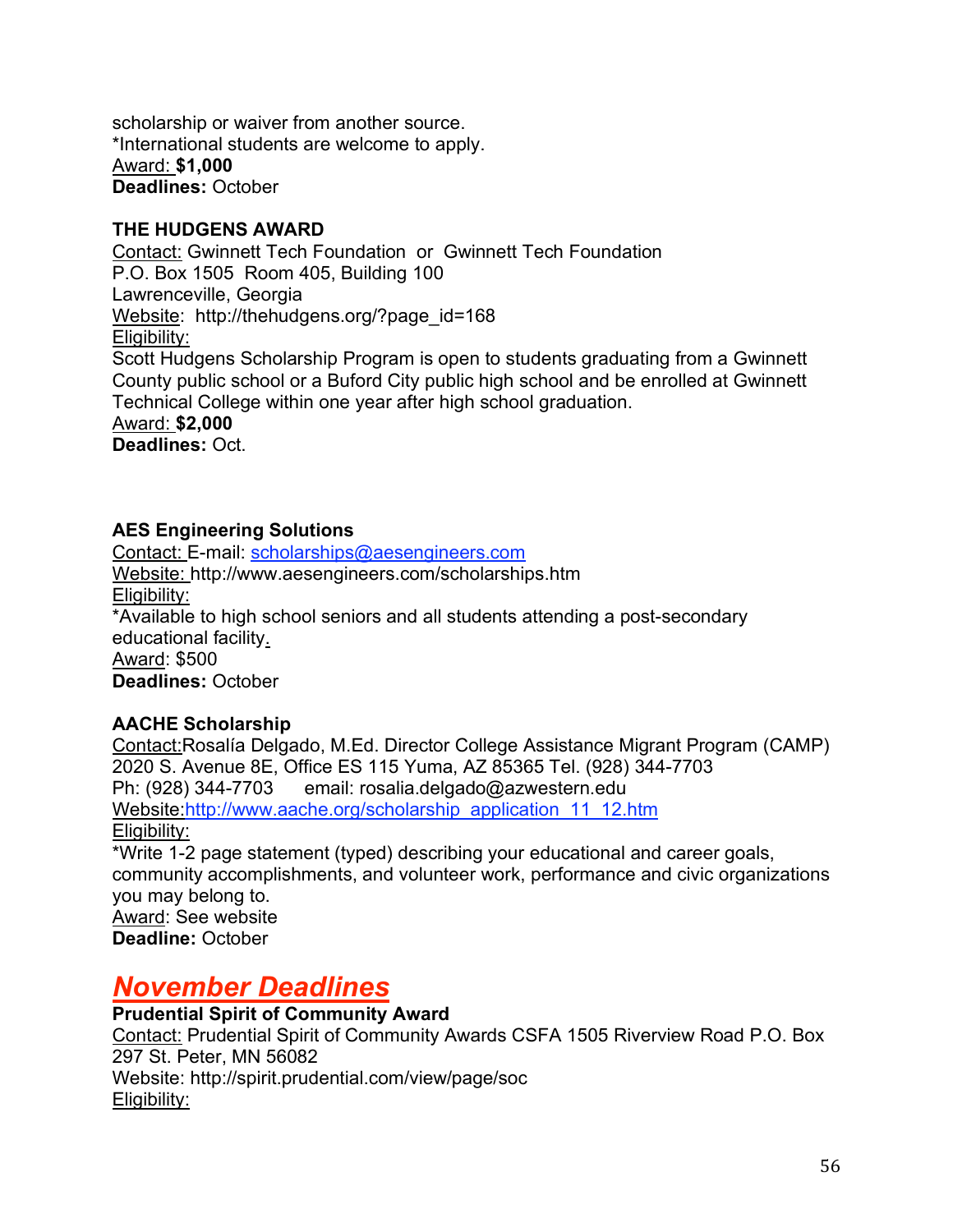\*Is in grades 5-12 \*Is a legal resident of any U.S. state or Washington, D.C., \*Has engaged in a volunteer activity that occurred at least partly during the 12 months prior to the date of application, and submits a completed application to a school principal or the head of an officially designated local organization by Award**:** \$1,000- \$6,000 **Deadline**: November

#### **The Future of California Scholarship**

Contact: **Coalition for Humane Immigrant Rights of Los Angeles (CHIRLA)** 2533 Third Street Suite #101 Los Angeles, CA 91744 Attn: Maria Rodriguez Phone: (213) 201-4450 Website: http://www.chirla.org Eligibility: \* Attend an accredited institution \* 2.0 GPA minimum \* Demonstrate financial need \* Student must demonstrate participation and/or activism on immigrant rights issues and/or other progressive social justice causes.

Award: (2) \$500

**Deadline**: November

#### **Guidepost Young Writer's Program**

Contact: www.guidepost.com Eligibility: HS Jr. & Sr. Award: \$1,000 **Deadline**: November

#### **Intel Science Talent Search**

Contact: Society for Science & the Public Re: Intel STS Transcripts 1719 N Street, NW Washington, D.C. 20036-2888

Website: http://www.societyforscience.org/sts/compete

Eligibility:

\*Any student who is enrolled in and attending his or her last year of secondary school (public, private, parochial, or home school) in the United States, Puerto Rico, Guam, the U.S. Virgin Islands, American Samoa, Wake and Midway Islands, or the Marianas; or \*Entrants must be completing high school courses required for college applications and must not have entered any previous STS.

\*Sons and daughters of Society for Science & the Public employees, Trustees, Intel Science Talent Search evaluators or judges are not eligible to enter the Intel Science Talent Search.

\*Only one entry per student.

Award: \$5,000

**Deadline**: November

#### **U.S. HISPANIC LEADERSHIP INSTITUTE (USHLI) DR. JUAN ANDRADE SCHOLARSHIP FOR YOUNG HISPANIC LEADERS**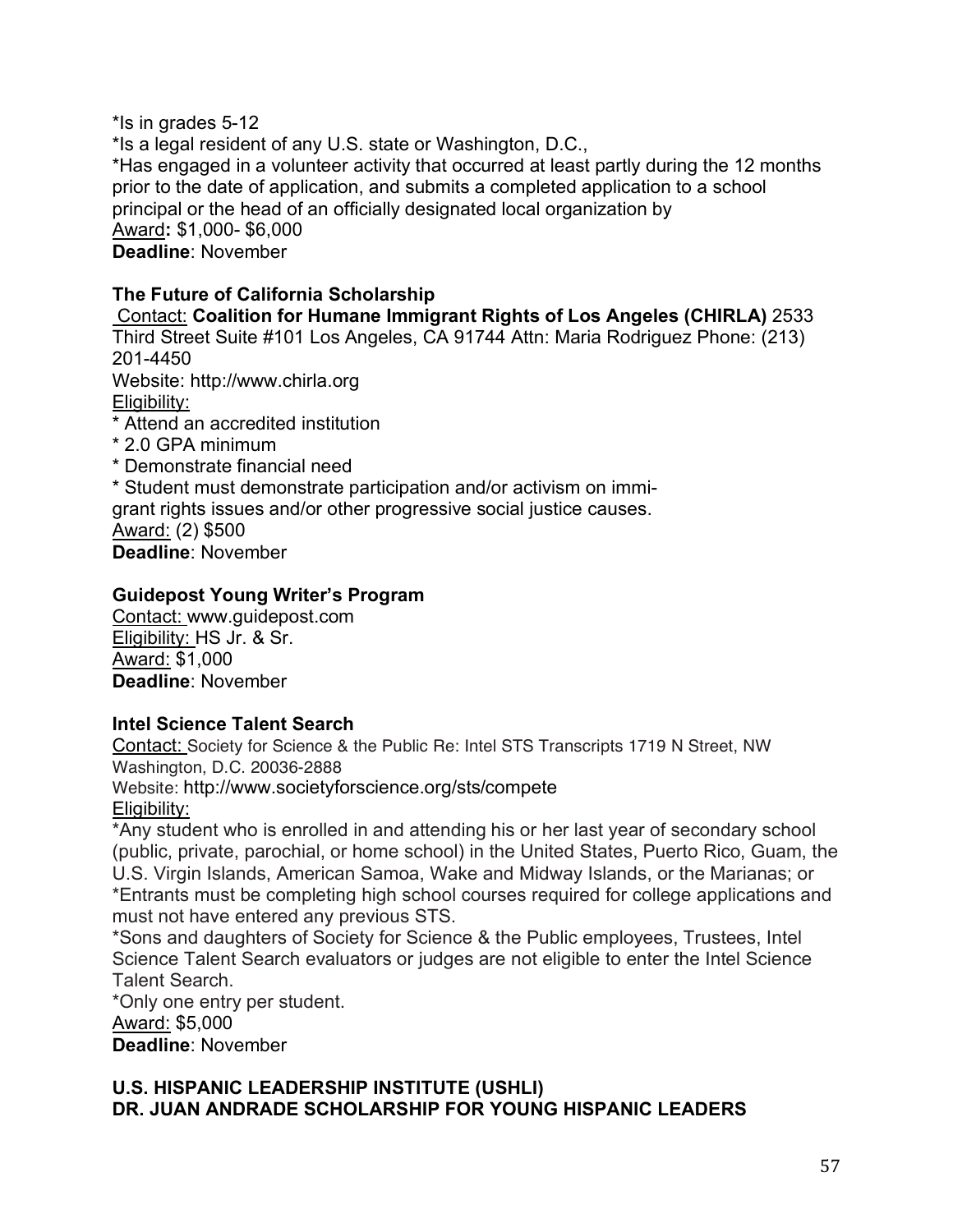Contact: Dr. Juan Andrade Scholarship for Young Hispanic Leaders U.S. Hispanic Leadership Institute Tel: (312) 427-8683 431 South Dearborn Street, Suite 1203 E-mail: USHLI@aol.com Chicago, IL 60605-1152 Website: http://www.ushli.org/student/scholarship.php Eligibility: \*Applicant must be enrolled or accepted for enrollment as a full-time student, in a fouryear or two-year institution in the U.S. or U.S. territories, and demonstrate a verifiable need for financial support. \*At least one parent must be of Hispanic ancestry. \* Recipients must also be available to attend the 32nd National USHLI Conference in

Chicago, IL (see website for more information)

#### Award**: \$1000**

**Deadline**: November

# *December Deadlines*

### **The Elie Wiesel Prize in Ethics Essay Contest**

Contact: The Elie Wiesel Foundation for Humanity 555 Madison Avenue - 20th Floor New York, NY 10022

Phone: (212)-490-7777 Fax: (212)-490-6006

epinfo@eliewieselfoundation.org

Website:http://www.eliewieselfoundation.org/entercontest.aspx

Eligibility:

\*Registered undergraduate full-time Juniors or Seniors at accredited four-year colleges or universities in the United States during the Fall semester

\* Write essay answering the given prompt

Award: \$500-\$5,000 **Deadline**: December

#### **MetroPCS Scholarship Program**

Contact: American Chemical Society-Scholars Program Contact: Robert J. Hughes, Manager, 1155 16th Street, NW, Washington DC 20036 (214) 570-4820 Website: http://sms.scholarshipamerica.org/metropcs/

Eligibility:

- \* Minimum 3.0
- \*Planning to enroll in a two-year/four-year college
- \* Must demonstrate financial need and academic excellence
- \* Visit website for more details

Award: \$1,000

**Deadline**: December

#### **AMS-Centennial Fellowship Program**

Contact: Contact: Membership and Program Department American Mathematical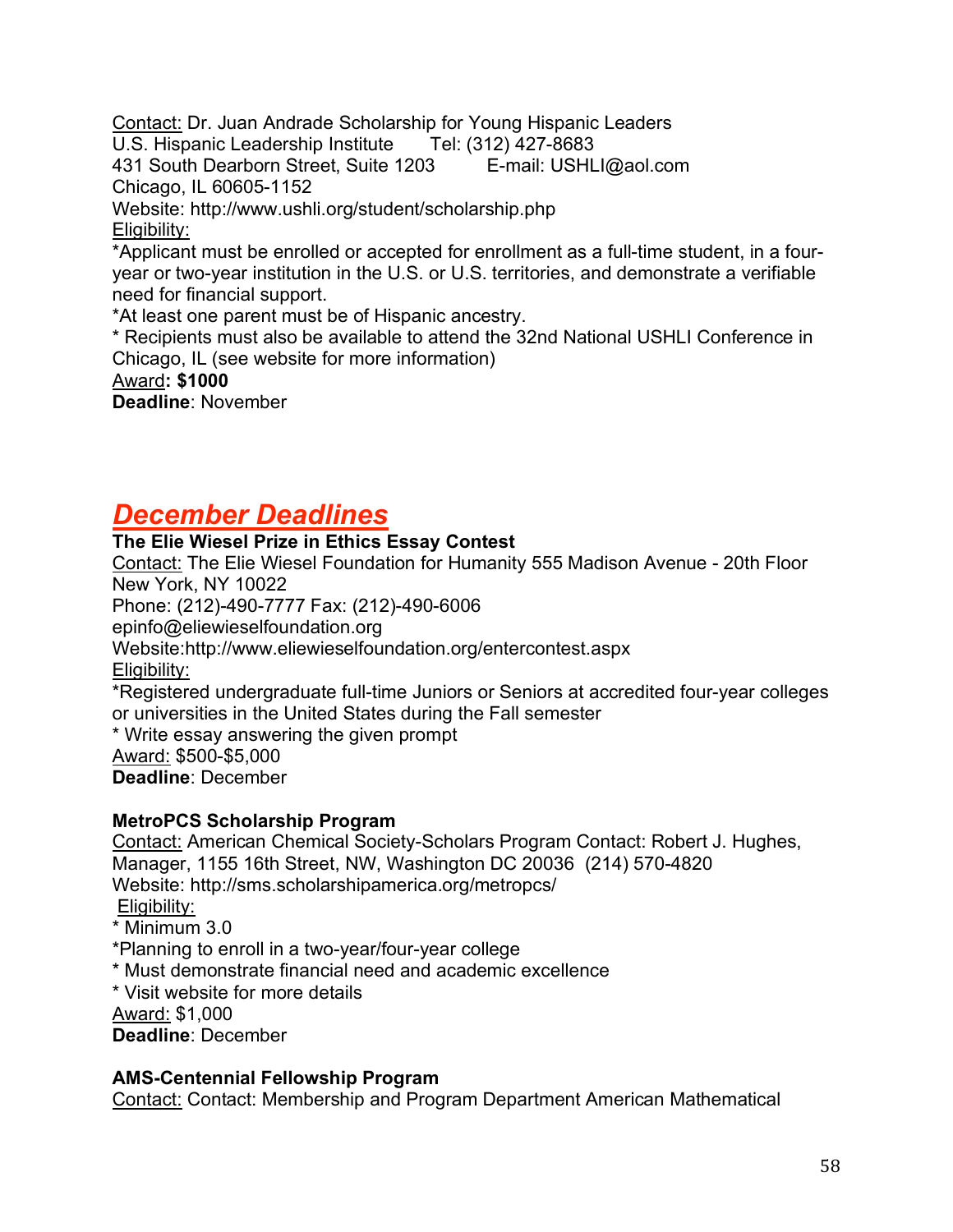Society 201 Charles Street Providence, RI 02904 (401) 455-4107

Website: http://www.ams.org/programs/ams-fellowships/centennial-fellow/emp-centflyer Eligibility:

\*Preference will be given to candidates who have not had extensive fellowship support in the past.

\*Recipients may not hold the Centennial Fellowship concurrently with another major research award such as a Sloan fellowship, NSF Postdoctoral fellowship, or CAREER award.

\*Under normal circumstances, the fellowship cannot be deferred.

\*A recipient of the fellowship shall have held his or her doctoral degree for at least three years and not more than twelve years at the inception of the award (that is, received between September 1, 2002 and September 1, 2011).

\*Applications will be accepted from those currently holding a tenured, tenure track, postdoctoral, or comparable (at the discretion of the selection committee) position at an institution in North America.

Award: \$64,000, additional allowance of \$3,250 **Deadline**: December

### **MERRILL LYNCH AWARD FOR DISTINCTION**

Contact: Merrill Lynch Campus Recruiting iennifer tsai@ml.com 4 World Financial Center, Floor 02 New York, NY 10080 Eligibility:

The award gives Hispanic students the chance to intern at the Merrill Lynch Company for 10-12 weeks at a summer analyst program. It also provides scholarship money for college tuition to sophomores and juniors attending accredited institutions.

Award: **\$5,000 - \$10,000 Deadline**: December

#### **ASSE UPS Scholarship**

Contact: (847) 699-2929 Website: http://www.asse.org/foundation/scholarships/scholarships.php Eligibility: College Jr. or Sr. Award: \$3,000 **Deadline**: December

#### **Contemporary Record Society National Perform Artists**

Contact: http://mysite.verizon.net/vzeeewvp/contemporaryrecordsociety/id15.html Eligibility: Visit website for additional info Award: \$1,500 **Deadline**: December

#### **National Competition Composer Recordings**

Contact: (610) 544-5920 Eligibility: HS/ College student Award: \$1,000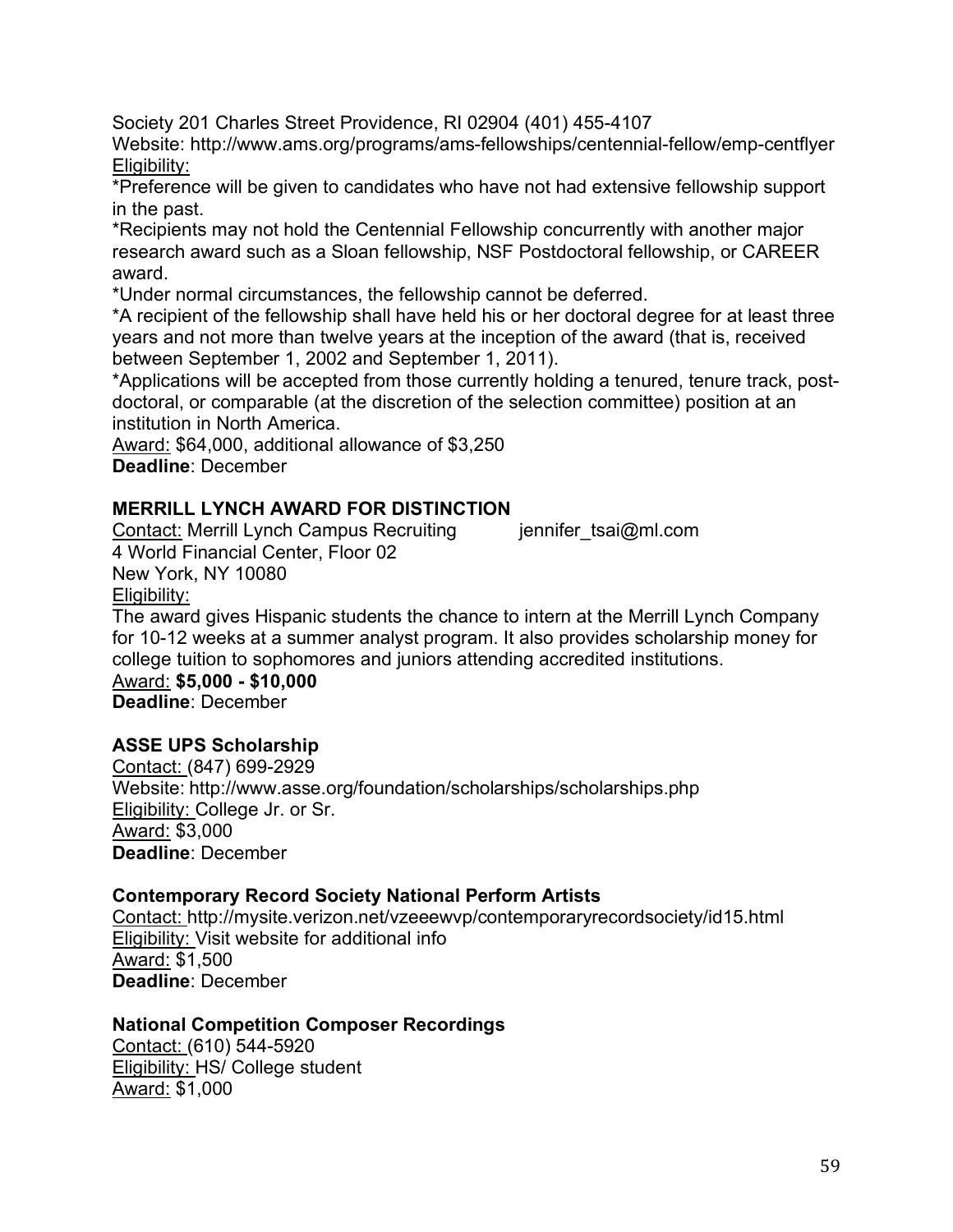#### **Deadline**: December

#### **IACP Foundation Culinary Scholarship**

Contact: http://www.cordonbleu.edu/london/scholarships/en Eligibility: \*No previous culinary experience is necessary, all you need is passion - we'll teach you the rest! Award: \$1,000 **Deadline**: December

#### **Worldfest Student Film Awards**

Contact: TEAM WORLDFEST-HOUSTON 9898 Bissonnet, Ste #650 Houston, TX USA 77036 Ph: (713) 965-9955 Website: https://worldfest.org/entry-form/ Eligibility: Visit website for additional info Award: \$1,500 **Deadline**: December

#### **Knight Essay Contest SAR**

Contact: Rev. Dr. Stan DeLong 3354 Mt. Carol Drive, San Diego, CA 92111- 4631 Email: sdelong1@san.rr.com Website: http://www.sar.org/Youth/Knight\_Essay Eligibility: \*HS/College Student \*Write an essay (see website) Award: \$1,000 **Deadline**: December

#### **Jack Kent Cooke Foundation Undergraduate Transfer Scholarship**

Contact: Jack Kent Cooke Foundation Young Scholars Program 301 ACT Drive, PO Box 4030 Iowa City, IA 52243 Ph: 1-800-498-6478 Website:http://www.jkcf.org/scholarships/undergraduate-transfer-scholarships/ Eligibility:

\* Be a current student at an accredited US community college or two-year institution. \* Plan to enroll full-time in a baccalaureate program at an accredited college or university in fall 2010.

\* 3.50 GPA or better on a scale of 4.0 (or the equivalent).

\* Be nominated by his or her two-year institution.

Award: \$30,000

**Deadline:** December

#### **The Elie Wiesel Prize in Ethics Essay Contest**

Contact:Prize in Ethics Essay Contest, The Elie Wiesel Foundation for Humanity 555 Madison Avenue 20th Floor New York, NY 10022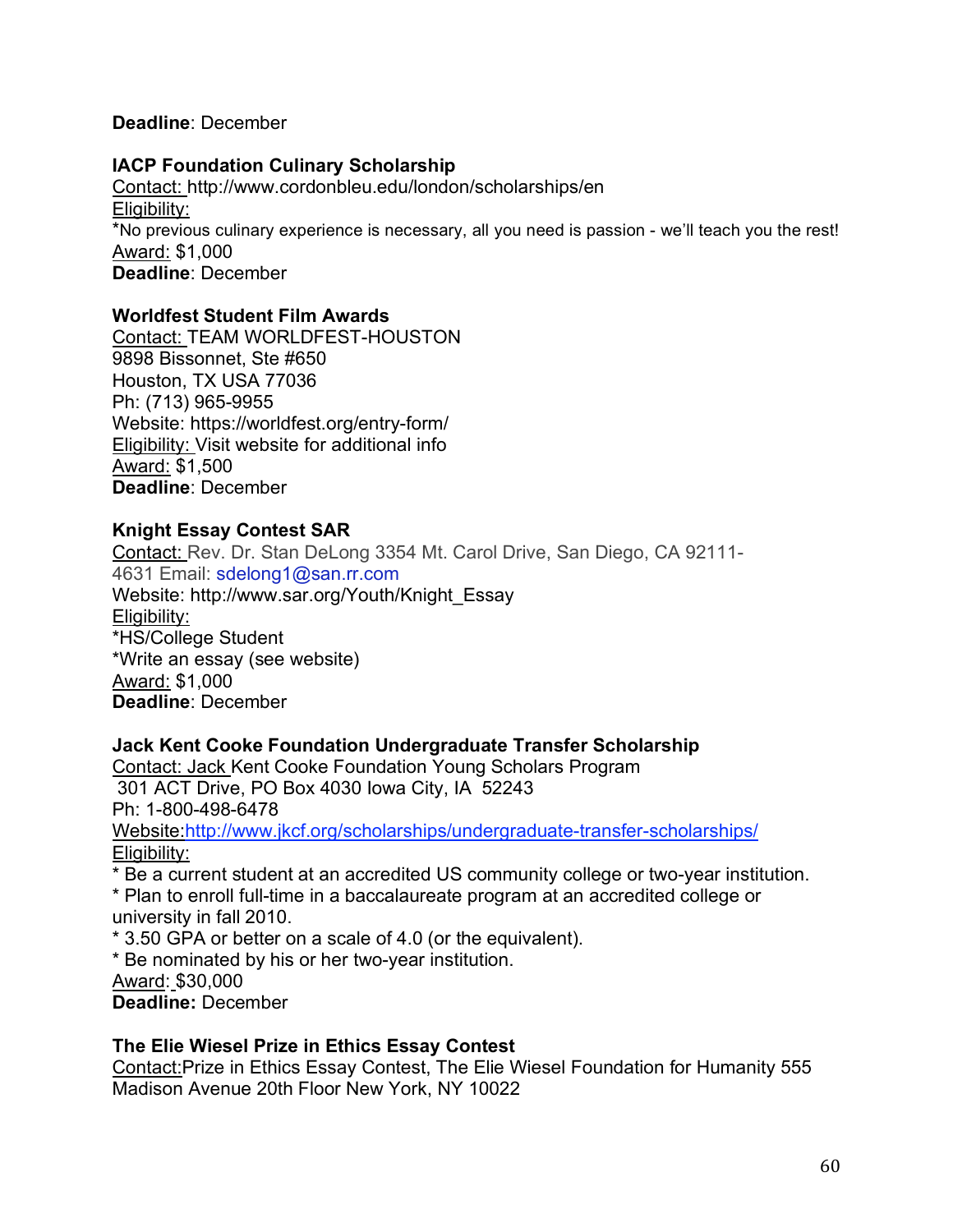Ph: (212)-490-7777 Email: epinfo@eliewieselfoundation.org Website.http://www.eliewieselfoundation.org/apply2012.aspx Eligibility:

\*Open to full-time juniors & seniors in 4-year college or university.

\* Check website for annual essay question.

\* Student must have a faculty sponsor.

\* Write essay pertaining to ethics.

Award: \$500-5,000

**Deadline:** December

#### **Institute for Humane Studies (IHS)-Humane Studies Fellowship**

Contact: Institute for Humane Studies (IHS)-Humane Studies Fellowship 3301 North Fairfax Drive, Suite 440 Arlington, VA 22201

Ph: (703) 993-4880 Ph: (800) 697-8799 Email: ihs@gmu.edu Website: http://www.theihs.org/ContentDetails.aspx?id=491 Eligibility:

\*Available for undergraduate or graduate study in the United States or abroad.

\* Open to students in, economics, philosophy, law, political science, anthropology and literature.

\* Research interest in the intellectual and institutional foundations of a free society. Award: \$2000-15,000

**Deadline:** December

#### **Dr. Juan Andrade, Jr. Scholarship for Young Hispanic Leader**

Contact: USHLI, 431 S. Dearborn, Suite 1203, Chicago, IL 60605 Ph: (312) 427-8683 E-mail: acalderon@ushli.org Website http://www.ushli.org/student/scholarship.php Eligibility:

\*Applicant must be enrolled or accepted for enrollment as a full-time student, in a fouryear or two-year institution in the U.S. or U.S. territories.

\* Demonstrate a verifiable need for financial support.

\*At least one parent must be of Hispanic ancestry.

\*Recipients must also be available to attend the 3oth National USHLI Conference in Chicago, IL, February 16-19, 201

Award: \$1,000

**Deadline:** December

# *Multiple Deadlines*

# **CollegeNET Scholarship Search Engine**

Contact: www.collegenet.com Eligibility:

\*This website provides a scholarship search engine that will allow you to search any scholarships that may best fit you. Check out the website above.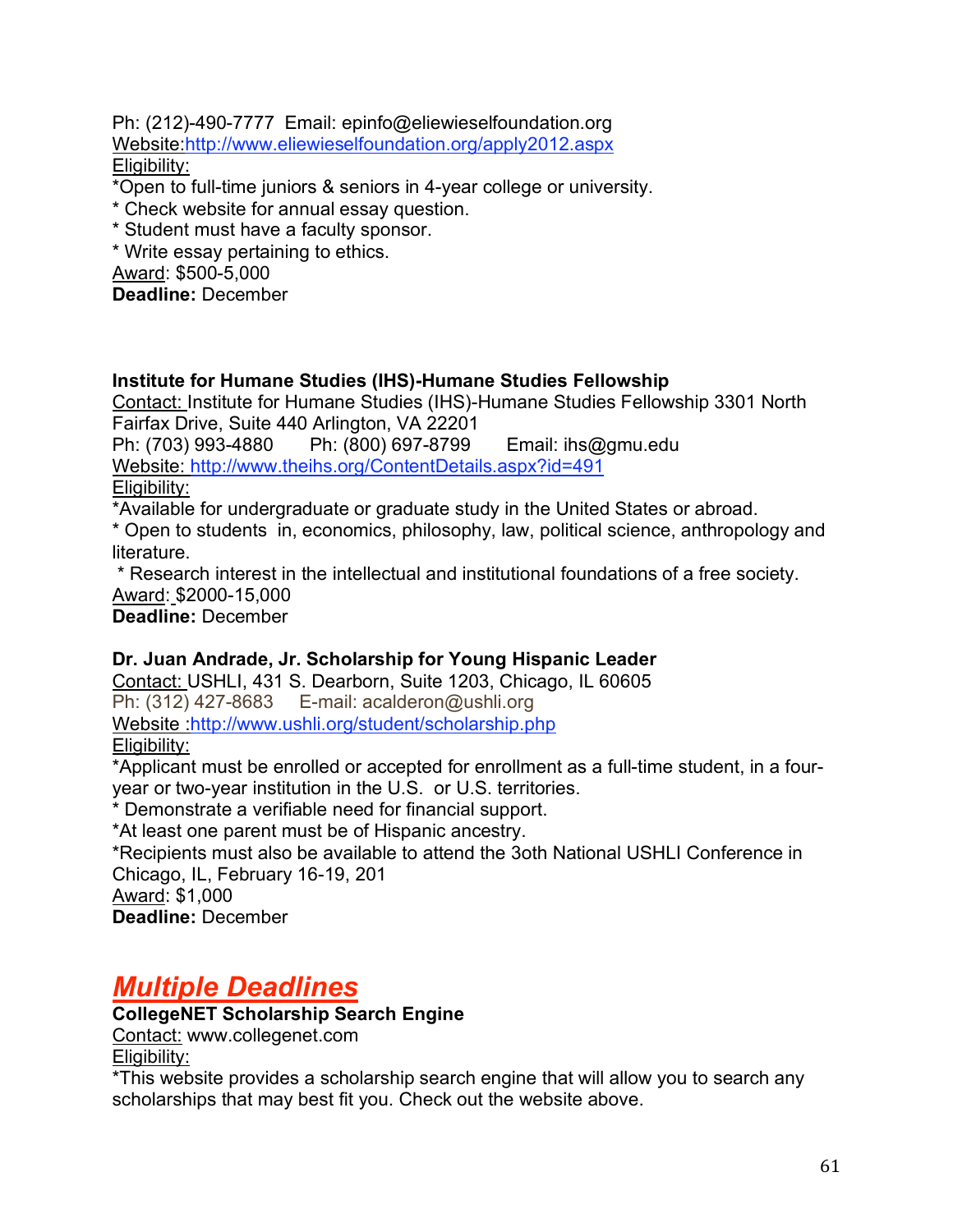Award: Varies **Deadline**: Varies

#### **UCLA Latino Alumni Association Scholarship**

Contact: Isidro "Skid" Rodriguez, (310) 825-2420 Website: http://alumni.ucla.edu/scholarships/apply/default.aspx Eligibility: \*Will Attend UC Los Angeles \* There is various scholarships for incoming freshmen thus eligibility varies, check website to inquire more information. Award: \$1,000 **Deadline**: Varies

#### **MALDEF**

Contact: 634 S. Spring Street 11th Floor Tel: 213 629 2512 Ext. 124 Los Angeles, CA 90014 Website: www.maldef.org Eligibility:

\*MALDEF awards law school scholarships to Latino students in their first, second or third year of law school, and communications scholarships to students pursuing a graduate or professional degree in the field of communications.

\*There is various scholarship, check website for more information

Award**: Up to \$7000 Deadline**: Varies

#### **California Teachers Association**

Contact: CTA Scholarship Committee (Separated into five), c/o Human Rights Department, P.O. Box 921, Burlingame, CA 94011 Phone: (650) 697-1400 Fax: (650) 552-5001, scholarships@cta.org,

Website: http://www.cta.org/scholarships Eligibility:

\* Must be a CTA member (Look on website to find out how to become a member)

\* Must submit an application by deadline

\* Additional requirements depend on scholarship you're applying for , see website Award: \$500-\$5,000

**Deadline**: Varies

#### **The Fountainhead Essay Contest**

Contact: The Fountainhead Essay Contest, Dept. W, The Ayn Rand Institute P.O. Box 57044 Irvine, CA 92619-7044 Phone: (949) 222-6550 Essay@aynrand.org Website: http://essaycontest.aynrandnovels.com/AtlasShrugged.aspx?theme=blue Eligibility:  $*$  11<sup>th</sup> and 12<sup>th</sup> graders

Award: \$50-\$10,000 **Deadline**: Varies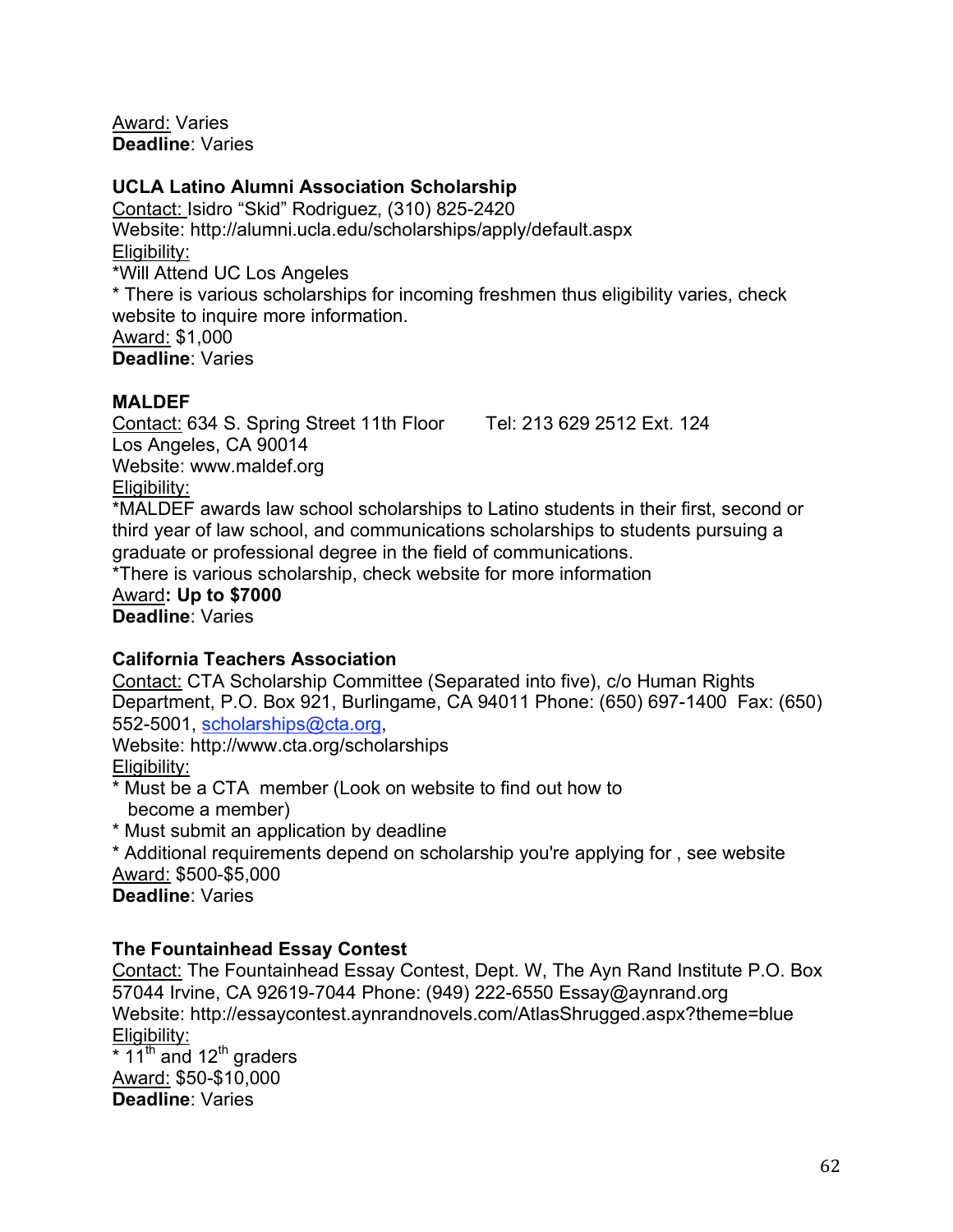#### **Mike Corona Foundation: Law Enforcement Scholarship**

Contact: Orange County HEEF Scholarship Program, Orange County Community Foundation, 30 Corporate Park, Suite 410 Irvine, CA 92606 (949) 553-4202 (x23) Website: http://www.heef.org/scholarships/ Eligibility:

\* For **Orange County HS seniors** who are interested in pursuing a career in any facet of **law enforcement** of Hispanic decent

\* Scholarship may be used for any general educational expenses and may be renewed upon a successful re-application process

\*student school ID required Award: \$1,000

**Deadline**: Varies

#### **Scholastic Art & Writing Awards**

Contact: The Scholastic Art & Writing Awards, c/o Alliance for Young Artists and Writers, 555 Broadway Avenue

New York, NY 10012 (212) 343-6493 Email: generalinfo@scholastic.com,

Website: http://www.artandwriting.org/Scholarships

Eligibility:

\*Grades 7 – 12.

\*A public, private, parochial, home-school or out of school program.

\*The U.S., Canada, or in an American school abroad.

Award: \$10,000

**Deadline**: Varies

#### **Justicia en Diversidad Scholarship Fund**

Contact: La Alianza at Harvard Law School, Harvard Law School Cambridge, CA 02138 scholarship@jdfoundation.org Phone: (617) 445-4452

www.jdfoundation.org/scholarship

Eligibility:

**\*** Must be of Latino heritage

- \* Must have a 2.5 GPA on a 4.0 scale
- \* Students must be from a US high school and must be planning to pursue a **career in law**

\* Attend an accredited 2 or 4 year U.S. college on a full-time basis Award: \$1,500

**Deadline**: Varies

#### **Comision Femenil Scholarship**

Contact: Comision Femenil Attn: Ana Gonzalez P.O. Box 86013 Los Angeles, CA 90086

Eligibility:

\* Latina pursuing her education at an accredited college or university

\* Awards based on financial need and community involvement

Award: \$1,000- \$1,500

**Deadline**: Varies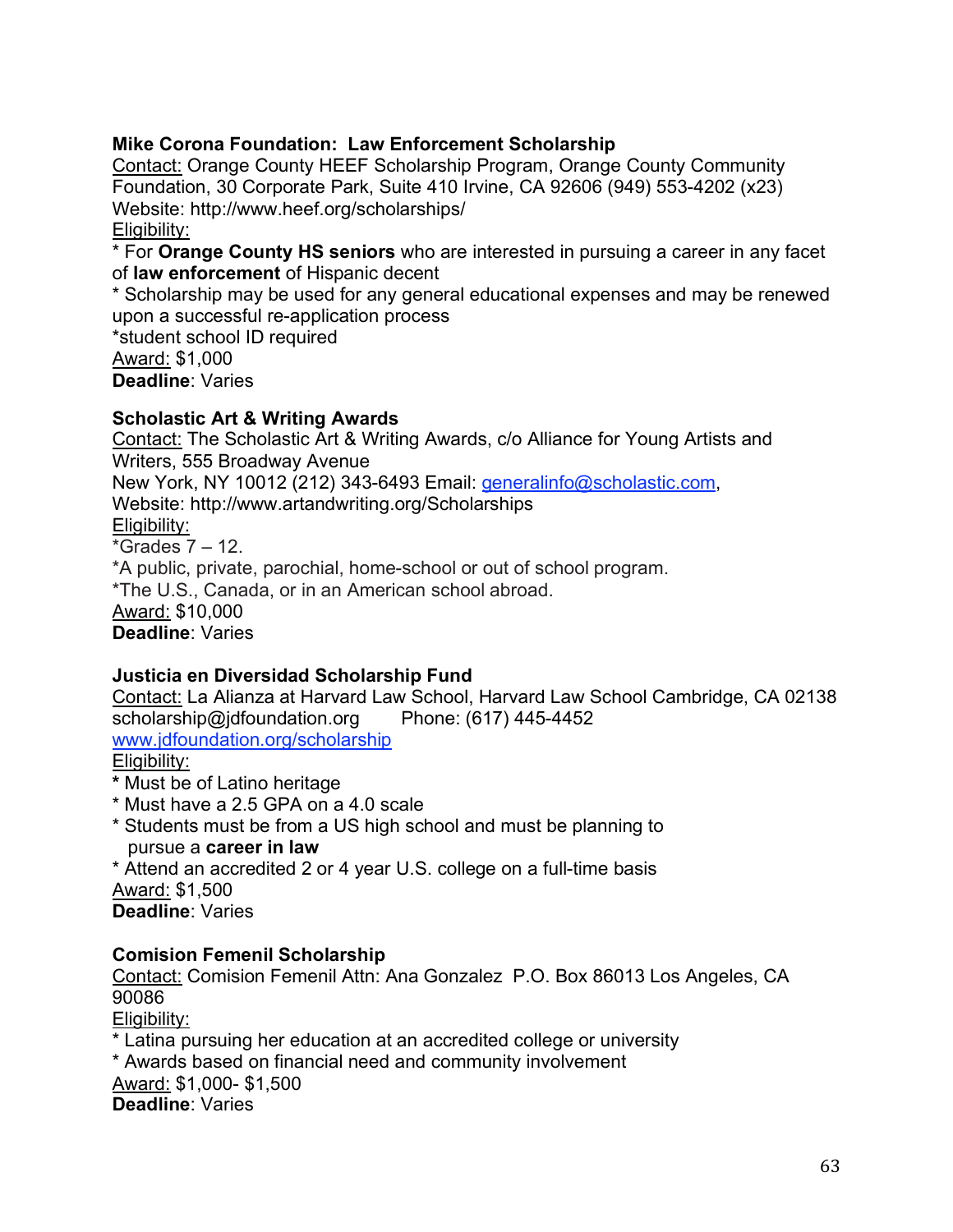### **MALDEF-ADOLESCENCE & YOUTH UNDERGRADUATE AWARD**

Contact: Grants Program Administrator e-mail: mrc@radcliff.edu 10 Garden Street Cambridge, MA 02138 Eligibility:

The Henry A Murray Research Center offers \$1,000 scholarships to an undergraduate student proposing a research project using Murphy Center data. Proposals must be approved by a supervising faculty member before the grant application is submitted. Award: **\$1,000**

**Deadline**: Varies

#### **NATIONAL ASSOCIATION OF HISPANIC JOURNALISTS (NAHJ)**

Contact: NAHJ Scholarship Program Tel: (202) 662-7145 1193 National Press Building Fax: (202) 662-7144 Washington, DC 20045-2100 Web site: http://www.nahj.org/category/for-students/ Eligibility: \*There are various scholarships, see website for more information Award: **\$1,000 to \$2,000 Deadline**: Varies

#### **SALEF-"Fulfilling Our Dreams" SCHOLARSHIP FUND**

Contact: Education Programs Coordinator Tel: 213-480-1052 1625 W. Olympic Blvd. Ste 718 Los Angeles, CA 90015 info@salef.org Website: www.salef.org Eligibility:

\*Applicants must be of Salvadoran, Central American, or other Latino background and must demonstrate financial need.

\*Applicants should have a history of community service and involvement and a 2.5 GPA.

\*High school applicants must be admitted to a four year college or community college; college applicants must be working toward their Bachelor of Arts or Graduate degree \*Must write a 500 word essay for SALEF.

Award: **\$500-\$2,500** Applications available in January. **Deadline**: Varies

#### **MALDEF-ELLEN & FEDERICO JIMENEZ SCHOLARSHIP:**

Contact: 634 South Spring St, 11th Floor Los Angeles, CA 90014

Website:www.maldef.org

Eligibility:

\*The Ellen and Federico Jimenez Scholarship Program will benefit immigrant students who do not qualify for state or federal financial aid for undergraduate studies in selected public institutions in California and Texas. T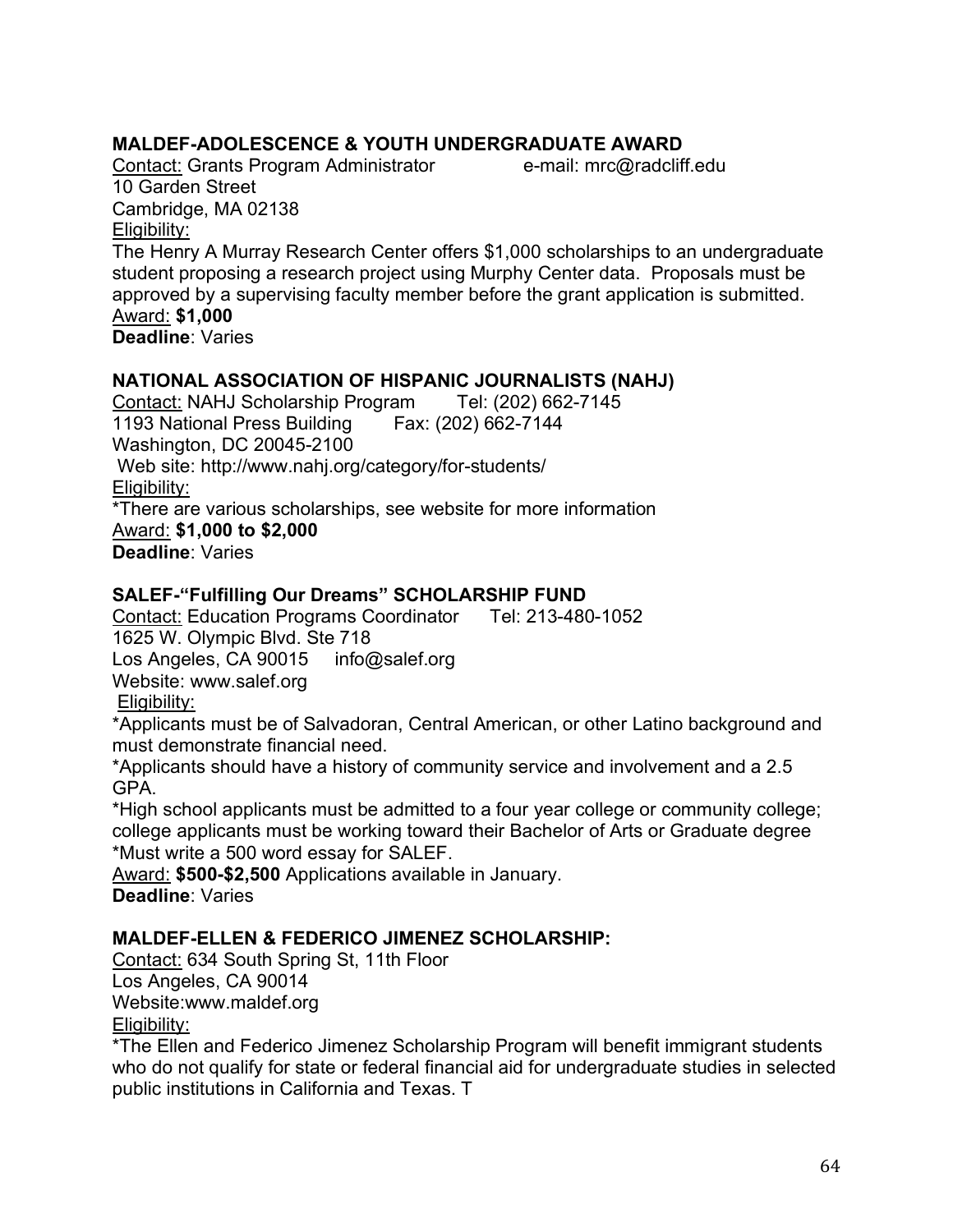\*The program awards a minimum of twenty-five scholarships annually to college students who have demonstrated commitment to serving the Latino community. Award: **\$2000 Deadline**: Varies

#### **HENAAC Graduate and Undergraduate Student Leadership Award Scholarship:**

Contact: http://www.henaac.org/scholarships/ 323.262.0997. Eligibility: HENAAC encourages all engineering, applied science, computer science and math students to apply this year. Award: \$1000-5000. **Deadline**: Varies

#### **Estrada Scholarship Fund**

Contact: Woodrow Wilson High School 4500 Multnomah Street Los Angeles, CA 90032 Phone: (323) 223-1133 Eligibility: Woodrow Wilson Student Award: \$500+ **Deadline**: Varies

#### **Muniz Family Scholarship**

Contact: Ramon Muniz, 18111 Nordhoff St, Northridge, CA 91330-8204 Phone: (818) 677-2351 Eligibility: \*Preferences given to AB 540 Students \*Restricted to students from 5 participating San Fernando Valley high schools that plan to attend Cal State Northridge Award: \$1,000 **Deadline**: Varies

#### **International P.E.O. Peace Scholarship Fund**

Contact: P.E.O. International Peace Scholarship Fund P.E.O. Executive Office 3700 Grand Avenue Des Moines, Iowa 50312-2899 Ph: (515) 255-3153 Fax: (515) 255-3820 Email: ips@peodesmoines.org Website:http://www.peointernational.org/peo-projectsphilanthropies Eligibility:

\*Must be female.

\* Must qualify for admission to full-time graduate study, working toward a graduate degree in the college or university she will attend Award: 10,000 **Deadline:** Varies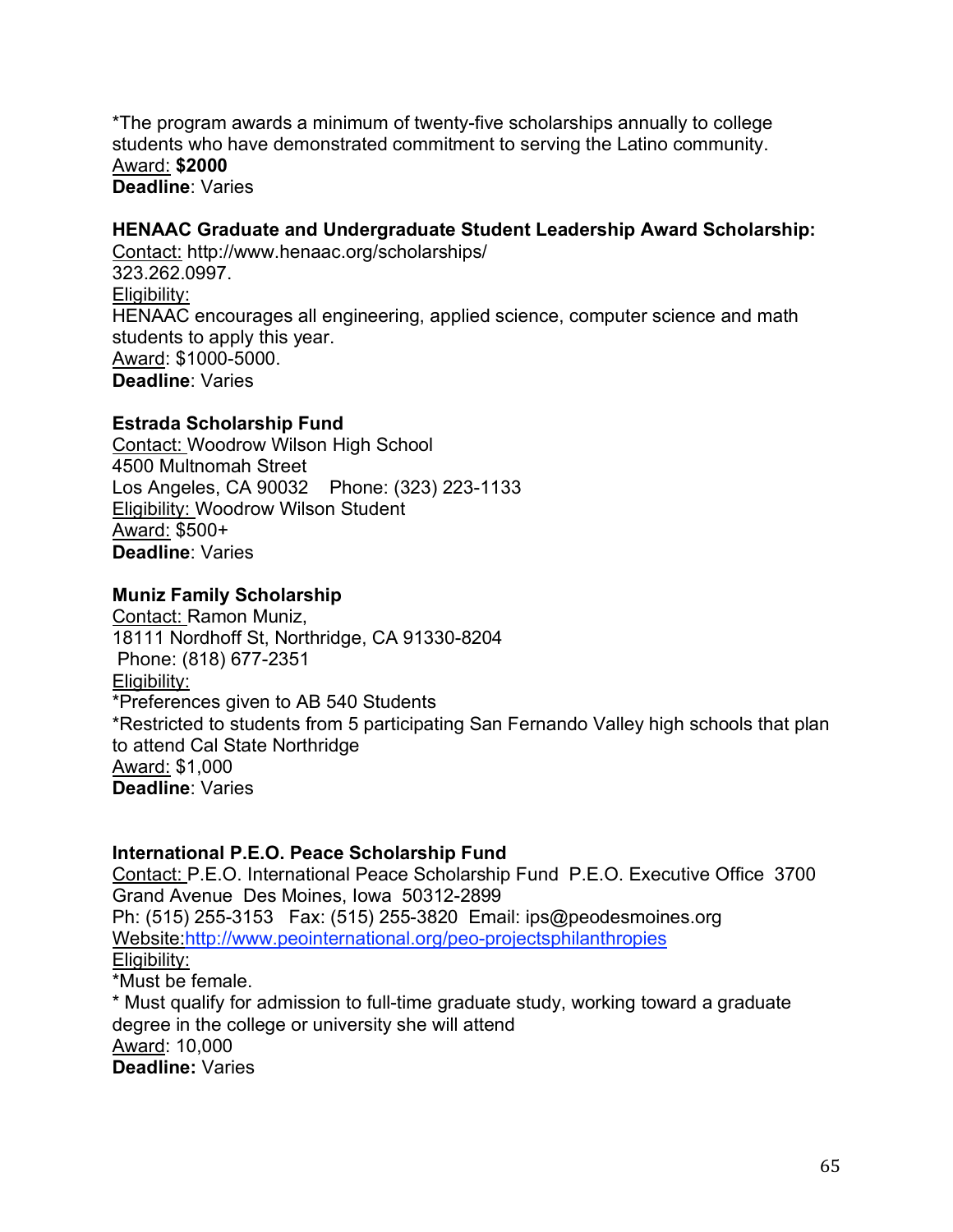#### **Migrant Farmworker Scholarship**

Contact: Scholarship Committee or Geneseo Migrant Center P.O. Box 54927 Lackawanna Ave. Geneseo, NY 14454 Ph: (800) 245-5681 Ph: (585) 658-7960 Website: http://www.migrant.ne Eligibility: \*Recent history of movement for agricultural employment. Scholastic achievement and financial need. \* There may be additional requirements for some of the scholarships. Award:\$150-2,5000 **Deadline:** Varies

#### **Poetry Contest**

Website:www.poetry.com Eligibility: \*Submit poem on website Award: Varies **Deadline:** Varies

#### **Scholastic Art & Writing Awards**

Contact: The Scholastic Art & Writing Awards c/o Alliance for Young Artists and Writers 555 Broadway Avenue New York, NY 10012 Ph: (212) 343-6493 Email: A&Wgeneralinfo@scholastic.com Website:http://www.artandwriting.org/ Eligibility: \* Open to students in grades 7-12 enrolled in U.S. public schools. \* Awards are available in 10 writing categories and 16 art categories. Award: \$10,000

**Deadline:** Varies

#### **Tucson Boys & Girls Club Youth of the Year Award**

Contact: Boys & Girls Clubs of Tucson P.O. BOX 40217 Tucson, AZ 85717 Ph: (520) 573-3533 Email: admin@bgctucson.org Website:http://www.bgctuc.org/ Eligibility: \*Must be member of a Boys & Girls Club clubhouse, ages 16-18.

\* 4-semester scholarship for Pima Community College.

Award: \$2,000 and money for books **Deadline:** Varies

**AAUW Fellowships**

Contact:AAUW Dept. 60 301 ACT Drive Iowa City, IA 52243-4030 Ph: 319-337-1716 x60 Email: aaw@act.org Website: www.aauw.org/education/fga//fellowships\_grants/international.cfm Eligibility:

\*This in an International Fellowship for graduate or postgraduate female students.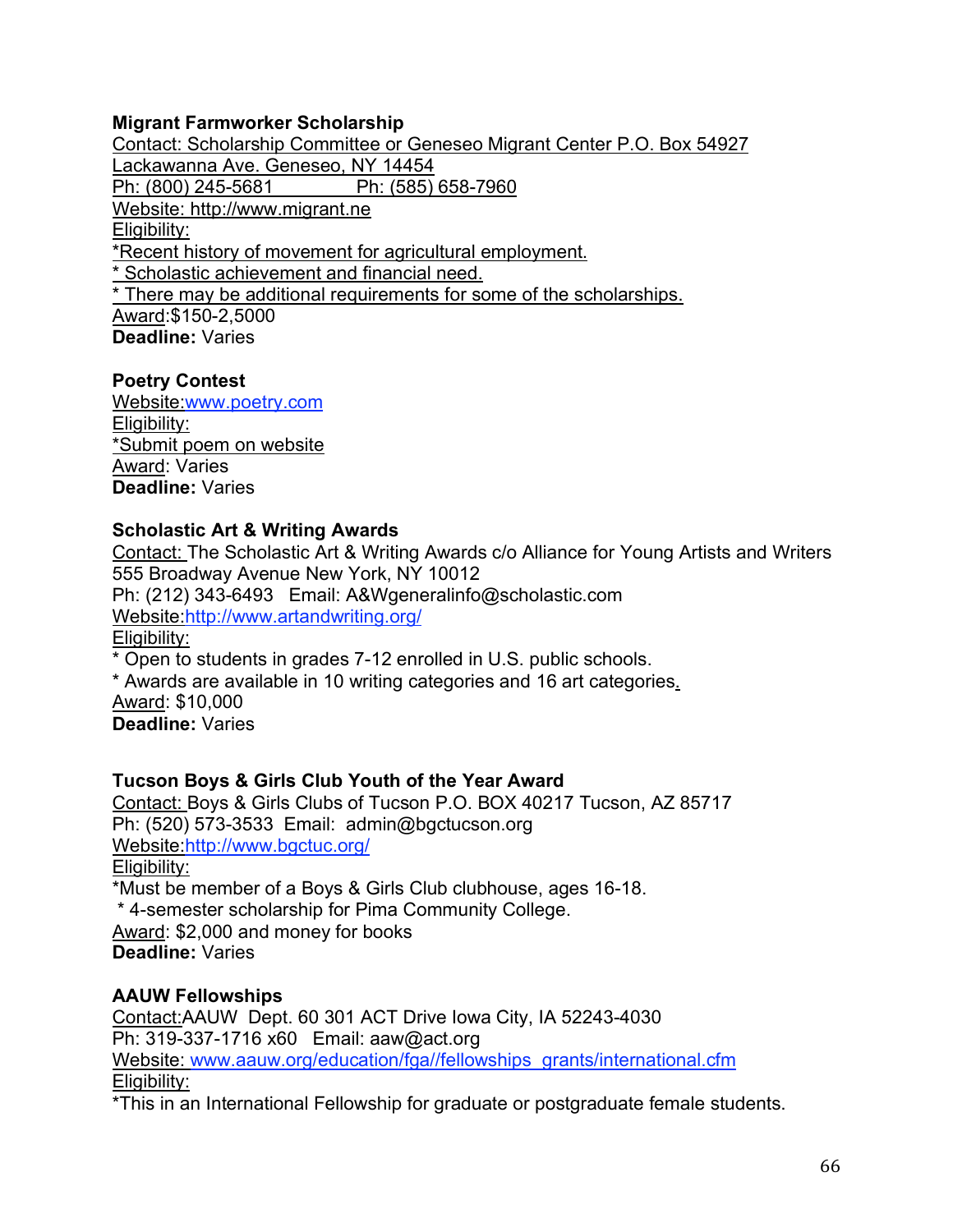\* Must do full-time study or research in the United States at accredited institutions.

\* Several fellowships are available for study outside of the U.S.

Award: \$18,000-30,000 **Deadline:** Varies

### **Tucson Conquistadores**

Contact:Funding Chairman Tucson Conquistadores 6450 East Broadway Boulevard Tucson, Arizona 85710 Ph: (520)571-0400 Email: jdaglio@tucsonconquistadores.com Website:http://www.tucsonconquistadores.com/mc/page.do?sitePageId=53978&orgId=r

# eg

Eligibility: \*Must be under the age of 21 \*Must follow contribution guidelines provided by foundation. Award: See website **Deadline:** The 20<sup>th</sup> of every month

### **Lambda Theta Nu Sorority Inc., Latino Scholarship Award**

Contact: La Mesa Directiva 1220 Rosecrans Ave. #543 San Diego, CA 92106 community@lambdathetanu.org

Website: http://www.lambdathetanu.org/philanthropy/scholarship.html

Eligibility:

\* Latina pursuing her education at an accredited college or university. No specific major required

\* All California chapters award money each year. Contact the chapter closest to you for more information

Award: \$200-\$1,000 **Deadline**: Ongoing

# **Rio Hondo College Scholarships**

Contact: Rio Hondo College Financial Aid/Scholarship Office, A116 3600 Workman Mil Road Whittier, CA 90601 (562) 692-0921, ext. 3098 Website: http://www.riohondo.edu/mesa/Stipends.htm Eligibility:

\* Fill out **Rio Hondo College** Scholarship Application

\* Submit Essay

\* Submit letter of recommendation

Award: Varies

**Deadline**: Year-round

# **L. Ron Hubbard's Future Illustrators Contest**

Contact: L. Ron Hubbard's Writers of the Future Contest PO Box 1630 Los Angeles, CA 90078

Website: www.writersofthefuture.com

Eligibility:

\*Open to new and amateur science fiction and fantasy artists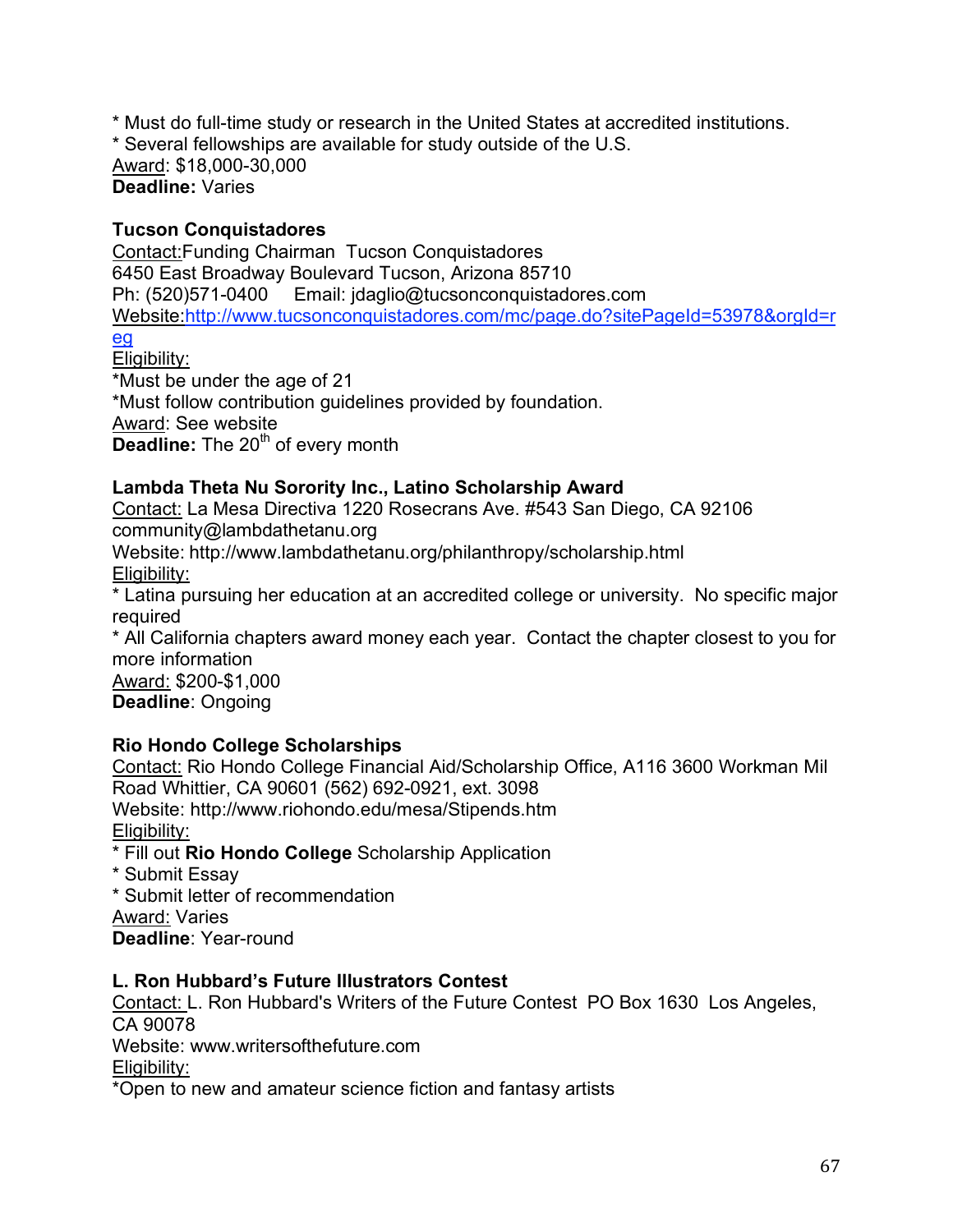# *No Deadline Given – please research individually*

#### **Hispanic Higher Education Scholarship Fund**

Contact: The Neuman Building, 3575 Quakerbridge Road, Suite 102 Mercerville, NJ 08619 Phone: (609) 838-5488 Ext. 205 Fax: (609) 838-5489 Contact: Henry Acosta Website:http://www.hsf.net/Scholarship-Programs.aspx Eligibility:

\* Applicant must be an undergraduate student who is bilingual and interested in pursuing a master's degree in **Social Work** from a New Jersey university. Award: \$1,500 **Deadline**: Contact for details

### **Lena Chang Internship Awards**

Contact: Contact: Michael Coffey, Director of Youth Programs Nuclear Age Peace Foundation Lena Chang Internships, Selection Committee PMB 121, 1187 Coast Village Road, Suite 1 Santa Barbara, CA 93108-2794 Website: www.wagingpeace.org Eligibility: \* Open to ethnic minority students currently enrolled in a college or university in the US at either the graduate or undergraduate level \* Must demonstrate academic achievement or financial need

\*This is an **INTERNSHIP** not scholarship Award: \$2,500 (stipend for 10 weeks)

**Deadline**: contact foundation

# **METAS Scholarship**

Contact: Attn: Rosa Valdez (METAS Program Director) 2600 Mission Bell Drive, H31 San Pablo, CA 94806 (510) 235-7800 ext. 4606 or 4564 Rmvaldez@contracosta.cc.ca.us Eligibility: \* Must be part of the Metas program at **Contra Costa College** for at least one year. Award: \$100-\$1,500 **Deadline**: Contact for details

#### **Almanor Scholarship Fund**

#### Contact: **Almanor Scholarship Fund Collins Pine Company**

- P.O. Box 796 Chester, CA 96020 (916) 258-2111 Eligibility:
- \* Graduate of Chester High School
- \* Resident of **Chester, CA**
- \* Must be used towards college

Award: \$1,000

**Deadline**: Contact for details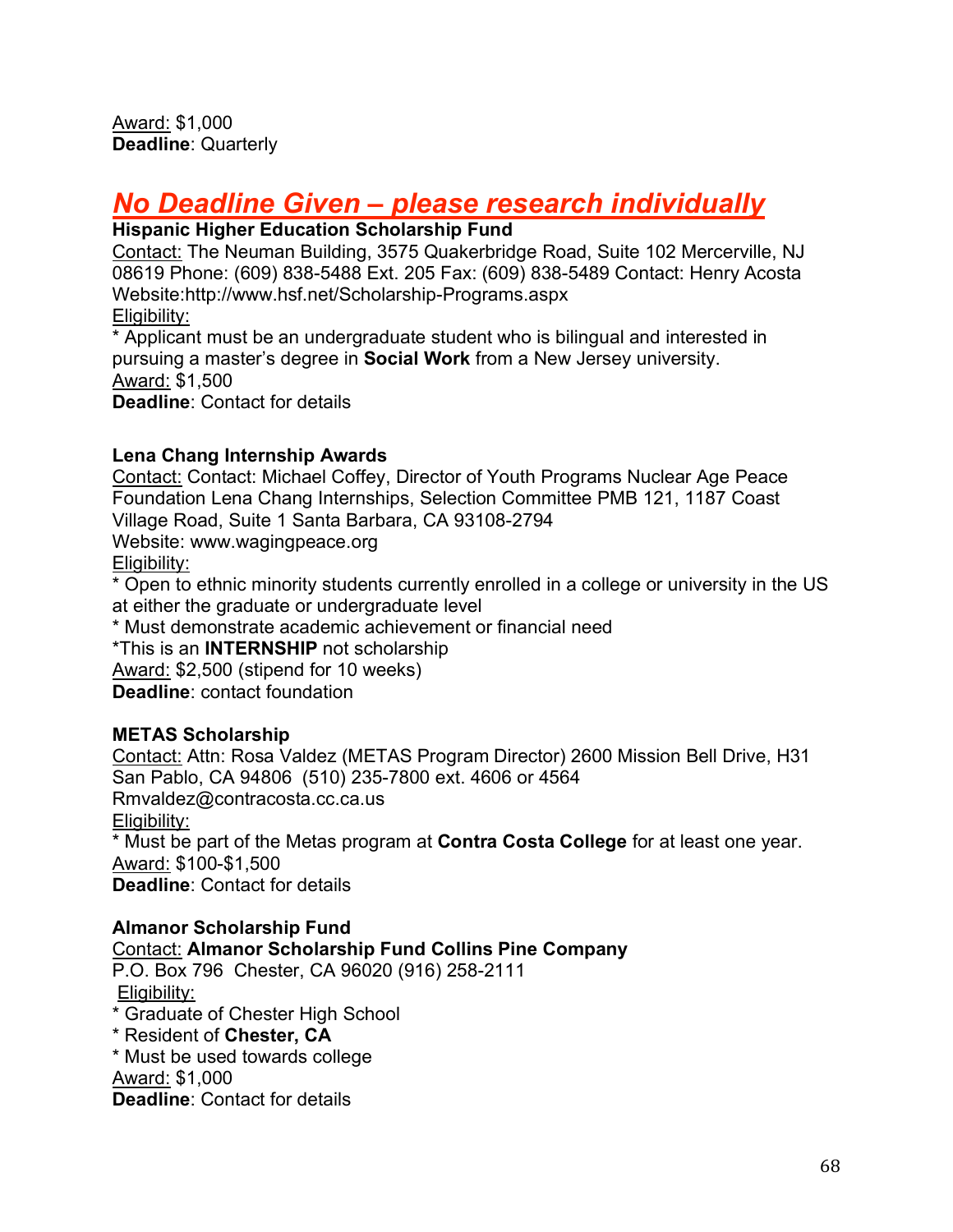# **GOVERNMENT FINANCE OFFICERS ASSOCIATION OF THE UNITED STATES AND CANADA- MINORITIES IN GOVERNMENT FINANCE SCHOLARSHIP**

Contact: Scholarship Committee

203 N. LaSalle St., Suite 2700 Tel: (312) 977-9700 Chicago, IL 60601-1210 Fax: (312) 977-4806 website: www.gfoa.org Eligibility:

\*These scholarships are awarded to upper-division undergraduates and graduate students studying public administration, governmental accounting, finance, political science, economics, or business administration (with a focus on government or nonprofit management).

#### Award: **\$5,000**

**Deadline**: Contact for details

#### **HISPANIC BUSINESS ASSOCIATION SCHOLARSHIP**

Contact: Hispanic Business Association 12123 W. Tio Leo Ct. Boise, ID 83709 US Email: info@hbaonline.org

Website: http://www.hbaonline.org/scholarship.html

Eligibility:

\*Applicant must enroll as a full-time undergraduate student at a college or university fall semester

\*Applicant must have a minimum cumulative GPA of 3.0 by the end of the most recent semester/quarter.

\*Applicant must be able to demonstrate involvement in the Hispanic/Latino community (one letter of recommendation must reference the student's involvement in the community).

\*All scholarship applicants are eligible regardless of their ethnicity and citizenship status.

Award: **\$500- \$1000.**

**Deadline**: Contact for details

#### **LOWRIDER MAGAZINE SCHOLARSHIP FUND**

Contact: Lowrider Magazine Scholarship Fund P.O. Box 6930 Fullerton, CA 92834 Tel: (714) 213-1000 Eligibility: Lowrider Magazine awards scholarships to Hispanic undergraduate sophomores, junior, or senior students with at least a 3.0 GPA Award: **\$1000. Deadline**: Contact for details

#### **NATIONAL ASSOCIATION OF HISPANIC FEDERAL EXECUTIVES (NAHFE)- SCHOLARSHIP PROGRAM**

Contact: Mr. Bill Rodriguez, Director of Scholarships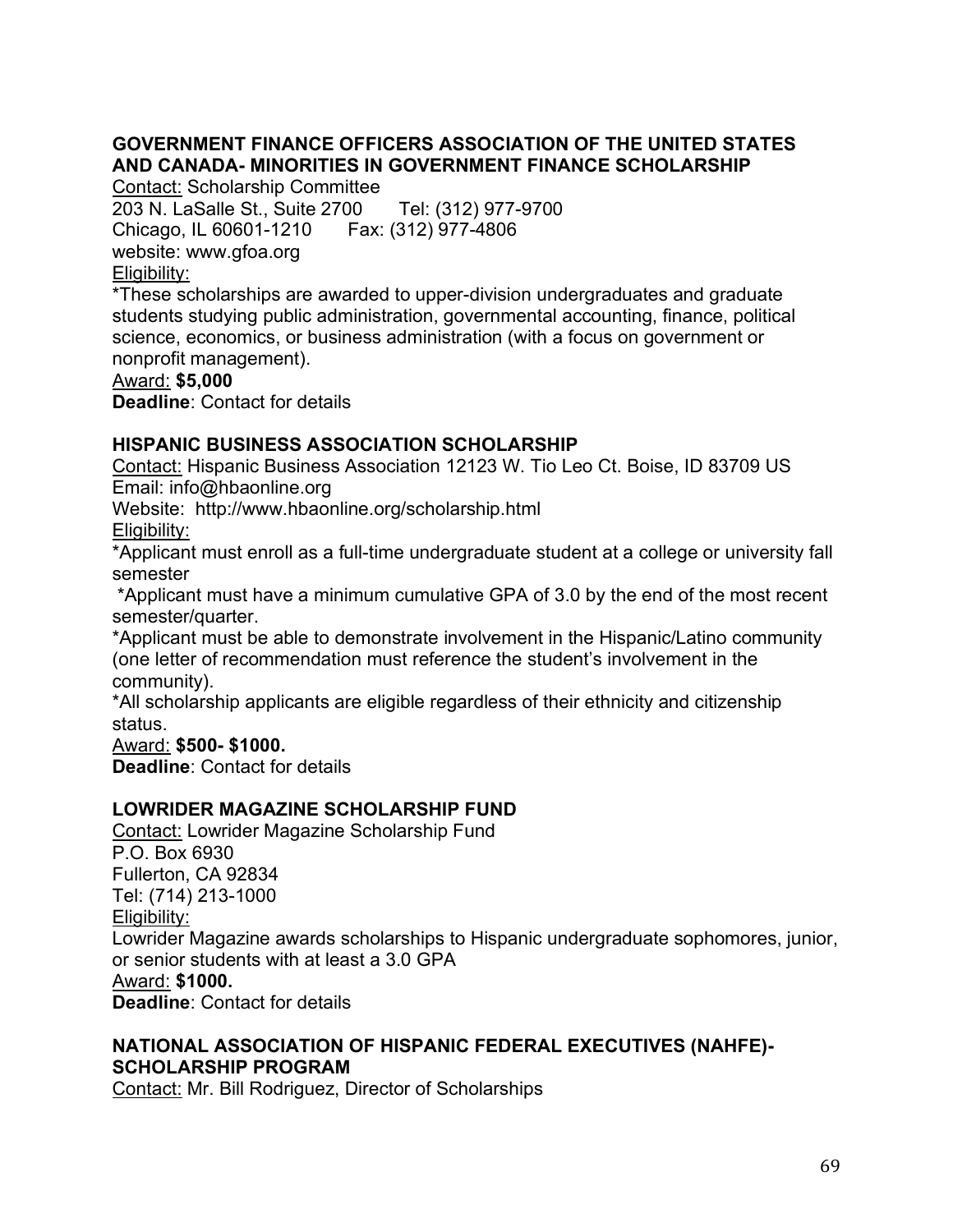E-mail: BillRodriguez@compuserve.com

National Association of Hispanic Federal Executives

5717 Marble Arch Way

Alexandria, VA 22315

Website: www.nahfe.org

#### Eligibility:

\*Graduating high school seniors who demonstrate academic excellence and financial need.

\*The scholarship is designed to provide financial support to students in good academic standing.

#### Award: **Contact for details**

**Deadline**: Contact for details

### **RONALD MCDONALD HOUSE CHARITIES (RMHC)/HACER SCHOLARSHIP**

Contact: International Scholarship and Tuition Services, Inc. (ISTS) via email at RMHC@applyists.com (Subject Line: RMHC) or toll free 855-670-4787Website: http://www.rmhc.com/what-we-do/rmhc-u-s-scholarships/ Eligibility: \*There are four scholarships , see website for more information

Award: **\$1000 Deadline**: Contact for details

### **UNITED NEGRO COLLEGE FUND (UNCF)**

Contact: 8260 Willow Oaks Corporate Drive, 4th Floor Tel: 1-866-671-7237 Fairfax, VA 22031-4511 Website: https://scholarships.uncf.org/ Eligibility: \*Minimum GOA of 2.5 or higher \*UNCF affiliated Award: Contact for details

**Deadline**: Contact for details

# **A. PATRICK CHARNON SCHOLARSHIP**

Contact: The Center for Education Solutions scholarship@cesresources.org Box 208 San Francisco. CA 94104-0208 Website: http://www.cesresources.org/charnon.html Eligibility:

\*The Center for Education Studies offers scholarships to applicants that value tolerance, compassion and respect for all other people in their community.

\*Applicants must demonstrate their commitment to these values in a 500-1,000-word essay.

Award: \$1500

**Deadline**: Contact for details

# **COALITION FOR NURSING CARREERS**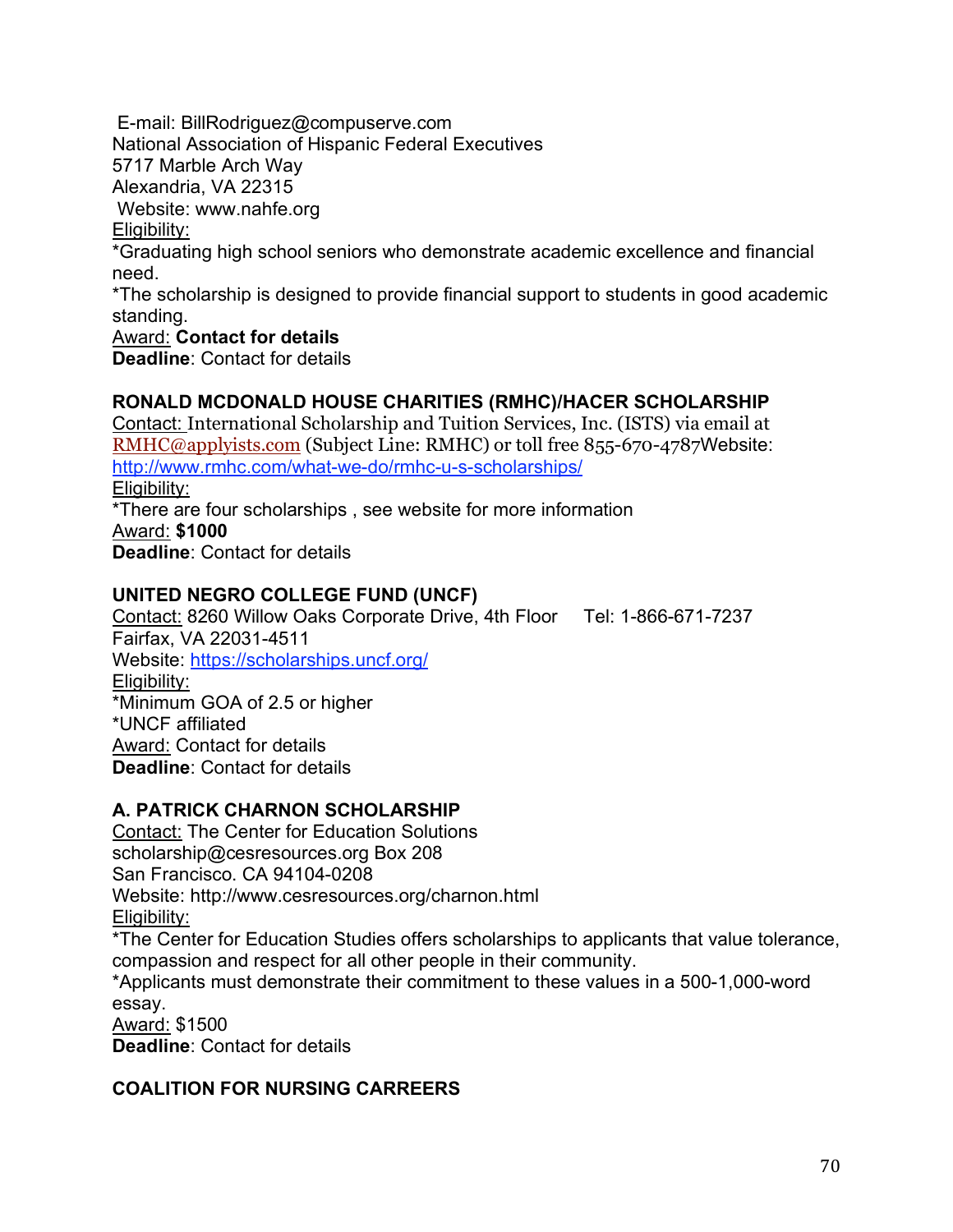Contact: 1800 Harrison Street, 17th Floor

Oakland, CA 94612

Website: www.choosenursing.com

Eligibility:

\*The Coalition offers scholarships two times a year for students in accredited nursing programs across California.

\*Economically disadvantaged backgrounds, and those who are part of a group that is currently underrepresented in the nursing profession in California.

#### Award: **\$2,000**

**Deadline**: Contact for details

# **COMMON KNOWLEDGE FOUNDATION SCHOLARSHIP**

Contact: Website: www.cksf.org Eligibility:

\*Must be at least 14 years old or older

\*Planning on attending a accredited college or university

\*International students are eligible as long as they live and attend a school in the U.S

#### Award: **\$2,000- \$2,500**

**Deadline**: Contact for details

### **THE COMMUNITY FOUNDATION FOR GREATER ATLANTA**

Contact: email to scholarships@cfgreateratlanta.org or call the Foundation at 404-688- 5525.

Website: http://www.cfgreateratlanta.org/Grants-Support/Scholarships.aspx Eligibility:

\* There are several scholarships, each scholarship has different purposes and criteria, as established by the donor. For details about each scholarship fund, please refer to their website.

#### Award: **Contact for details**

**Deadline**: Contact for details

#### **Detatel Scholars Foundation Scholarship:**

Contact: http://www.datatel.com/company/scholars\_foundation.cfm Eligibility:

\*Undergraduate and graduate students attending eligible Datatel client institutions.

\*The Datatel Scholars Foundation scholarship is open to fulltime and part-time students (taking at least six credit hours), as well as undergraduate and graduate students Award: \$700-2000

**Deadline**: Contact for details

#### **MANA Coors Scholarship Program:**

Contact: The Coors Primeras Scholarship Program Website: http://www.hermana.org 1725 K Street, NW, Suite 201 Washington D.C. 20006 (202) 833-0060 x14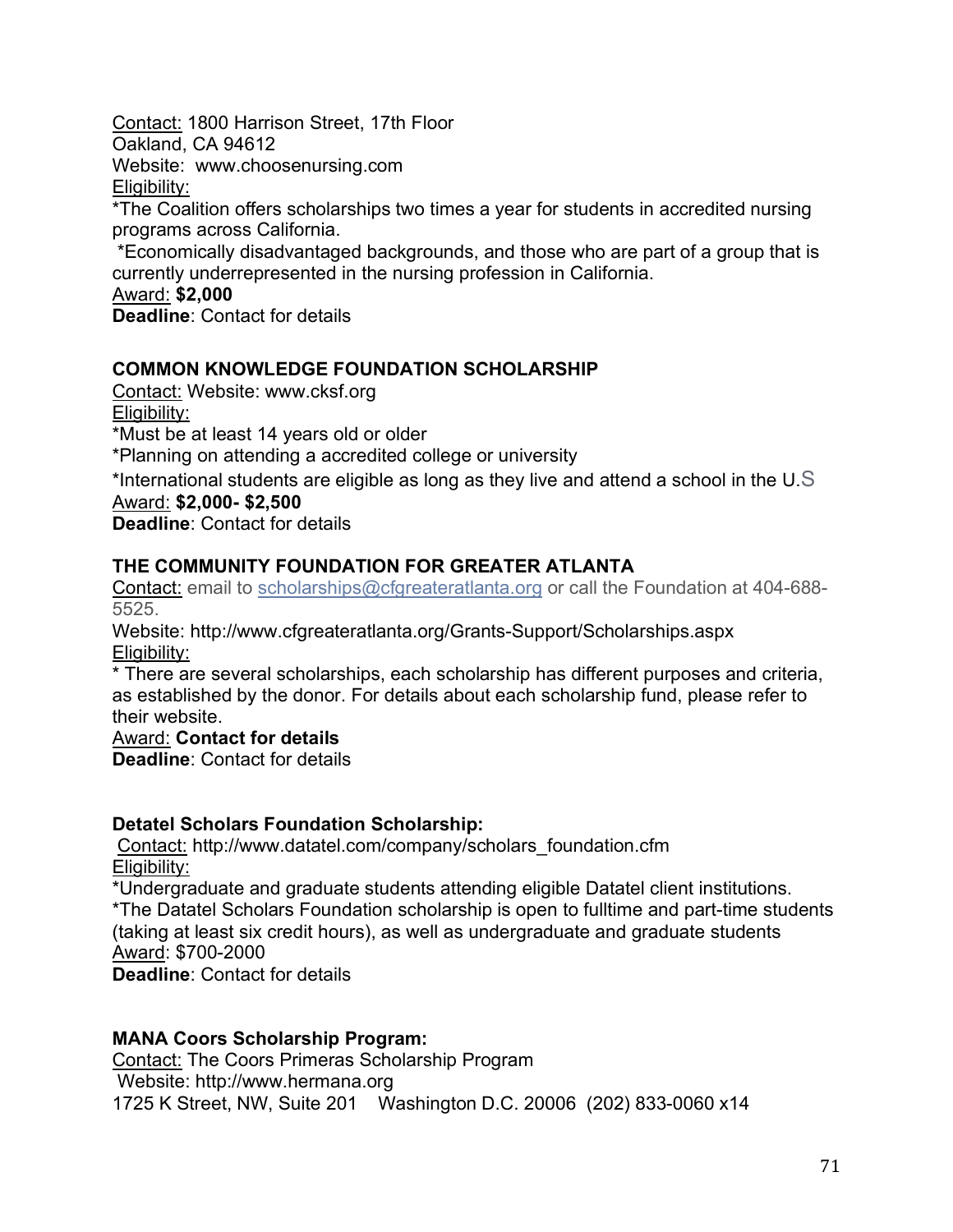Email: manaprograms@hermana.org Eligibility:

\*Must be first in family to attend college or university or be a single mother returning to school

\*Must be a female of Hispanic descent

\*At least 21 years old

\*Must be enrolled in an accredited college or university.

Award: Contact

**Deadline**: Contact for information

### **League of United Latin American Citizens (LULAC)**

Contact: Lorenzo Patiño Council P.O. Box 1294 Sacramento, CA 95812-1294,

Website: http://lulac.org/programs/education/scholarships/ Eligibility:

\* Student must be enrolled full-time in a college or a university- or will be in an upcoming semester

- \* Award amount is based on GPA and ACT/SAT scores
- \* Check website for more details

Award**:** \$250 +

**Deadline**: Contact for information.

### **Los Angeles Junior Chamber of Commerce Award**

Contact: Contact: Nancy Takata LAJCC 350 South Bixel St., Suite 100 Los Angeles, CA 90017 Phone: (213) 989-2159

Email: ntakata@lajcc.org

Website: www.lajcc.org Click "Programs" and then "Scholarships"

Eligibility:

**\*** Awarded to students who have made contributions to their community and/or school through volunteer efforts and/or positions of leadership.

- \* Participation in a competitive activity (sport/art) is also required
- \* Check website for application procedures
- \* Graduating High School senior or current community junior college students in **Los Angeles**

Award**:** \$2,000 (10-20 scholarships available)

**Deadline**: contact for details: Check website

# *Suggested websites*

# **HACU-CLASE**

Contact: Hispanic Association of Colleges and Universities (HACU)-Coors, Light Academic Success in Education Award (CLASE) Contact: 8415 Datapoint Drive, Suite 400 San Antonio, TX 78229 (210) 576-3208 www.hacu.net Eligibility: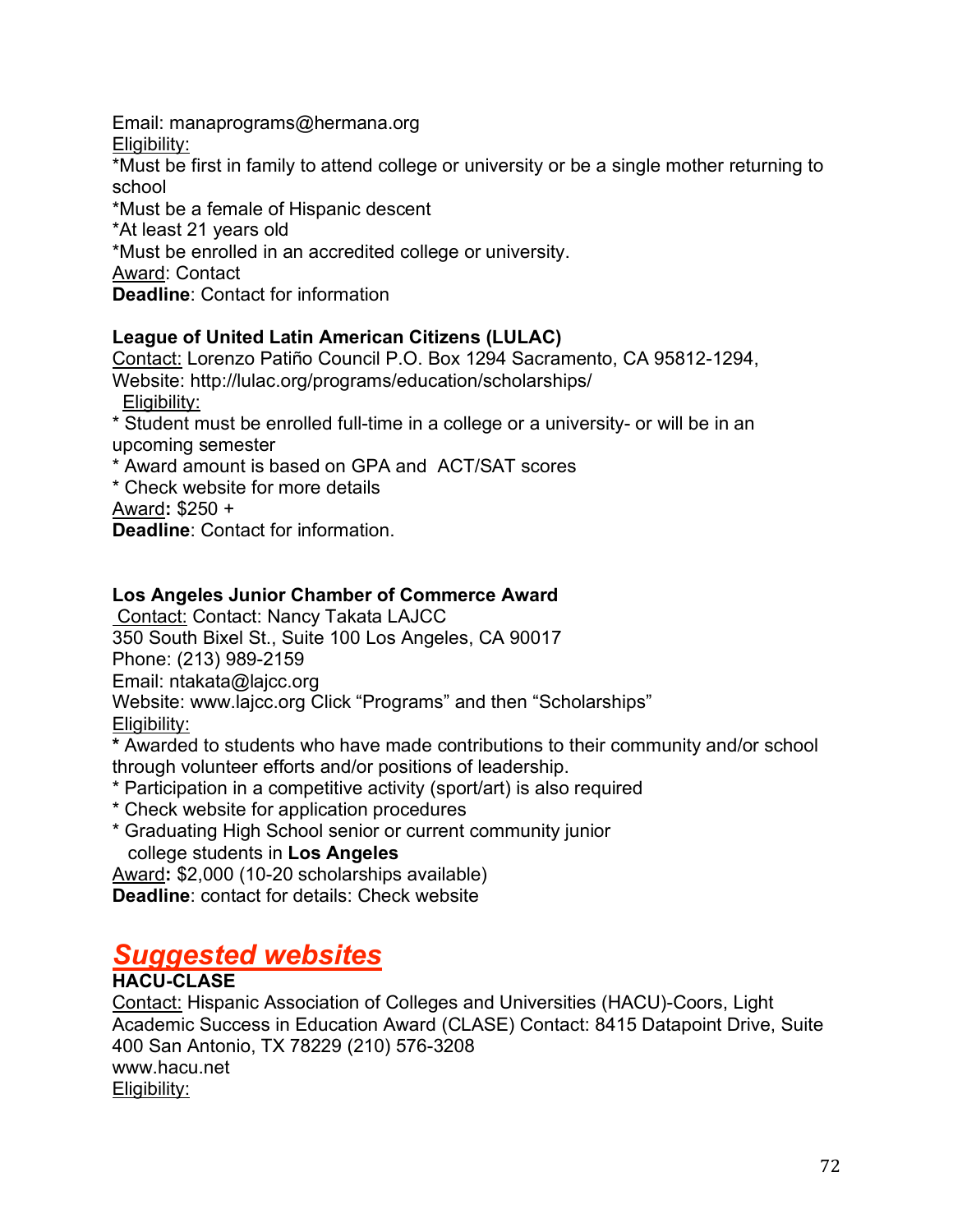\* Full-time undergraduate or graduate students of any major in the U.S. (including Puerto Rico) or Mexico

\* U.S. applicants must possess a minimum cumulative GPA of 3.2 and must be enrolled at one of HACU's member or partner colleges.

\* For more details, please visit the website

Award: \$1,000

**Deadline**: See website.

#### **"Wonders of Plastics" Essay Contest**

Contact: Society of Plastic Engineers (SPE) 13 Church Hill Rd Newtown, CT 06470 (203) 775-0471 Email: info@4spe.org Website:http://www.4spe.org/essay-contest Eligibility: \* Open to 6th-12th grade students

\* Must write a 500-1,000 word essay

\* The essay must be sponsored by a teacher and meet certain requirements.

Award**:** \$1,000

**Deadline**: Visit website for details.

## **Institute for Humane Studies (HIS)-Humane Studies Fellowship**

Contact: Institute for Humane Studies (HIS)-Humane Studies Fellowship, 3301 North Fairfax Drive, Suite 440 Arlington, VA 22201, (703) 993-4880 or (800) 697-8799 Email: ihs@gmu.edu Website: http://www.theihs.org/scholarships Eligibility: \*Available for undergraduate or graduate study in the United States or abroad. Open to students interested in the **classical liberal tradition \*** There are various scholarships, see website for more information Award**:** Up to \$12,000

**Deadline**: See website

## **UCLA Latino Alumni Association Scholarship**

Contact: UCLA Alumni Association c/o Latino Alumni Association James West Alumni Center Los Angeles, CA, 90095-1397

Website: http://alumni.ucla.edu/events/fiesta-de-inspiracion/2011/network.aspx Eligibility:

\* Applicants must be continuing **UCLA** students, first year students, or transfer students.

- \* Academic achievement and community service, financial need
- \* Interview and personal essay required
- \* AB 540 students can apply

Award**:** Varies

**Deadline**: See website

## **TELACU Education Foundation**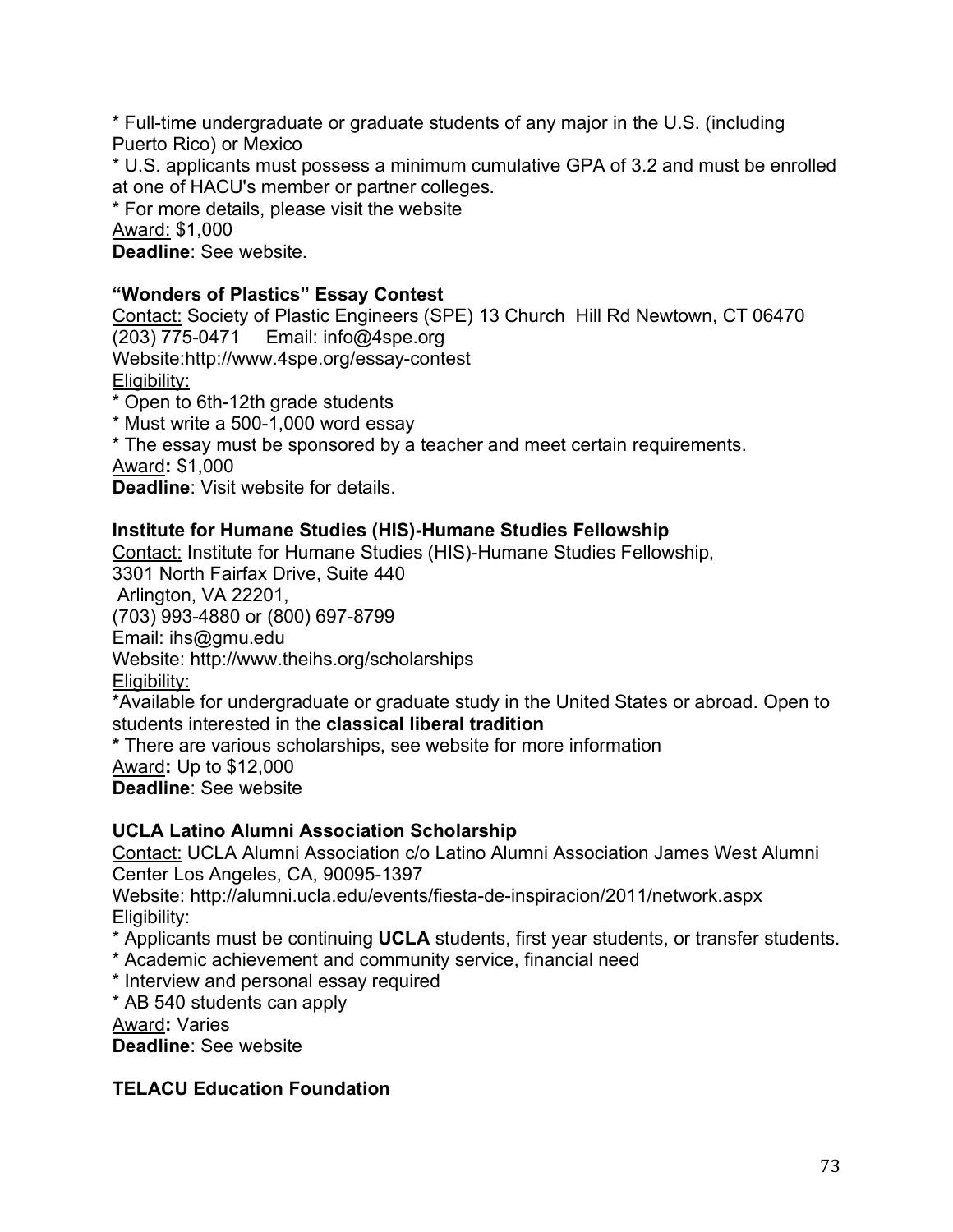Contact: To obtain an application, please contact: Blanca Ochondo 5400 East Olympic Blvd., Suite 300

Los Angeles, CA 90022 (323) 721-1655 Email: info@telacu.com

Website: www.telacu.com (Download application)

Eligibility:

\* Student must be from **LA City, East LA, Montebello, Commerce, Bell Gardens or Monterey Park.**

\* 2.5 GPA

\* Must be low income and first generation college student

\* See website for Regional Requirements

Award**:** \$500-\$2,500

**Deadline**: Visit website for details

## **Hilda L. Solis Scholarship**

Contact: California State Polytechnic University, Pomona Cesar E. Chavez Center of Higher Education Hilda L. Solis Scholarship Committee 3801 West Temple Ave Pomona, CA 91768 (909) 869-5035 Website:

http://dsa.csupomona.edu/cesarchavez/raicesalumnichapter/HLSS.asp?setactive=page Eligibility:

\* Must be of Chicano/Hispanic/Latino heritage

- \* Currently attending **Cal Poly Pomona** or planning to attend in Fall semester
- \* Minimum 2.5 cumulative GPA
- \* Must submit transcripts and 2 page personal statement

Award**:** \$500

**Deadline**: Visit website for details

## **PAUL & DAISEY SOROS FELLOWSHIP FOR NEW AMERICANS**

Contact: http://www.pdsoros.org

Eligibility:

\*Either a naturalized citizen or in possession of a green card

\*You must not have reached or passed your 31st birthday as of November 8, 2013. In other words, you must have been born on or after November 9, 1982.

\*You must already hold a bachelor's degree or be a college senior in good standing Award**:** up to \$25,000

**Deadline**: Please call or visit website for more information

## **Cash for College**

\* The College Access Foundation of California, sponsors more than \$250,000 in Cash for College

\* Scholarship awards to local area students in the area of Los Angeles, CA Website: www.lacashforcollege.org/

## **Congressional Hispanic Caucus Institute Scholarship Database**

\*This premier scholarship opportunity is afforded to Latino students who have a history of performing public service-oriented activities in their communities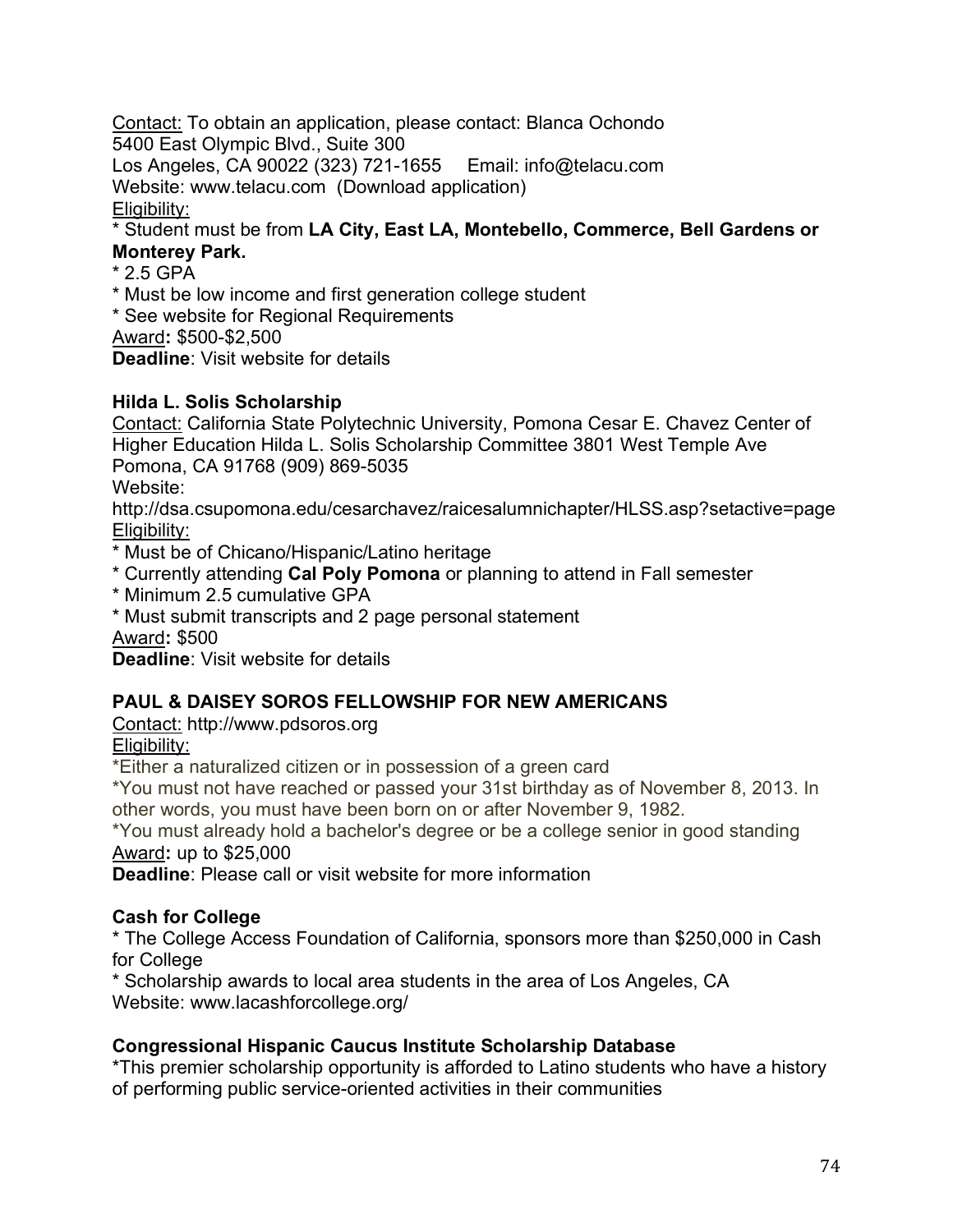\*There is no GPA or major requirement \*Website: http://www.chci.org/scholarships/

#### **Jack Kent Cooke Foundation**

- \* Young Scholars Programs
- \* Undergraduate Transfer Scholarships
- \* Graduate Scholarships

Website: http://www.jkcf.org/scholarships

#### **Latino College Dollars**

- \* Scholarships for California's Latino Students
- \* Information on how to plan for college and how to pay for it
- \* Downloadable list: www.latinocollegedollars.org

#### **Scholarships.com**

- \* Start early & search for scholarships while applying to colleges
- \* Review your scholarships by deadline, dollar amount & more
- \* Create one-click custom scholarship application request letters
- \* Search colleges and universities
- \* Get admission info & more at www.scholarships.com

#### **Scholarships for Hispanics**

- \* Directory that allows you to indicate citizenship status
- \* Provides information only on scholarships that student would qualify for

Website: http://www.hsf.net/

#### **Additional Scholarship Opportunities for Undocumented AB 540 Students**

Undocumented students are encouraged to apply for funding from outside organizations that offer scholarships to students without regard to their citizenship status.

**MALDEF (The Mexican American Legal Defense and Educational Fund)** provides a comprehensive directory of scholarships open to or specifically designated for undocumented students. This information can be found on their web site at: http://www.maldef.org/assets/pdf/MALDEF\_Scholarship\_Resource\_Guide.pdf (2011- 2012 Edition). Please contact the agencies directly for more information regarding their programs.

The **Latino College Dollars Director**y, published by The Tomás Rivera Policy Institute, provides a comprehensive list of scholarships, many of which are open to undocumented students. This information can be found on their web site at: http://www.latinocollegedollars.org/directory.htm. Please contact the agencies directly for more information regarding their programs.

The **Scholarship Directory (2012-13 Edition)**, **courtesy of U.S. Congress Woman Lucille Roybal-Allard**, provides a comprehensive list of scholarships, some of which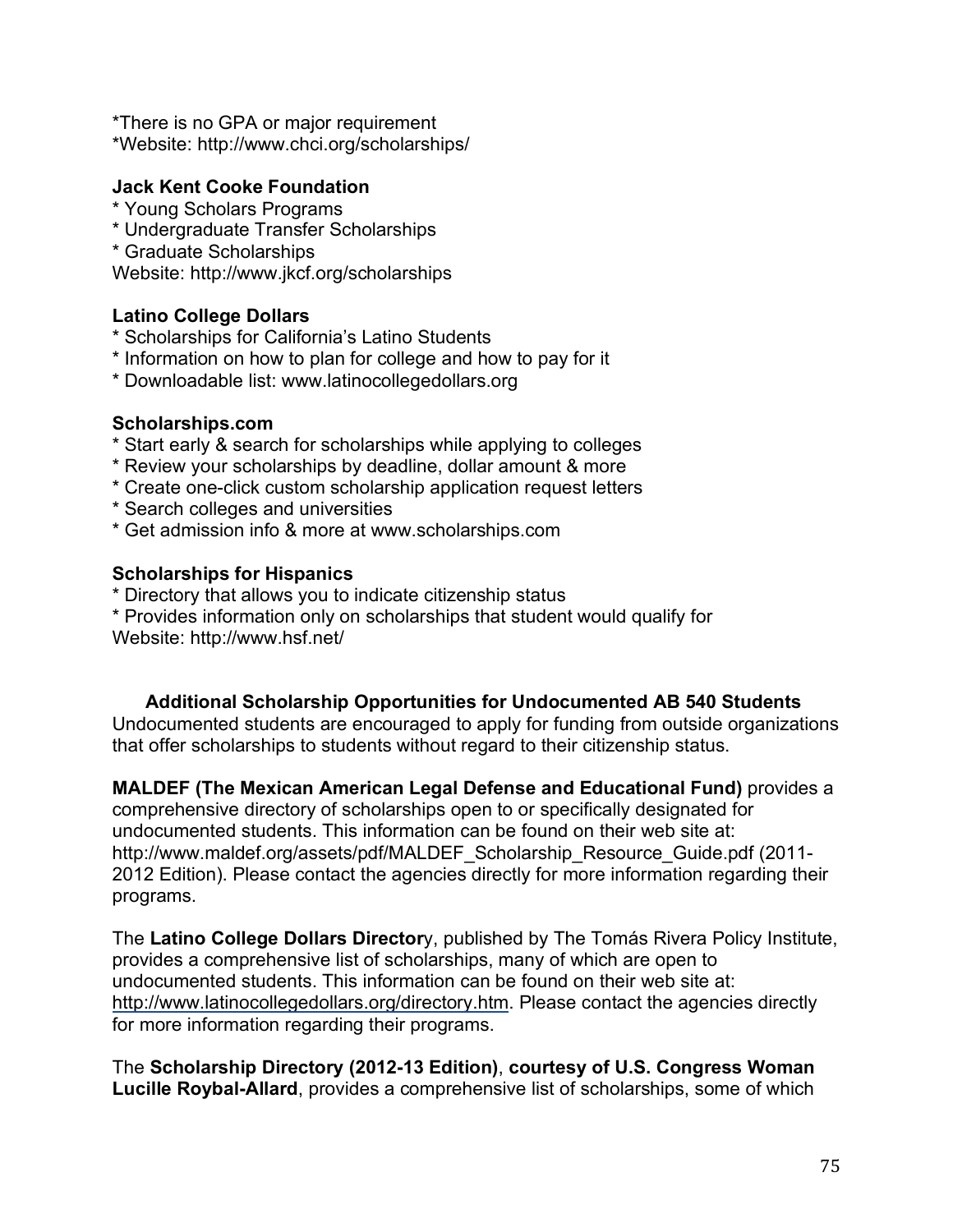are open to undocumented students. This directory can be found on their web site at: http://roybal-allard.house.gov/uploadedfiles/2012-2013paying-for-college.pdf.

The **Davis-Putter Scholarship Fund** provides need-based grants to students actively working for peace and justice. More detailed information can be found on their web site at: http://www.davisputter.org/

The **Chicana/Latina Foundation,** a non-profit in existence since 1977 offers scholarships annually. More detailed information can be found on their web site: http://www.chicanalatina.org/scholarship.html

**College Track**, a non-profit organization, pays tuition and meal plans for some undocumented students. Visit their web site at http://www.collegetrack.org for more information.

The **Bay Area Gardeners Foundation,** a non-profit founded in 2002, offers scholarships annually. More detailed information can be found on their web site at: http://www.bagf.org/.

**Dream Scholarship Fund** was founded by Korean American youth who have tirelessly campaigned the last five years for the passage of the DREAM Act. For more information refer to their web site: http://nakasec.org/blog/2859.

The **East Bay College Fund** is a community-based non-profit, offering scholarships annually. More detailed information can be found on their web site at: http://www.eastbaycollegefund.org/

The **Educators for Fair Consideration** (E4FC) offers low-income immigrant students, from the San Francisco Bay Area, scholarships to attend U.S. colleges. More detailed information can be found on their web site at: http://www.e4fc.org/.

**SALEF**, known as the **Salvadorian American Leadership and Education Fund**, awards a variety of scholarships specifically for Latino and Salvadorian American youth preparing to enroll into a college after high school. AB 540 students are eligible for the scholarship opportunities that range between \$500-\$2500. For more information can be found on their web site: http://www.salef.org/#!\_\_programs.

The **Association of Raza Educators Scholarship** was established to assist graduating AB540 and undocumented students from low income families. The scholarship is specifically for LAUSD or surrounding Charter School students in Los Angeles. For more information refer to their web site at: http://www.razaeducators.org.

# *Loans*

The **lenders below offer student loans** you may qualify for. This is not an endorsement for these loans and we urge you to carefully read terms and conditions